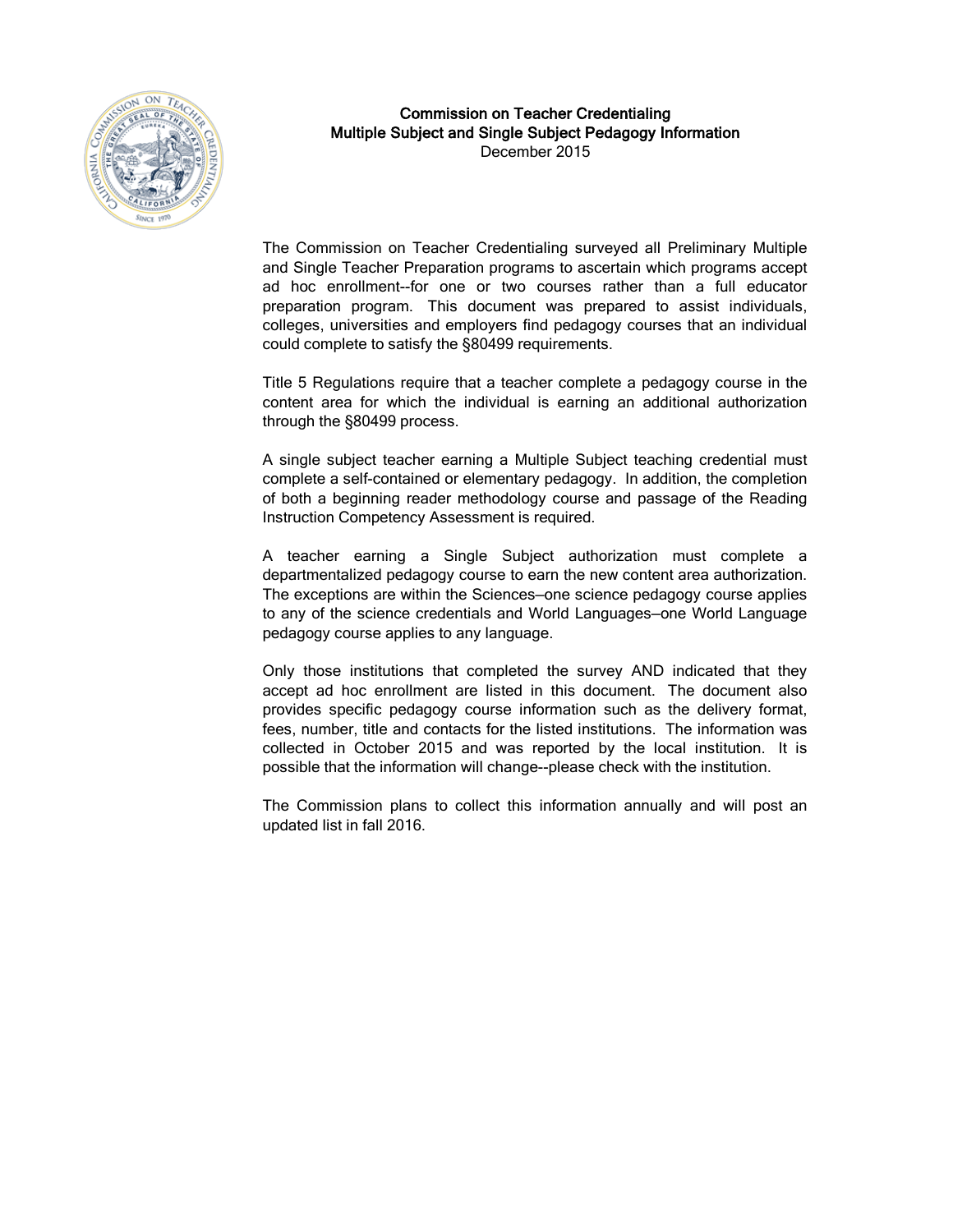

# Commission on Teacher Credentialing Multiple Subject and Single Subject Pedagogy Information

December 2015

### Table of Content

| I. Course Format                        | 1  |
|-----------------------------------------|----|
| II. Ad hoc Enrollment                   | 3  |
| III. Delivery Format                    | 5  |
| IV. Application Fee                     | 7  |
| V. Course Fee                           | 9  |
| VI. MS/SS Pedagogy Course Information*  |    |
| 1) Self Contained Pedagogy              | 11 |
| 2)<br><b>Reading Course</b>             | 14 |
| 3) English                              | 17 |
| 4) Mathematics                          | 20 |
| 5) Science                              | 23 |
| 6) Social Science                       | 26 |
| 7)<br>Art                               | 29 |
| 8)<br>Music                             | 31 |
| 9) Physical Education                   | 33 |
| 10) World Languages                     | 35 |
| 11) World Language: ELD                 | 37 |
| 12) Agriculture                         | 38 |
| 13) Business                            | 39 |
| 14) Health                              | 40 |
| 15) Home Economics                      | 41 |
| 16) Industrial and Technology Education | 42 |
| VII. Additional Information             | 43 |

\* = Includes course number, course title, contact person and information, and the website link.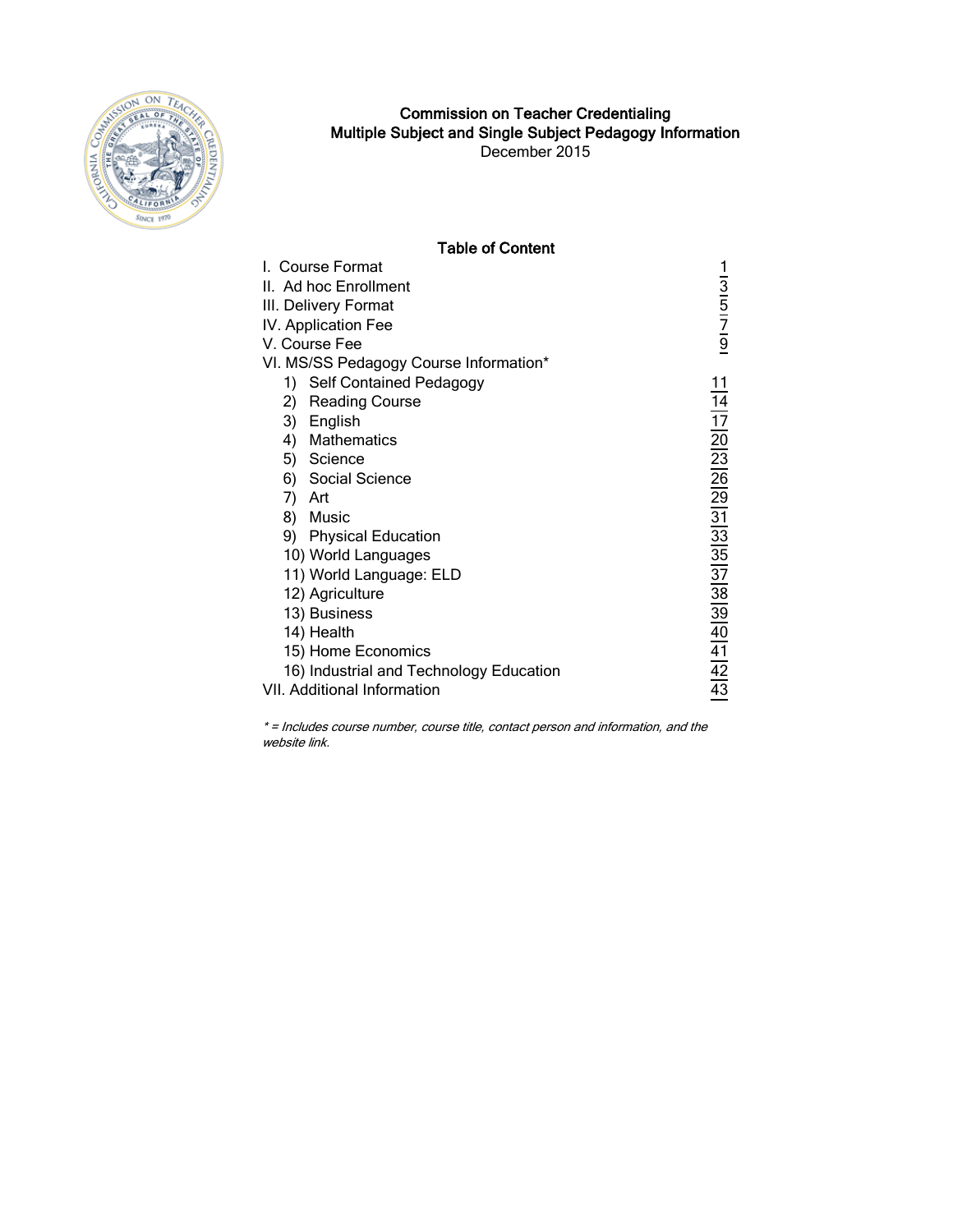<span id="page-2-0"></span>

|                                    | <b>Course Format</b>                           |                                        |                                      |  |  |  |  |  |  |  |  |  |  |
|------------------------------------|------------------------------------------------|----------------------------------------|--------------------------------------|--|--|--|--|--|--|--|--|--|--|
| <b>Institution Name</b>            | <b>Program Schedule</b>                        | <b>Offers Multiple Subject Program</b> | <b>Offers Single Subject Program</b> |  |  |  |  |  |  |  |  |  |  |
| <b>CSU</b>                         |                                                |                                        |                                      |  |  |  |  |  |  |  |  |  |  |
| Bakersfield                        | Quarter (transition to Semesters in Fall 2016) | Yes                                    | Yes                                  |  |  |  |  |  |  |  |  |  |  |
| Channel Islands                    | Semester                                       | Yes                                    | Yes                                  |  |  |  |  |  |  |  |  |  |  |
| Chico                              | Semester                                       | Yes                                    | Yes                                  |  |  |  |  |  |  |  |  |  |  |
| Fresno                             | Semester                                       | Yes                                    | Yes                                  |  |  |  |  |  |  |  |  |  |  |
| Fullerton                          | Semester                                       | Yes                                    | Yes                                  |  |  |  |  |  |  |  |  |  |  |
| Humboldt                           | Semester                                       | Yes                                    | Yes                                  |  |  |  |  |  |  |  |  |  |  |
| Long Beach                         | Semester                                       | Yes                                    | Yes                                  |  |  |  |  |  |  |  |  |  |  |
| Northridge                         | Semester                                       | Yes                                    | Yes                                  |  |  |  |  |  |  |  |  |  |  |
| San Bernardino                     | Quarter                                        | Yes                                    | Yes                                  |  |  |  |  |  |  |  |  |  |  |
| San Francisco                      | Semester                                       | Yes                                    | Yes                                  |  |  |  |  |  |  |  |  |  |  |
| San Jose                           | Semester                                       | Yes                                    | Yes                                  |  |  |  |  |  |  |  |  |  |  |
| San Luis Obispo                    | Quarter                                        | Yes                                    | Yes                                  |  |  |  |  |  |  |  |  |  |  |
| Sonoma                             | Semester                                       | Yes                                    | Yes                                  |  |  |  |  |  |  |  |  |  |  |
| Stanislaus                         | Semester                                       | Yes                                    | Yes                                  |  |  |  |  |  |  |  |  |  |  |
| UC                                 |                                                |                                        |                                      |  |  |  |  |  |  |  |  |  |  |
| Berkeley                           | Semester                                       | Yes                                    | Yes                                  |  |  |  |  |  |  |  |  |  |  |
| Davis                              | Quarter                                        | Yes                                    | Yes                                  |  |  |  |  |  |  |  |  |  |  |
| Irvine                             | Quarter                                        | Yes                                    | Yes                                  |  |  |  |  |  |  |  |  |  |  |
| Riverside                          | Quarter                                        | Yes                                    | Yes                                  |  |  |  |  |  |  |  |  |  |  |
| Santa Cruz                         | Quarter                                        | Yes                                    | Yes                                  |  |  |  |  |  |  |  |  |  |  |
| Private                            |                                                |                                        |                                      |  |  |  |  |  |  |  |  |  |  |
| Alliant International University   | Semester                                       | Yes                                    | Yes                                  |  |  |  |  |  |  |  |  |  |  |
| <b>Antioch University</b>          | Quarter                                        | Yes                                    | No                                   |  |  |  |  |  |  |  |  |  |  |
| <b>Azusa Pacific University</b>    | Other                                          | Yes                                    | Yes                                  |  |  |  |  |  |  |  |  |  |  |
| <b>Brandman University</b>         | Trimester                                      | Yes                                    | Yes                                  |  |  |  |  |  |  |  |  |  |  |
| California Baptist University      | Semester                                       | Yes                                    | Yes                                  |  |  |  |  |  |  |  |  |  |  |
| California Lutheran University     | Semester                                       | Yes                                    | Yes                                  |  |  |  |  |  |  |  |  |  |  |
| Chapman University                 | Semester                                       | Yes                                    | Yes                                  |  |  |  |  |  |  |  |  |  |  |
| Concordia University Irvine        | Semester                                       | Yes                                    | Yes                                  |  |  |  |  |  |  |  |  |  |  |
| Dominican University of California | Semester                                       | Yes                                    | Yes                                  |  |  |  |  |  |  |  |  |  |  |
| <b>Fresno Pacific University</b>   | Semester                                       | Yes                                    | Yes                                  |  |  |  |  |  |  |  |  |  |  |
| Hope International University      | Other                                          | Yes                                    | Yes                                  |  |  |  |  |  |  |  |  |  |  |
| <b>Humphreys College</b>           | Quarter                                        | Yes                                    | <b>No</b>                            |  |  |  |  |  |  |  |  |  |  |
| La Sierra University               | Quarter                                        | Yes                                    | Yes                                  |  |  |  |  |  |  |  |  |  |  |
| Mount Saint Mary's University      | Semester                                       | Yes                                    | Yes                                  |  |  |  |  |  |  |  |  |  |  |
| Pacific Oaks College               | Semester                                       | Yes                                    |                                      |  |  |  |  |  |  |  |  |  |  |
| Pacific Union College              | Quarter                                        | Yes                                    | Yes                                  |  |  |  |  |  |  |  |  |  |  |
| Simpson University                 | Semester                                       | Yes                                    | Yes                                  |  |  |  |  |  |  |  |  |  |  |
| Teachers College of San Joaquin    | Semester                                       | Yes                                    | Yes                                  |  |  |  |  |  |  |  |  |  |  |
| University of La Verne             | Semester                                       | Yes                                    | Yes                                  |  |  |  |  |  |  |  |  |  |  |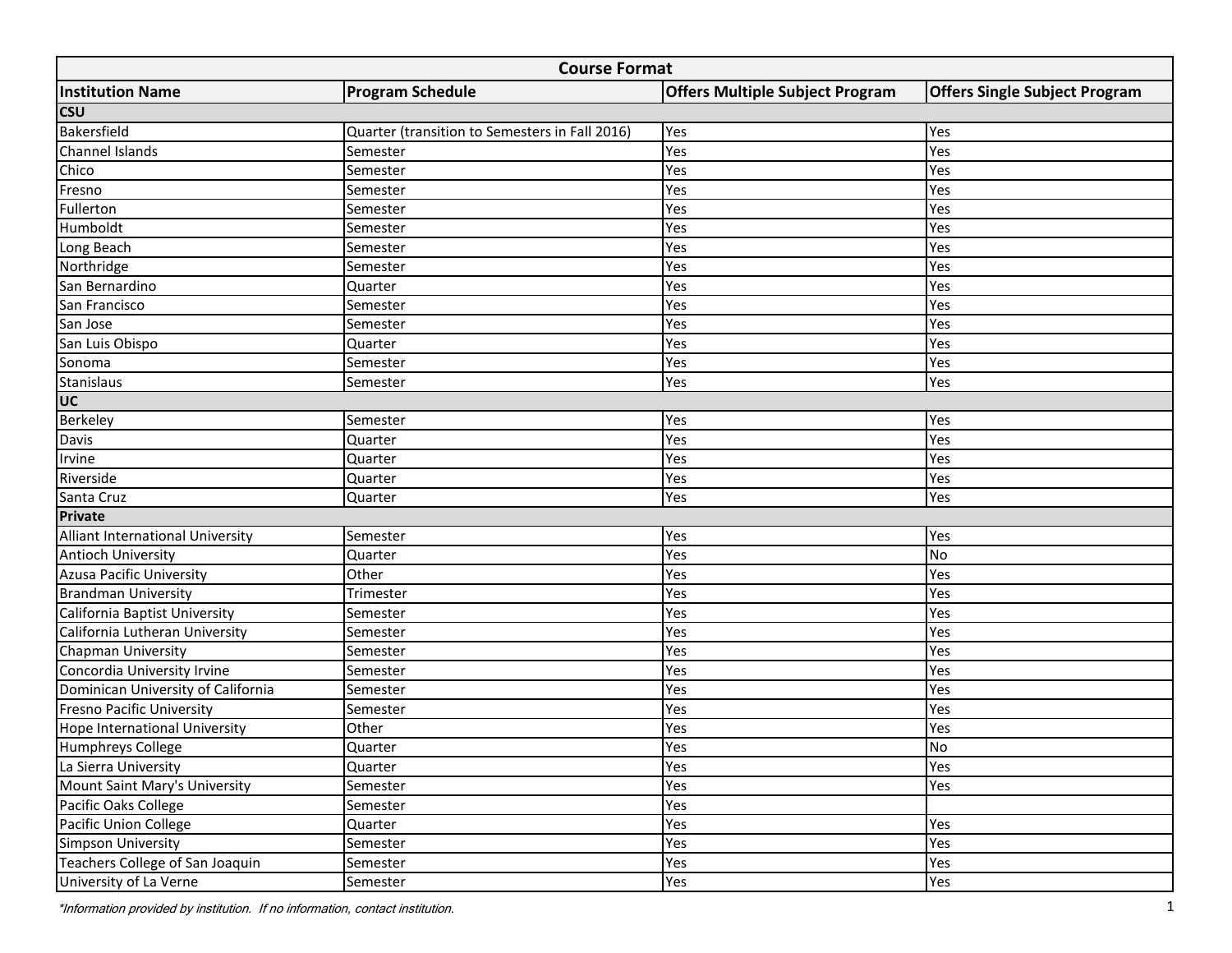|                                                                                                                                      | <b>Course Format</b> |      |  |  |  |  |  |  |  |  |  |  |
|--------------------------------------------------------------------------------------------------------------------------------------|----------------------|------|--|--|--|--|--|--|--|--|--|--|
| <b>Offers Single Subject Program</b><br><b>Program Schedule</b><br><b>Offers Multiple Subject Program</b><br><b>Institution Name</b> |                      |      |  |  |  |  |  |  |  |  |  |  |
| <b>LEA</b>                                                                                                                           |                      |      |  |  |  |  |  |  |  |  |  |  |
| Sacramento County Office of Education                                                                                                | Semester             | lYes |  |  |  |  |  |  |  |  |  |  |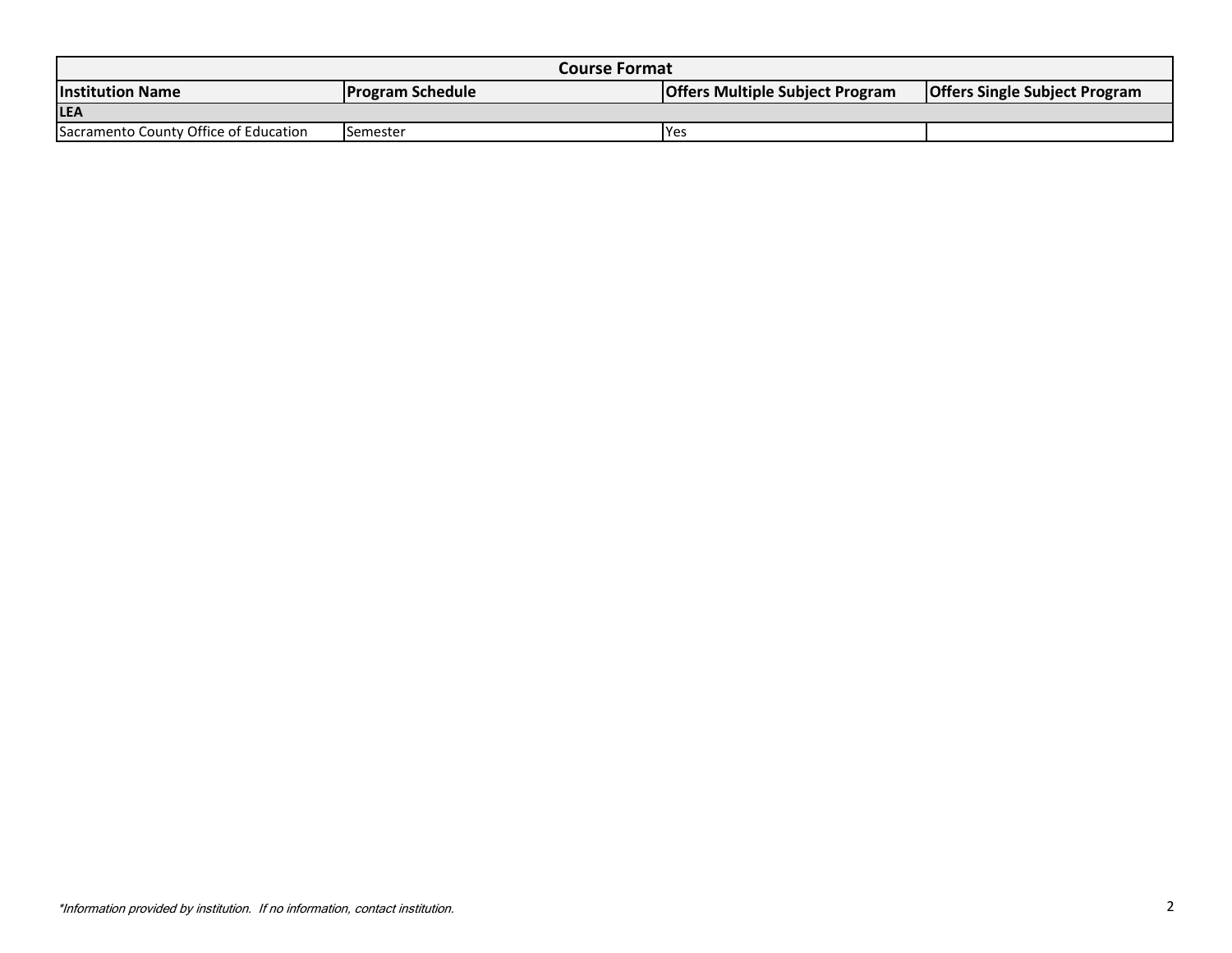<span id="page-4-0"></span>

|                                                                               | <b>Allows 'Ad hoc' Enrollment</b><br><b>Multiple Subject</b><br><b>Single Subject Authorizations</b> |                   |         |      |         |                |            |       |                              |                   |         |             |                 |        |         |                                     |
|-------------------------------------------------------------------------------|------------------------------------------------------------------------------------------------------|-------------------|---------|------|---------|----------------|------------|-------|------------------------------|-------------------|---------|-------------|-----------------|--------|---------|-------------------------------------|
|                                                                               |                                                                                                      |                   |         |      |         |                |            |       |                              |                   |         |             |                 |        |         |                                     |
| <b>Institution Name</b>                                                       | Contained<br>Pedagogy<br>Self-                                                                       | Reading<br>Course | English | Math | Science | Social Science | <b>Art</b> | Music | Education<br><b>Physical</b> | Language<br>World | WL: ELD | Agriculture | <b>Business</b> | Health | Home Ec | Industrial and<br><b>Technology</b> |
| <b>CSU</b>                                                                    |                                                                                                      |                   |         |      |         |                |            |       |                              |                   |         |             |                 |        |         |                                     |
| Bakersfield                                                                   | Yes                                                                                                  | Yes               | Yes     | Yes  | Yes     | Yes            | Yes        | Yes   | Yes                          | Yes               | Yes     | Yes         | Yes             | Yes    | Yes     | Yes                                 |
| <b>Channel Islands</b>                                                        | Yes                                                                                                  | Yes               | Yes     | Yes  | Yes     | Yes            |            |       |                              |                   |         |             |                 |        |         |                                     |
| Fresno                                                                        |                                                                                                      |                   | Yes     | Yes  | Yes     | Yes            | Yes        | Yes   | Yes                          | Yes               |         | Yes         | Yes             |        |         | Yes                                 |
| Fullerton                                                                     | Yes                                                                                                  | Yes               | Yes     | Yes  | Yes     | Yes            |            |       |                              | Yes               |         |             |                 |        |         |                                     |
| Humboldt                                                                      | Yes                                                                                                  |                   | Yes     | Yes  | Yes     | Yes            | Yes        | Yes   | Yes                          | Yes               |         |             |                 |        |         | Yes                                 |
| Long Beach                                                                    | Yes                                                                                                  | Yes               | Yes     | Yes  | Yes     | Yes            | Yes        | Yes   | Yes                          | Yes               |         |             |                 | Yes    |         |                                     |
| Northridge                                                                    | Yes                                                                                                  | Yes               | Yes     | Yes  | Yes     | Yes            | Yes        | Yes   | Yes                          | Yes               |         |             |                 |        | Yes     |                                     |
| San Bernardino                                                                | Yes                                                                                                  | Yes               | Yes     | Yes  | Yes     | Yes            | Yes        | Yes   | Yes                          | Yes               |         |             |                 |        |         |                                     |
| San Francisco                                                                 | Yes                                                                                                  | Yes               | Yes     | Yes  | Yes     | Yes            | Yes        | Yes   | Yes                          | Yes               |         |             |                 |        | Yes     |                                     |
| San Jose                                                                      | Yes                                                                                                  | Yes               | Yes     | Yes  | Yes     | Yes            | Yes        | Yes   | Yes                          | Yes               |         |             |                 |        |         |                                     |
| San Luis Obispo                                                               |                                                                                                      |                   | Yes     | Yes  | Yes     | Yes            |            |       |                              |                   |         | Yes         |                 |        |         |                                     |
| Sonoma                                                                        | Yes                                                                                                  | Yes               | Yes     | Yes  | Yes     | Yes            | Yes        | Yes   | Yes                          | Yes               |         |             |                 |        |         |                                     |
| <b>Stanislaus</b>                                                             | Yes                                                                                                  | Yes               | Yes     | Yes  | Yes     | Yes            | Yes        |       | Yes                          | Yes               |         |             |                 | Yes    |         |                                     |
| UC                                                                            |                                                                                                      |                   |         |      |         |                |            |       |                              |                   |         |             |                 |        |         |                                     |
| Irvine                                                                        | Yes                                                                                                  | Yes               | Yes     | Yes  | Yes     | Yes            | Yes        | Yes   |                              | Yes               |         |             |                 |        |         |                                     |
| Riverside                                                                     | Yes                                                                                                  |                   | Yes     | Yes  | Yes     | Yes            |            |       |                              | Yes               |         |             |                 |        |         |                                     |
| Santa Cruz                                                                    | Yes                                                                                                  | Yes               | Yes     | Yes  | Yes     | Yes            |            |       |                              |                   |         |             |                 |        |         |                                     |
| <b>Private</b>                                                                |                                                                                                      |                   |         |      |         |                |            |       |                              |                   |         |             |                 |        |         |                                     |
| Alliant International University                                              | Yes                                                                                                  | Yes               | Yes     | Yes  | Yes     | Yes            | Yes        | Yes   | Yes                          | Yes               |         |             |                 |        |         |                                     |
| <b>Antioch University</b>                                                     | Yes                                                                                                  | Yes               |         |      |         |                |            |       |                              |                   |         |             |                 |        |         |                                     |
| <b>Azusa Pacific University</b>                                               | Yes                                                                                                  | Yes               |         |      |         |                |            |       |                              |                   |         |             |                 |        |         |                                     |
| <b>Brandman University</b>                                                    | Yes                                                                                                  | Yes               | Yes     | Yes  | Yes     | Yes            | Yes        | Yes   | Yes                          | Yes               |         | Yes         | Yes             | Yes    | Yes     | Yes                                 |
| California Baptist University                                                 | Yes                                                                                                  | Yes               | Yes     | Yes  | Yes     | Yes            | Yes        | Yes   | Yes                          | Yes               |         |             | Yes             | Yes    |         |                                     |
| California Lutheran University                                                | Yes                                                                                                  | Yes               | Yes     | Yes  | Yes     | Yes            | Yes        | Yes   | Yes                          | Yes               |         |             |                 | Yes    |         |                                     |
| <b>Chapman University</b>                                                     | Yes                                                                                                  | Yes               | Yes     | Yes  | Yes     | Yes            | Yes        | Yes   | Yes                          | Yes               |         |             | Yes             | Yes    |         | Yes                                 |
| Concordia University Irvine                                                   | Yes                                                                                                  | Yes               |         |      |         |                |            |       |                              |                   |         |             |                 |        |         |                                     |
| Dominican University of California                                            | Yes                                                                                                  | Yes               | Yes     | Yes  | Yes     | Yes            | Yes        | Yes   | Yes                          | Yes               |         |             |                 |        |         |                                     |
| <b>Fresno Pacific University</b>                                              | Yes                                                                                                  | Yes               | Yes     | Yes  | Yes     | Yes            | Yes        | Yes   | Yes                          | Yes               |         |             |                 |        |         |                                     |
| <b>Hope International University</b>                                          | Yes                                                                                                  | Yes               | Yes     | Yes  | Yes     | Yes            |            | Yes   | Yes                          |                   |         |             |                 | Yes    |         |                                     |
| La Sierra University                                                          | Yes                                                                                                  | Yes               |         |      |         |                |            |       |                              |                   |         |             |                 |        |         |                                     |
| Mount Saint Mary's University                                                 | Yes                                                                                                  | Yes               |         |      |         |                |            |       |                              |                   |         |             |                 |        |         |                                     |
| Pacific Union College                                                         | Yes                                                                                                  | Yes               |         |      |         |                |            |       |                              |                   |         |             |                 |        |         |                                     |
| Simpson University                                                            | Yes                                                                                                  | Yes               | Yes     | Yes  | Yes     | Yes            | Yes        | Yes   | Yes                          | Yes               |         | Yes         | Yes             | Yes    | Yes     | Yes                                 |
| Teachers College of San Joaquin                                               | Yes                                                                                                  | Yes               | Yes     | Yes  | Yes     | Yes            | Yes        | Yes   | Yes                          | Yes               |         | Yes         | Yes             | Yes    | Yes     | Yes                                 |
| University of La Verne                                                        | Yes                                                                                                  | Yes               | Yes     | Yes  | Yes     | Yes            | Yes        | Yes   | Yes                          | Yes               |         |             |                 |        |         |                                     |
| *Information provided by institution. If no information, contact institution. |                                                                                                      |                   |         |      |         |                |            |       |                              |                   |         |             |                 |        |         |                                     |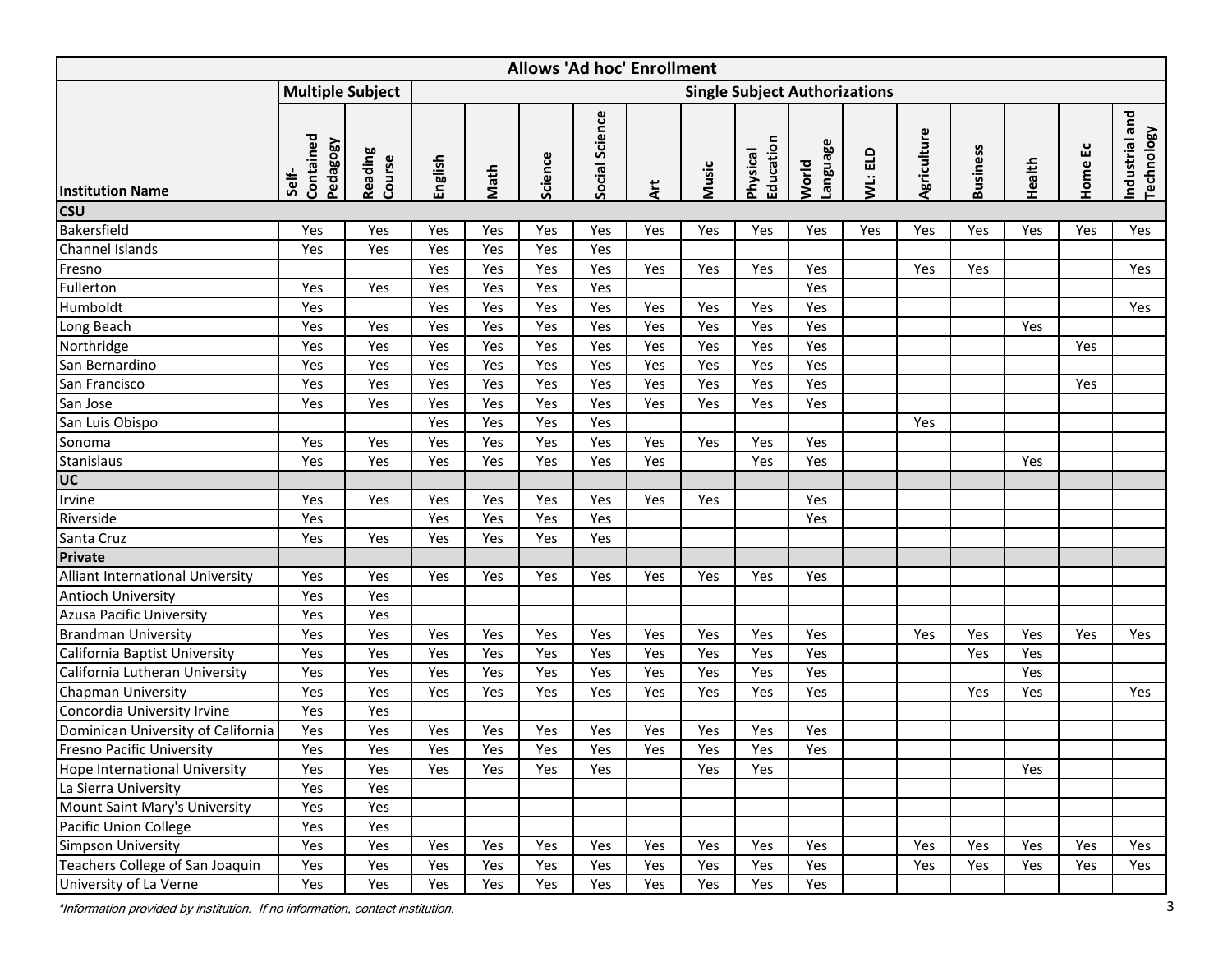|                                                                               | <b>Multiple Subject</b>        |                   |         |      |            |                 |     |            |                       | <b>Single Subject Authorizations</b> |             |                  |                 |        |                  |                                     |
|-------------------------------------------------------------------------------|--------------------------------|-------------------|---------|------|------------|-----------------|-----|------------|-----------------------|--------------------------------------|-------------|------------------|-----------------|--------|------------------|-------------------------------------|
| <b>Institution Name</b>                                                       | Contained<br>Pedagogy<br>Self- | Reading<br>Course | English | Math | Science    | Social Science  | Art | Music      | Education<br>Physical | World<br>Language                    | WL: ELD     | Agriculture      | <b>Business</b> | Health | Home Ec          | Industrial and<br><b>Technology</b> |
| <b>Whittier College</b>                                                       | Yes                            | Yes               | Yes     | Yes  | Yes        | Yes             |     |            | Yes                   | Yes                                  |             |                  |                 |        |                  |                                     |
| <b>Grand Total</b>                                                            | $\overline{32}$                | $\bf{30}$         | 28      | 28   | ${\bf 28}$ | $\overline{28}$ | 21  | ${\bf 21}$ | $22$                  | ${\bf 24}$                           | $\mathbf 1$ | $\boldsymbol{6}$ | $\overline{7}$  | 10     | $\boldsymbol{6}$ | $\overline{7}$                      |
|                                                                               |                                |                   |         |      |            |                 |     |            |                       |                                      |             |                  |                 |        |                  |                                     |
| *Information provided by institution. If no information, contact institution. |                                |                   |         |      |            |                 |     |            |                       |                                      |             |                  |                 |        |                  | 4                                   |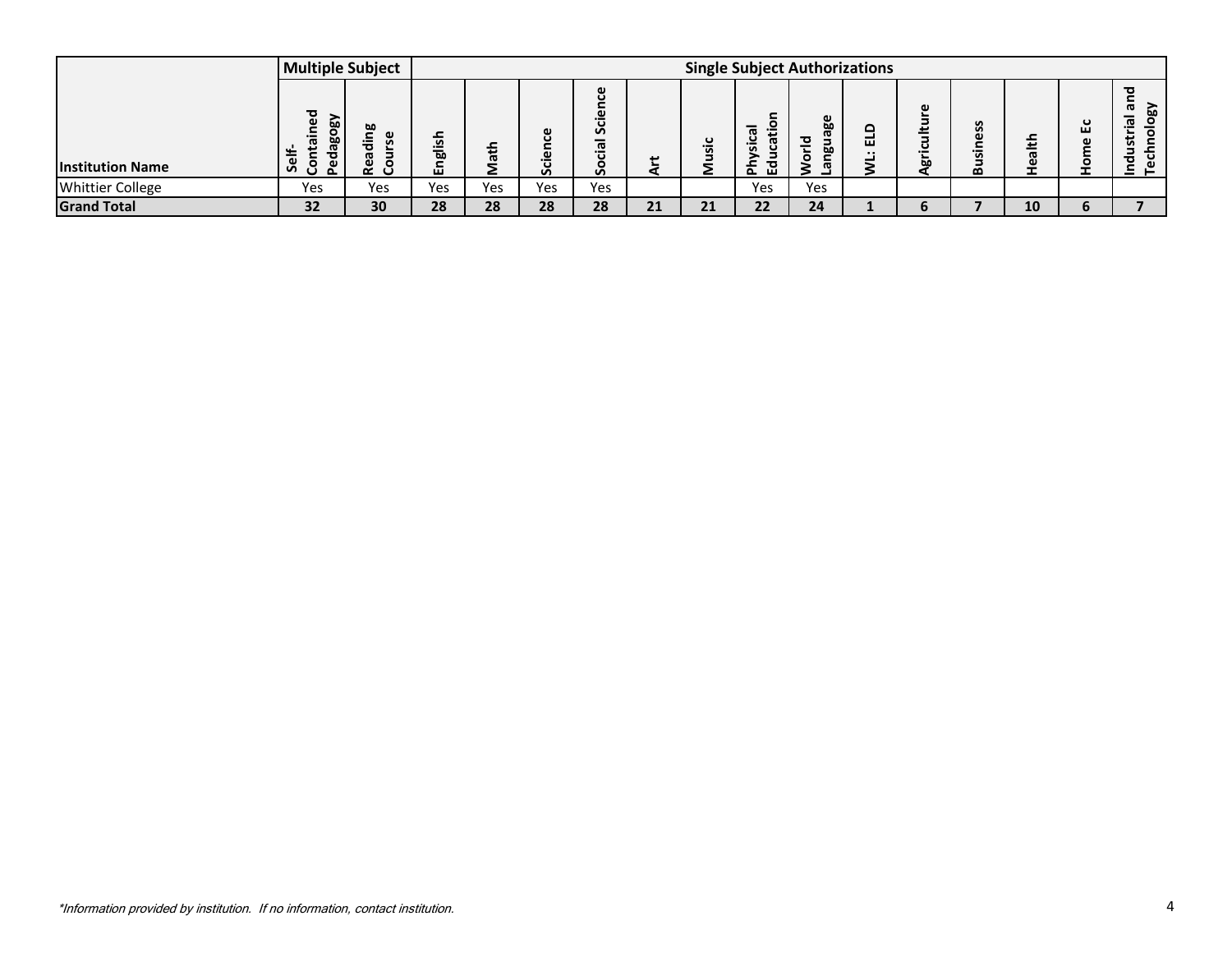<span id="page-6-0"></span>

| <b>Delivery Format</b>               |                                |                              |                              |           |                              |                              |                              |                              |                                      |                                                                                                |         |             |                              |            |          |                                     |
|--------------------------------------|--------------------------------|------------------------------|------------------------------|-----------|------------------------------|------------------------------|------------------------------|------------------------------|--------------------------------------|------------------------------------------------------------------------------------------------|---------|-------------|------------------------------|------------|----------|-------------------------------------|
|                                      | <b>Multiple Subject</b>        |                              |                              |           |                              |                              |                              |                              | <b>Single Subject Authorizations</b> |                                                                                                |         |             |                              |            |          |                                     |
| <b>Institution Name</b>              | Contained<br>Pedagogy<br>Self- | Reading<br>Course            | English                      | Math      | Science                      | Social Science               | Art                          | Music                        | Education<br><b>Physical</b>         | <b>Language</b><br>World                                                                       | WL: ELD | Agriculture | <b>Business</b>              | Health     | Home Ec  | Industrial and<br><b>Technology</b> |
| <b>CSU</b>                           |                                |                              |                              |           |                              |                              |                              |                              |                                      |                                                                                                |         |             |                              |            |          |                                     |
| Bakersfield                          | O                              | FF                           | <b>FF</b>                    | <b>FF</b> | FF                           | FF                           | FF.                          | FF                           | FF                                   | FF.                                                                                            | FF.     | <b>FF</b>   | FF.                          | FF.        | FF.      | FF.                                 |
| Channel Islands                      | F                              | F                            | FF                           | F         | F                            | FF                           |                              |                              |                                      |                                                                                                |         |             |                              |            |          |                                     |
| Fresno                               | $\mathsf{FF}% _{\mathsf{F}}$   | F                            | FF                           | FF        | FF                           | FF                           | FF.                          | FF                           | FF                                   | FF.                                                                                            |         | FF          | $\mathsf{FF}% _{\mathsf{F}}$ |            |          | $\Omega$                            |
| Fullerton                            | $\overline{F}$                 | FF                           | O                            | 0         | O                            | O                            |                              |                              |                                      | O                                                                                              |         |             |                              |            |          |                                     |
| Humboldt                             | $\sf B$                        |                              | $\circ$                      | $\circ$   | $\circ$                      | $\circ$                      | $\mathsf O$                  | 0                            | O                                    | $\mathsf O$                                                                                    |         |             |                              |            |          | $\circ$                             |
| Long Beach                           | <b>FFO</b>                     | <b>FFO</b>                   | F                            | FF        | FF                           | F                            | F                            | F                            | FF                                   | $\mathsf{FF}% _{0}\left( \mathcal{F}_{0}\right) =\mathsf{FF}_{0}\left( \mathcal{F}_{0}\right)$ |         |             |                              | <b>FFO</b> |          |                                     |
| Northridge                           | $\mathsf{FF}% _{0}$            | FF                           | $\mathsf{FF}% _{\mathsf{F}}$ | FF        | FF                           | FF                           | FF                           | FF                           | FF                                   | $\mathsf{FF}% _{\mathsf{F}}$                                                                   |         |             |                              |            | FF       |                                     |
| San Bernardino                       | $\mathsf{FF}% _{0}$            | F                            | FF                           | FF        | FF                           | $\overline{FF}$              | $\mathsf{FF}% _{0}$          | FF                           | FF                                   | $\mathsf{FF}% _{0}$                                                                            |         |             |                              |            |          |                                     |
| San Francisco                        | $\mathsf{FF}% _{0}$            | $\mathsf{FF}% _{\mathsf{F}}$ | $\mathsf{FF}% _{0}$          | FF        | FF                           | FF                           | FF                           | FF                           | FF                                   | FF                                                                                             |         |             |                              |            | FF       |                                     |
| San Jose                             | FF                             | FF                           | FF                           | FF        | FF.                          | FF                           | FF.                          | FF                           | FF                                   | FF                                                                                             |         |             |                              |            |          |                                     |
| San Luis Obispo                      |                                |                              | F                            | FF        | $\mathsf{FF}% _{\mathsf{F}}$ | FF                           |                              |                              |                                      |                                                                                                |         | FF          |                              |            |          |                                     |
| Sonoma                               | $\mathsf{FF}% _{\mathsf{F}}$   | $\mathsf{FF}% _{\mathsf{F}}$ | $\mathsf{FF}% _{\mathsf{F}}$ | FF        | FF                           | $\mathsf{FF}% _{\mathsf{F}}$ | FF                           | FF                           | FF                                   | $\mathsf{FF}% _{\mathsf{F}}$                                                                   |         |             |                              |            |          |                                     |
| <b>Stanislaus</b>                    | F                              | F                            | F                            | FF        | FF                           | F                            | F                            |                              | F                                    | FF                                                                                             |         |             |                              | FF         |          |                                     |
| UC                                   |                                |                              |                              |           |                              |                              |                              |                              |                                      |                                                                                                |         |             |                              |            |          |                                     |
| Irvine                               | $\mathsf{FF}% _{\mathsf{F}}$   | $\mathsf{FF}% _{\mathsf{F}}$ | $\mathsf{FF}% _{\mathsf{F}}$ | FF        | $\mathsf{FF}% _{\mathsf{F}}$ | $\mathsf{FF}% _{\mathsf{F}}$ | $\mathsf{FF}% _{\mathsf{F}}$ | $\mathsf{FF}% _{\mathsf{F}}$ |                                      | $\mathsf{FF}% _{\mathsf{F}}$                                                                   |         |             |                              |            |          |                                     |
| Riverside                            | $\mathsf{FF}% _{\mathsf{F}}$   |                              | O                            | O         | O                            | $\mathsf O$                  |                              |                              |                                      | O                                                                                              |         |             |                              |            |          |                                     |
| Santa Cruz                           | FF                             | <b>FF</b>                    | FF                           | <b>FF</b> | FF.                          | $\mathsf{FF}% _{\mathsf{F}}$ |                              |                              |                                      |                                                                                                |         |             |                              |            |          |                                     |
| <b>Private</b>                       |                                |                              |                              |           |                              |                              |                              |                              |                                      |                                                                                                |         |             |                              |            |          |                                     |
| Alliant International University     | B                              | O                            | 0                            | O         | O                            | 0                            | 0                            | 0                            | O                                    | 0                                                                                              |         |             |                              |            |          |                                     |
| Antioch University                   | FF                             | $\mathsf{FF}% _{\mathsf{F}}$ |                              |           |                              |                              |                              |                              |                                      |                                                                                                |         |             |                              |            |          |                                     |
| <b>Azusa Pacific University</b>      | $\mathsf{FF}% _{\mathsf{F}}$   | F                            |                              |           |                              |                              |                              |                              |                                      |                                                                                                |         |             |                              |            |          |                                     |
| <b>Brandman University</b>           | <b>FFO</b>                     | <b>FFO</b>                   | O                            | 0         | 0                            | O                            | 0                            | O                            | O                                    | O                                                                                              |         | O           | 0                            | O          | $\Omega$ | 0                                   |
| California Baptist University        | $\mathsf{FF}% _{0}$            | $\mathsf{FF}% _{0}$          | B                            | B         | B                            | B                            | $\sf B$                      | B                            | B                                    | B                                                                                              |         |             | FF                           | FF         |          |                                     |
| California Lutheran University       | $\sf B$                        | B                            | B                            | B         | B                            | B                            | $\sf B$                      | B                            | B                                    | B                                                                                              |         |             |                              | B          |          |                                     |
| Chapman University                   | F                              | F                            | FF                           | FF        | <b>FF</b>                    | FF                           | FF                           | FF                           | FF.                                  | FF                                                                                             |         |             | FF                           | FF         |          | FF.                                 |
| Concordia University Irvine          | $\mathsf{FF}% _{\mathsf{F}}$   | $\mathsf{FF}% _{\mathsf{F}}$ |                              |           |                              |                              |                              |                              |                                      |                                                                                                |         |             |                              |            |          |                                     |
| Dominican University of California   | F                              | $\overline{F}$               | FF                           | FF        | <b>FF</b>                    | FF                           | F                            | F                            | FF.                                  | FF.                                                                                            |         |             |                              |            |          |                                     |
| <b>Fresno Pacific University</b>     | F                              | FF                           | B                            | B         | B                            | B                            | B                            | B                            | B                                    | B                                                                                              |         |             |                              |            |          |                                     |
| <b>Hope International University</b> | $\circ$                        | $\circ$                      | $\Omega$                     | O         | O                            | O                            | O                            | O                            | $\Omega$                             | O                                                                                              | 0       | O           | O                            | O          | $\Omega$ | O                                   |
| Humphreys College                    | <b>FFBH</b>                    | <b>FFBH</b>                  |                              |           |                              |                              |                              |                              |                                      |                                                                                                |         |             |                              |            |          |                                     |
| La Sierra University                 | <b>FBO</b>                     | <b>FBO</b>                   |                              |           |                              |                              |                              |                              |                                      |                                                                                                |         |             |                              |            |          |                                     |
| Mount Saint Mary's University        | $\mathsf{FF}% _{0}$            | <b>FFO</b>                   |                              |           |                              |                              |                              |                              |                                      |                                                                                                |         |             |                              |            |          |                                     |

#### **Delivery Format Key:**

**FF = Face-to Face ONLY**

**B = Blended**

**O = Online Only**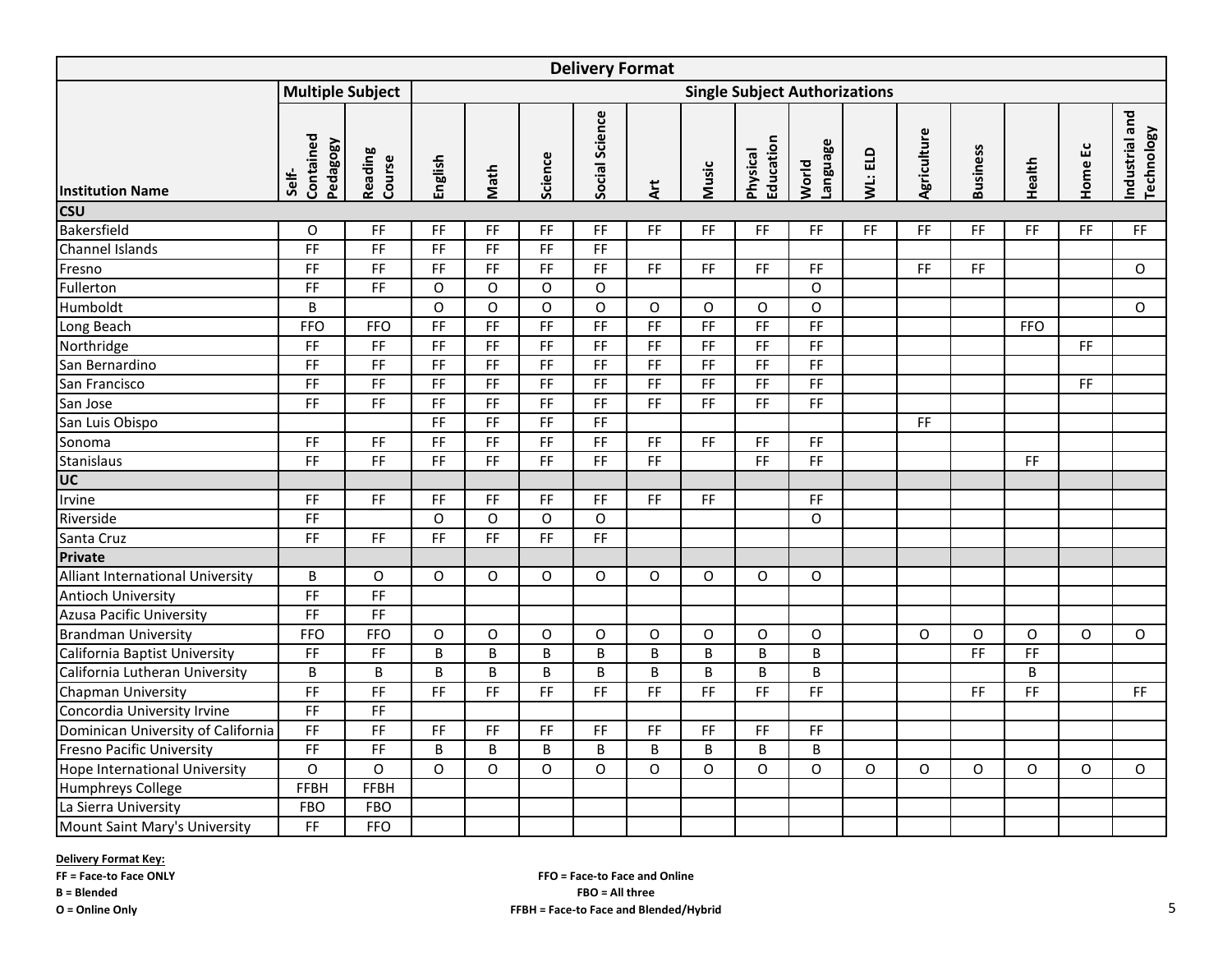|                                 |                                                                                                                                                                                                                                                                                                                                                                                                                                                                                                           |            |            |            |            | <b>Delivery Format</b> |            |            |            |                                      |                                          |     |     |          |     |
|---------------------------------|-----------------------------------------------------------------------------------------------------------------------------------------------------------------------------------------------------------------------------------------------------------------------------------------------------------------------------------------------------------------------------------------------------------------------------------------------------------------------------------------------------------|------------|------------|------------|------------|------------------------|------------|------------|------------|--------------------------------------|------------------------------------------|-----|-----|----------|-----|
|                                 | <b>Multiple Subject</b>                                                                                                                                                                                                                                                                                                                                                                                                                                                                                   |            |            |            |            |                        |            |            |            | <b>Single Subject Authorizations</b> |                                          |     |     |          |     |
| <b>Institution Name</b>         | ဗ<br>ᇃ<br>등<br>culture<br>ъ<br>မ္ပီ<br>⊂<br><b>ABo</b><br>lē.<br>88<br>ğ<br>ပ<br>ပ္တ<br>ၔၙ<br>$\Omega$<br>ш<br>÷<br>S<br>$\boldsymbol{\sigma}$<br>ᡴᠦ<br>nglish<br>Se<br>sine<br>.=<br>칆<br>᠊₩<br>ge<br><u>ي</u><br>곧<br>ω<br>កន្ធប<br>ᆞ<br>ш<br>ath<br>ᡕᢐ<br>S<br>ັທ<br>Self.<br>Agri<br><b>៊</b><br>ᅙ<br>$\boldsymbol{\sigma}$<br>O<br>ţ<br>ъ<br>Õ<br>ō<br>قة<br>e o<br>$\circ$<br>훈<br>مم<br>$\circ$<br>ᇃ<br>≂<br>Σ<br><b>G</b><br>2<br>르<br>T<br>$\mathbf \omega$<br>ш<br>ℴ<br>S.<br>$\mathbf{v}$<br>ш |            |            |            |            |                        |            |            |            |                                      | <b>ASojoi</b><br>$\tilde{\epsilon}$<br>P |     |     |          |     |
| Pacific Union College           | FF                                                                                                                                                                                                                                                                                                                                                                                                                                                                                                        | <b>FF</b>  |            |            |            |                        |            |            |            |                                      |                                          |     |     |          |     |
| <b>Simpson University</b>       | <b>FFO</b>                                                                                                                                                                                                                                                                                                                                                                                                                                                                                                | <b>FF</b>  | O          | 0          | O          | O                      | O          | O          | Ω          | O                                    | O                                        | O   | O   | $\Omega$ | O   |
| Teachers College of San Joaquin | <b>FF</b>                                                                                                                                                                                                                                                                                                                                                                                                                                                                                                 | <b>FFO</b> | <b>FF</b>  | <b>FF</b>  | FF         | FF.                    | <b>FF</b>  | FF.        | FF         | FF.                                  | <b>FF</b>                                | FF. | FF. | FF       | FF. |
| University of La Verne          | FF                                                                                                                                                                                                                                                                                                                                                                                                                                                                                                        | <b>FFO</b> | <b>FFO</b> | <b>FFO</b> | <b>FFO</b> | <b>FFO</b>             | <b>FFO</b> | <b>FFO</b> | <b>FFO</b> | <b>FFO</b>                           |                                          |     |     |          |     |
| <b>Whittier College</b>         | FF                                                                                                                                                                                                                                                                                                                                                                                                                                                                                                        | FF         | FF         | FF         | FF         | FF.                    |            |            | FF         | FF.                                  |                                          |     |     |          |     |

**FFO = Face-to Face and Online FBO = All three FFBH = Face-to Face and Blended/Hybrid** 6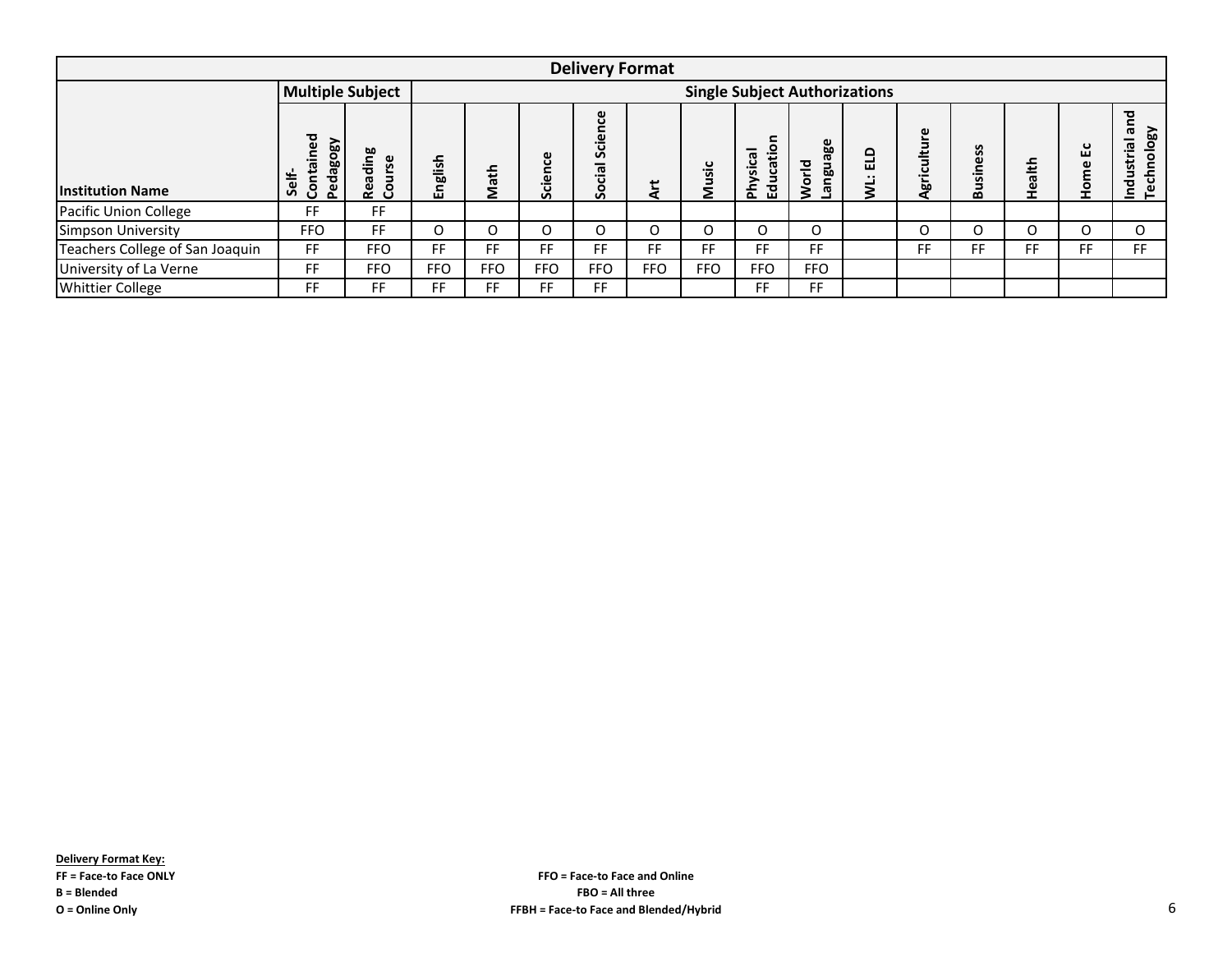<span id="page-8-0"></span>

|                                                                               | <b>Application Fee</b><br><b>Single Subject Authorizations</b> |                   |           |           |           |                |                     |          |                       |                   |         |             |                 |          |            |                                     |
|-------------------------------------------------------------------------------|----------------------------------------------------------------|-------------------|-----------|-----------|-----------|----------------|---------------------|----------|-----------------------|-------------------|---------|-------------|-----------------|----------|------------|-------------------------------------|
|                                                                               | <b>Multiple Subject</b>                                        |                   |           |           |           |                |                     |          |                       |                   |         |             |                 |          |            |                                     |
| <b>Institution Name</b>                                                       | Contained<br>Pedagogy<br>Self-                                 | Reading<br>Course | English   | Math      | Science   | Social Science | ξ                   | Music    | Education<br>Physical | Language<br>World | WL: ELD | Agriculture | <b>Business</b> | Health   | ئا<br>Home | Industrial and<br><b>Technology</b> |
| <b>CSU</b>                                                                    |                                                                |                   |           |           |           |                |                     |          |                       |                   |         |             |                 |          |            |                                     |
| Bakersfield                                                                   | $$0-50$                                                        | $$0-50$           | $$0-50$   | $$0-50$   | $$0-50$   | $$0-50$        | $$0-50$             | $$0-50$  | $$0-50$               | $$0-50$           | $$0-50$ | $$0-50$     | $$0-50$         | $$0-50$  | $$0-50$    | $$0-50$                             |
| Channel Islands                                                               | \$51-100                                                       | \$51-100          | \$51-100  | \$51-100  | \$51-100  | \$51-100       |                     |          |                       |                   |         |             |                 |          |            |                                     |
| Fresno                                                                        |                                                                |                   |           |           |           |                |                     |          |                       |                   |         |             |                 |          |            |                                     |
| Fullerton                                                                     | $$0-50$                                                        | $$0-50$           | $$0-50$   | $$0-50$   | $$0-50$   | $$0-50$        |                     |          |                       | $$0-50$           |         |             |                 |          |            |                                     |
| Humboldt                                                                      | $$0-50$                                                        |                   | $$0-50$   | $$0-50$   | $$0-50$   | $$0-50$        | $$0-50$             | $$0-50$  | $$0-50$               | $$0-50$           |         |             |                 |          |            | $$0-50$                             |
| Long Beach                                                                    |                                                                |                   |           |           |           |                |                     |          |                       |                   |         |             |                 |          |            |                                     |
| Northridge                                                                    | $$0-50$                                                        | $$0-50$           | $$0-50$   | $$0-50$   | $$0-50$   | $$0-50$        | $$0-50$             | $$0-50$  | $$0-50$               | $$0-50$           |         |             |                 |          | $$0-50$    |                                     |
| San Bernardino                                                                | $$0-50$                                                        | $$0-50$           | $$0-50$   | $$0-50$   | $$0-50$   | $$0-50$        | $$0-50$             | $$0-50$  | $$0-50$               | $$0-50$           |         |             |                 |          |            |                                     |
| San Francisco                                                                 | $$0-50$                                                        | $$0-50$           | $$0-50$   | $$0-50$   | $$0-50$   | $$0-50$        | $$0-50$             | $$0-50$  | $$0-50$               | $$0-50$           |         |             |                 |          | $$0-50$    |                                     |
| San Jose                                                                      | $$0-50$                                                        | $$0-50$           | $$0-50$   | $$0-50$   | $$0-50$   | $$0-50$        | $$0-50$             | $$0-50$  | $$0-50$               | $$0-50$           |         |             |                 |          |            |                                     |
| San Luis Obispo                                                               |                                                                |                   | $$0-50$   | $$0-50$   | $$0-50$   | $$0-50$        |                     |          |                       |                   |         | $$0-50$     |                 |          |            |                                     |
| Sonoma                                                                        | $$0-50$                                                        | $$0-50$           | $$0-50$   | $$0-50$   | $$0-50$   | $$0-50$        | $$0-50$             | $$0-50$  | $$0-50$               | $$0-50$           |         |             |                 |          |            |                                     |
| Stanislaus                                                                    |                                                                |                   |           |           |           |                |                     |          |                       |                   |         |             |                 |          |            |                                     |
| UC                                                                            |                                                                |                   |           |           |           |                |                     |          |                       |                   |         |             |                 |          |            |                                     |
| Irvine                                                                        | \$101-200                                                      | \$101-200         | \$101-200 | \$101-200 | \$101-200 | \$101-200      | \$101-200 \$101-200 |          |                       | \$101-200         |         |             |                 |          |            |                                     |
| Riverside                                                                     | $$0-50$                                                        |                   | $$0-50$   | $$0-50$   | $$0-50$   | $$0-50$        |                     |          |                       | $$0-50$           |         |             |                 |          |            |                                     |
| Santa Cruz                                                                    | \$51-100                                                       | \$51-100          | \$51-100  | \$51-100  | \$51-100  | \$51-100       |                     |          |                       |                   |         |             |                 |          |            |                                     |
| <b>Private</b>                                                                |                                                                |                   |           |           |           |                |                     |          |                       |                   |         |             |                 |          |            |                                     |
| Alliant International University                                              | \$51-100                                                       | \$51-100          | \$51-100  | \$51-100  | \$51-100  | \$51-100       | \$51-100            | \$51-100 | \$51-100              | \$51-100          |         |             |                 |          |            |                                     |
| Antioch University                                                            | \$51-100                                                       | \$51-100          |           |           |           |                |                     |          |                       |                   |         |             |                 |          |            |                                     |
| <b>Azusa Pacific University</b>                                               | $$0-50$                                                        | $$0-50$           |           |           |           |                |                     |          |                       |                   |         |             |                 |          |            |                                     |
| <b>Brandman University</b>                                                    | $$0-50$                                                        | $$0-50$           | $$0-50$   | $$0-50$   | $$0-50$   | $$0-50$        | $$0-50$             | $$0-50$  | $$0-50$               | $$0-50$           |         | $$0-50$     | $$0-50$         | $$0-50$  | $$0-50$    | $$0-50$                             |
| California Baptist University                                                 | $$0-50$                                                        | $$0-50$           | $$0-50$   | $$0-50$   | $$0-50$   | $$0-50$        | $$0-50$             | $$0-50$  | $$0-50$               | $$0-50$           |         |             | $$0-50$         | $$0-50$  |            |                                     |
| California Lutheran University                                                | $$0-50$                                                        | $$0-50$           | $$0-50$   | $$0-50$   | $$0-50$   | $$0-50$        | $$0-50$             | $$0-50$  | $$0-50$               | $$0-50$           |         |             |                 | $$0-50$  |            |                                     |
| Chapman University                                                            | \$51-100                                                       | \$51-100          | \$51-100  | \$51-100  | \$51-100  | \$51-100       | \$51-100            | \$51-100 | \$51-100              | \$51-100          |         |             | \$51-100        | \$51-100 |            | \$51-100                            |
| Concordia University Irvine                                                   | $$0-50$                                                        | $$0-50$           |           |           |           |                |                     |          |                       |                   |         |             |                 |          |            |                                     |
| Dominican University of California                                            | $$0-50$                                                        | $$0-50$           | $$0-50$   | $$0-50$   | $$0-50$   | $$0-50$        | $$0-50$             | $$0-50$  | $$0-50$               | $$0-50$           |         |             |                 |          |            |                                     |
| <b>Fresno Pacific University</b>                                              | $$0-50$                                                        | $$0-50$           | $$0-50$   | $$0-50$   | $$0-50$   | $$0-50$        | $$0-50$             | $$0-50$  | $$0-50$               | $$0-50$           |         |             |                 |          |            |                                     |
| <b>Hope International University</b>                                          | $$0-50$                                                        | $$0-50$           | $$0-50$   | $$0-50$   | $$0-50$   | $$0-50$        |                     | $$0-50$  | $$0-50$               |                   |         |             |                 | $$0-50$  |            |                                     |
| Humphreys College                                                             | $$0-50$                                                        | $$0-50$           |           |           |           |                |                     |          |                       |                   |         |             |                 |          |            |                                     |
| La Sierra University                                                          | $$0-50$                                                        | $$0-50$           |           |           |           |                |                     |          |                       |                   |         |             |                 |          |            |                                     |
| Mount Saint Mary's University                                                 | $$0-50$                                                        | $$0-50$           |           |           |           |                |                     |          |                       |                   |         |             |                 |          |            |                                     |
| Pacific Union College                                                         | $$0-50$                                                        | $$0-50$           |           |           |           |                |                     |          |                       |                   |         |             |                 |          |            |                                     |
| Simpson University                                                            | $$0-50$                                                        | $$0-50$           | $$0-50$   | $$0-50$   | $$0-50$   | $$0-50$        | $$0-50$             | $$0-50$  | $$0-50$               | $$0-50$           |         | $$0-50$     | $$0-50$         | $$0-50$  | $$0-50$    | $$0-50$                             |
| Teachers College of San Joaquin                                               | $$0-50$                                                        | $$0-50$           | $$0-50$   | $$0-50$   | $$0-50$   | $$0-50$        | $$0-50$             | $$0-50$  | $$0-50$               | $$0-50$           |         | $$0-50$     | $$0-50$         | $$0-50$  | $$0-50$    | \$0-50                              |
| *Information provided by institution. If no information, contact institution. |                                                                |                   |           |           |           |                |                     |          |                       |                   |         |             |                 |          |            | 7                                   |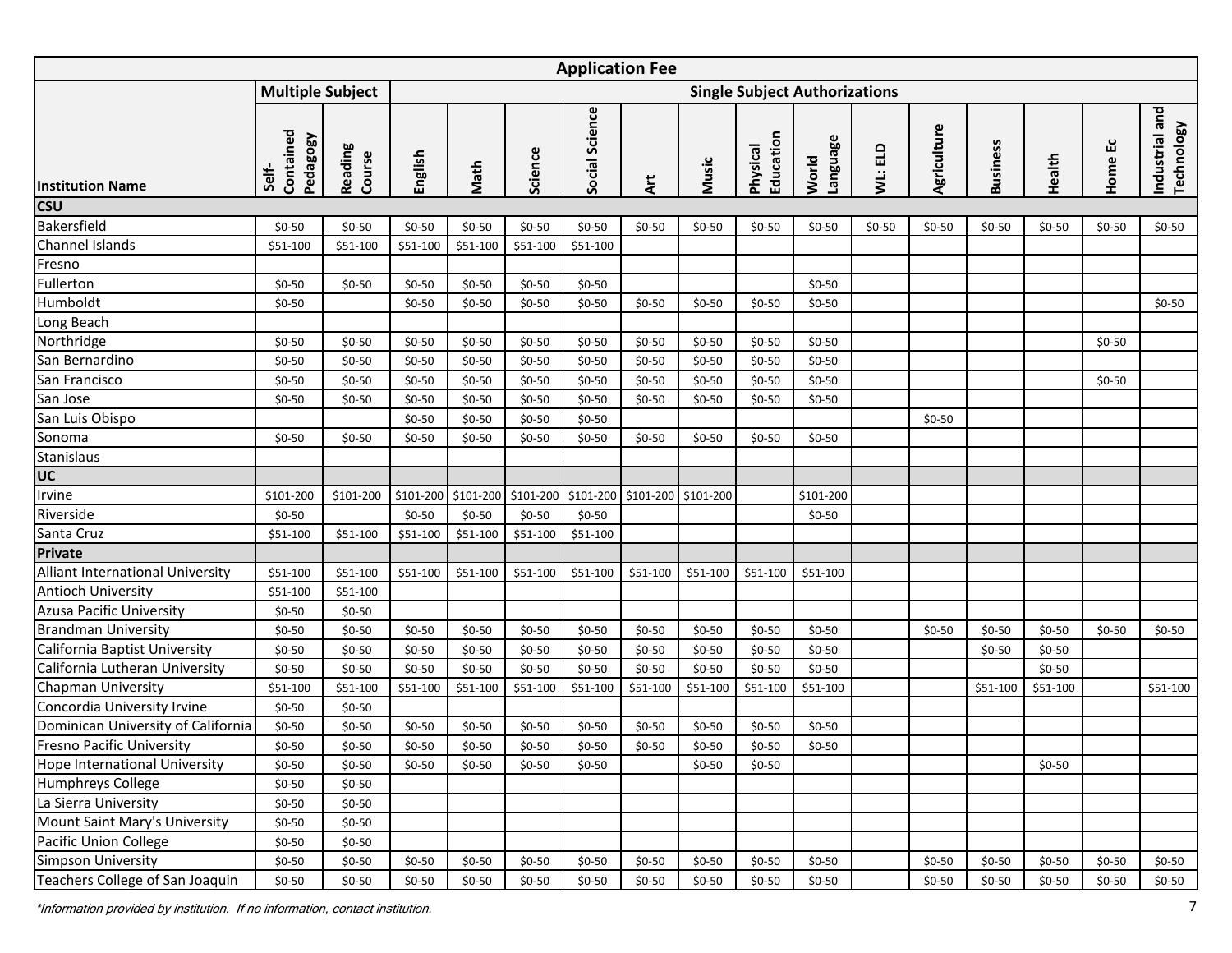|                                                                               |                                |                   |         |         |         |                | <b>Application Fee</b> |         |                       |                                      |         |             |                 |        |         |                              |
|-------------------------------------------------------------------------------|--------------------------------|-------------------|---------|---------|---------|----------------|------------------------|---------|-----------------------|--------------------------------------|---------|-------------|-----------------|--------|---------|------------------------------|
|                                                                               | <b>Multiple Subject</b>        |                   |         |         |         |                |                        |         |                       | <b>Single Subject Authorizations</b> |         |             |                 |        |         |                              |
| <b>Institution Name</b>                                                       | Contained<br>Pedagogy<br>Self- | Reading<br>Course | English | Math    | Science | Social Science | Art                    | Music   | Physical<br>Education | World<br>Language                    | WL: ELD | Agriculture | <b>Business</b> | Health | Home Ec | Industrial and<br>Technology |
| University of La Verne                                                        | $$0-50$                        | $$0-50$           | $$0-50$ | $$0-50$ | $$0-50$ | $$0-50$        | $$0-50$                | $$0-50$ | $$0-50$               | $$0-50$                              |         |             |                 |        |         |                              |
| <b>Whittier College</b>                                                       | $$0-50$                        | $$0-50$           | $$0-50$ | $$0-50$ | $$0-50$ | $$0-50$        |                        |         | $$0-50$               | $$0-50$                              |         |             |                 |        |         |                              |
|                                                                               |                                |                   |         |         |         |                |                        |         |                       |                                      |         |             |                 |        |         |                              |
| *Information provided by institution. If no information, contact institution. |                                |                   |         |         |         |                |                        |         |                       |                                      |         |             |                 |        |         | 8                            |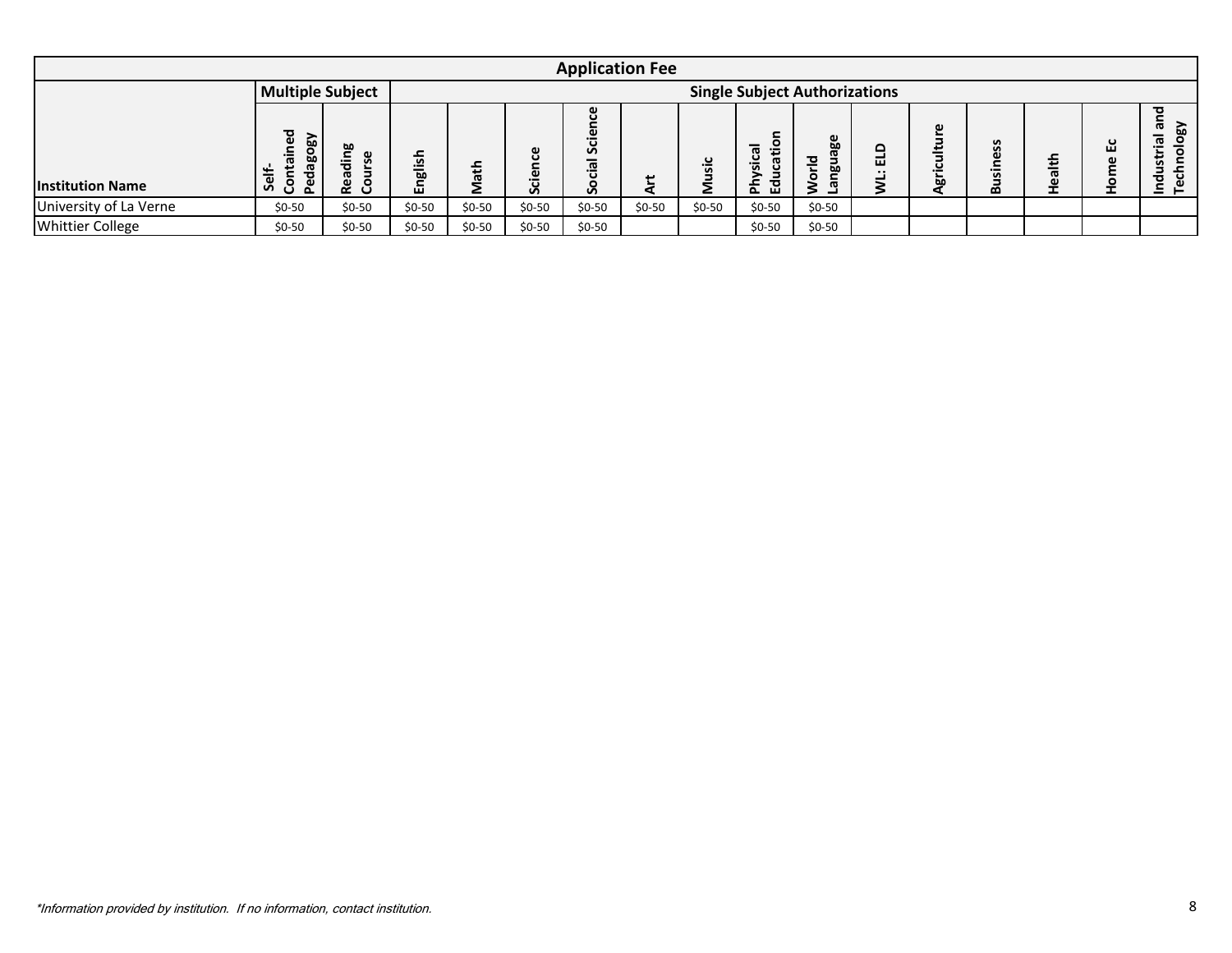<span id="page-10-0"></span>

|                                                                                                           |                                |                                                                                                             |             |                                                                                                         |                                     | <b>Course Fee</b> |             |            |                       |                                      |            |             |                 |             |            |                              |
|-----------------------------------------------------------------------------------------------------------|--------------------------------|-------------------------------------------------------------------------------------------------------------|-------------|---------------------------------------------------------------------------------------------------------|-------------------------------------|-------------------|-------------|------------|-----------------------|--------------------------------------|------------|-------------|-----------------|-------------|------------|------------------------------|
|                                                                                                           | <b>Multiple Subject</b>        |                                                                                                             |             |                                                                                                         |                                     |                   |             |            |                       | <b>Single Subject Authorizations</b> |            |             |                 |             |            |                              |
| <b>Institution Name</b>                                                                                   | Contained<br>Pedagogy<br>Self- | Reading<br>Course                                                                                           | English     | Math                                                                                                    | Science                             | Social Science    | ξ           | Music      | Education<br>Physical | <b>Language</b><br>World             | WL: ELD    | Agriculture | <b>Business</b> | Health      | G٥<br>Home | Industrial and<br>Technology |
| <b>CSU</b>                                                                                                |                                |                                                                                                             |             |                                                                                                         |                                     |                   |             |            |                       |                                      |            |             |                 |             |            |                              |
| Bakersfield                                                                                               | \$601-1000                     | \$601-1000                                                                                                  | \$601-1000  | \$601-1000                                                                                              | \$601-1000                          | \$601-1000        | \$601-1000  | \$601-1000 | \$601-1000            | \$601-1000                           | \$601-1000 | \$601-1000  | \$601-1000      | \$601-1000  | \$601-1000 | \$601-1000                   |
| Channel Islands                                                                                           | \$601-1000                     | \$601-1000                                                                                                  | \$601-1000  | \$601-1000                                                                                              | \$601-1000                          | \$601-1000        |             |            |                       |                                      |            |             |                 |             |            |                              |
| Fresno                                                                                                    |                                |                                                                                                             | \$201 & up  | \$201 & up                                                                                              | \$201 & up                          | \$201 & up        | \$201 & up  | \$201 & up | \$201 & up            | \$201 & up                           |            | \$201 & up  | \$201 & up      |             |            | \$201 & up                   |
| Fullerton                                                                                                 | \$1001 & up                    | \$1001 & up                                                                                                 | \$201 & up  | \$201 & up                                                                                              | \$201 & up                          | \$201 & up        |             |            |                       | \$201 & up                           |            |             |                 |             |            |                              |
| Humboldt                                                                                                  | \$501-1000                     |                                                                                                             | \$201 & up  | \$201 & up                                                                                              | \$201 & up                          | \$201 & up        | \$201 & up  | \$201 & up | \$201 & up            | \$201 & up                           |            |             |                 |             |            | \$201 & up                   |
| Long Beach                                                                                                | \$601-1000                     | \$601-1000                                                                                                  | \$601-1000  | \$601-1000                                                                                              | \$601-1000                          | \$601-1000        | \$601-1000  | \$601-1000 | \$601-1000            | \$601-1000                           |            |             |                 | \$601-1000  |            |                              |
| Northridge                                                                                                | \$1001 & up                    | \$1001 & up                                                                                                 | \$201 & up  | \$201 & up                                                                                              | \$201 & up                          | \$201 & up        | \$201 & up  | \$201 & up | \$201 & up            | \$201 & up                           |            |             |                 |             | \$201 & up |                              |
| San Bernardino                                                                                            | \$601-1000                     | \$601-1000                                                                                                  | \$601-1000  | \$601-1000                                                                                              | \$601-1000                          | \$601-1000        | \$601-1000  | \$601-1000 | \$601-1000            | \$601-1000                           |            |             |                 |             |            |                              |
| San Francisco                                                                                             | \$1001 & up                    | \$1001 & up                                                                                                 | \$201 & up  | \$201 & up                                                                                              | \$201 & up                          | \$201 & up        | \$201 & up  | \$201 & up | \$201 & up            | \$201 & up                           |            |             |                 |             | \$201 & up |                              |
| San Jose                                                                                                  | \$601-1000                     | \$601-1000                                                                                                  | \$601-1000  | \$601-1000                                                                                              | \$601-1000                          | \$601-1000        | \$601-1000  | \$601-1000 | \$601-1000            | \$601-1000                           |            |             |                 |             |            |                              |
| San Luis Obispo                                                                                           |                                |                                                                                                             | \$201 & up  | \$201 & up                                                                                              | \$201 & up                          | \$201 & up        |             |            |                       |                                      |            | \$201 & up  |                 |             |            |                              |
| Sonoma                                                                                                    | \$501-1000                     | \$501-1000                                                                                                  | \$201 & up  | \$201 & up                                                                                              | \$201 & up                          | \$201 & up        | \$201 & up  | \$201 & up | \$201 & up            | \$201 & up                           |            |             |                 |             |            |                              |
| <b>Stanislaus</b>                                                                                         | \$1001 & up                    | \$1001 & up                                                                                                 | \$1001 & up |                                                                                                         | \$1001 & up \$1001 & up \$1001 & up |                   | \$1001 & up |            |                       | \$1001 & up \$1001 & up              |            |             |                 | \$1001 & up |            |                              |
| UC                                                                                                        |                                |                                                                                                             |             |                                                                                                         |                                     |                   |             |            |                       |                                      |            |             |                 |             |            |                              |
| Irvine                                                                                                    | CI                             | <b>CI</b>                                                                                                   | <b>CI</b>   | CI                                                                                                      | CI                                  | <b>CI</b>         | CI          | <b>CI</b>  |                       | <b>CI</b>                            |            |             |                 |             |            |                              |
| Riverside                                                                                                 | \$1001 & up                    |                                                                                                             | \$201 & up  | \$201 & up                                                                                              | \$201 & up                          | \$201 & up        |             |            |                       | \$201 & up                           |            |             |                 |             |            |                              |
| Santa Cruz                                                                                                | \$1001 & up                    | \$1001 & up                                                                                                 | \$1001 & up |                                                                                                         | \$1001 & up \$1001 & up \$1001 & up |                   |             |            |                       |                                      |            |             |                 |             |            |                              |
| <b>Private</b>                                                                                            |                                |                                                                                                             |             |                                                                                                         |                                     |                   |             |            |                       |                                      |            |             |                 |             |            |                              |
| Alliant International University                                                                          | \$1001 & up                    | \$1001 & up                                                                                                 | \$201 & up  | \$201 & up                                                                                              | \$201 & up                          | \$201 & up        | \$201 & up  | \$201 & up | \$201 & up            | \$201 & up                           |            |             |                 |             |            |                              |
| <b>Antioch University</b>                                                                                 | \$301-600                      | \$301-600                                                                                                   |             |                                                                                                         |                                     |                   |             |            |                       |                                      |            |             |                 |             |            |                              |
| Azusa Pacific University                                                                                  | \$1001 & up                    | \$1001 & up                                                                                                 |             |                                                                                                         |                                     |                   |             |            |                       |                                      |            |             |                 |             |            |                              |
| <b>Brandman University</b>                                                                                | \$1001 & up                    | \$1001 & up                                                                                                 | \$201 & up  | \$201 & up                                                                                              | \$201 & up                          | \$201 & up        | \$201 & up  | \$201 & up | \$201 & up            | \$201 & up                           | \$201 & up | \$201 & up  | \$201 & up      | \$201 & up  | \$201 & up | \$201 & up                   |
| California Baptist University                                                                             | \$1001 & up                    | \$1001 & up                                                                                                 | \$201 & up  | \$201 & up                                                                                              | \$201 & up                          | \$201 & up        | \$201 & up  | \$201 & up | \$201 & up            | \$201 & up                           |            |             | \$201 & up      | \$201 & up  |            |                              |
| California Lutheran University                                                                            | \$1001 & up                    | \$1001 & up                                                                                                 | \$201 & up  | \$201 & up                                                                                              | \$201 & up                          | \$201 & up        | \$201 & up  | \$201 & up | \$201 & up            | \$201 & up                           |            |             |                 | \$201 & up  |            |                              |
| <b>Chapman University</b>                                                                                 | \$1001 & up                    | \$1001 & up                                                                                                 | \$201 & up  | \$201 & up                                                                                              | \$201 & up                          | \$201 & up        | \$201 & up  | \$201 & up | \$201 & up            | \$201 & up                           |            |             | \$201 & up      | \$201 & up  |            | \$201 & up                   |
| Concordia University Irvine                                                                               | \$1001 & up                    | \$1001 & up                                                                                                 |             |                                                                                                         |                                     |                   |             |            |                       |                                      |            |             |                 |             |            |                              |
| Dominican University of California                                                                        | \$1001 & up                    | \$1001 & up \$1001 & up \$1001 & up \$1001 & up \$1001 & up \$1001 & up \$1001 & up \$1001 & up \$1001 & up |             |                                                                                                         |                                     |                   |             |            |                       |                                      |            |             |                 |             |            |                              |
| <b>Fresno Pacific University</b>                                                                          | \$1001 & up                    | \$1001 & up                                                                                                 |             | \$201 & up   \$201 & up   \$201 & up   \$101-\$200   \$201 & up   \$201 & up   \$101-\$200   \$201 & up |                                     |                   |             |            |                       |                                      |            |             |                 |             |            |                              |
| <b>Hope International University</b>                                                                      | \$301-600                      | \$301-600                                                                                                   | \$301-600   | \$301-600                                                                                               | \$301-600                           | \$301-600         |             | \$301-600  | \$301-600             |                                      |            |             |                 | \$301-600   |            |                              |
| Humphreys College                                                                                         | CI                             | CI.                                                                                                         |             |                                                                                                         |                                     |                   |             |            |                       |                                      |            |             |                 |             |            |                              |
| La Sierra University                                                                                      | \$1001 & up                    | \$1001 & up                                                                                                 |             |                                                                                                         |                                     |                   |             |            |                       |                                      |            |             |                 |             |            |                              |
| Mount Saint Mary's University                                                                             | \$501-1000                     | \$501-1000                                                                                                  |             |                                                                                                         |                                     |                   |             |            |                       |                                      |            |             |                 |             |            |                              |
| Pacific Union College                                                                                     | \$1001 & up                    | \$1001 & up                                                                                                 |             |                                                                                                         |                                     |                   |             |            |                       |                                      |            |             |                 |             |            |                              |
| CI = Contact Institution<br>*Information provided by institution. If no information, contact institution. |                                |                                                                                                             |             |                                                                                                         |                                     |                   |             |            |                       |                                      |            |             |                 |             |            | 9                            |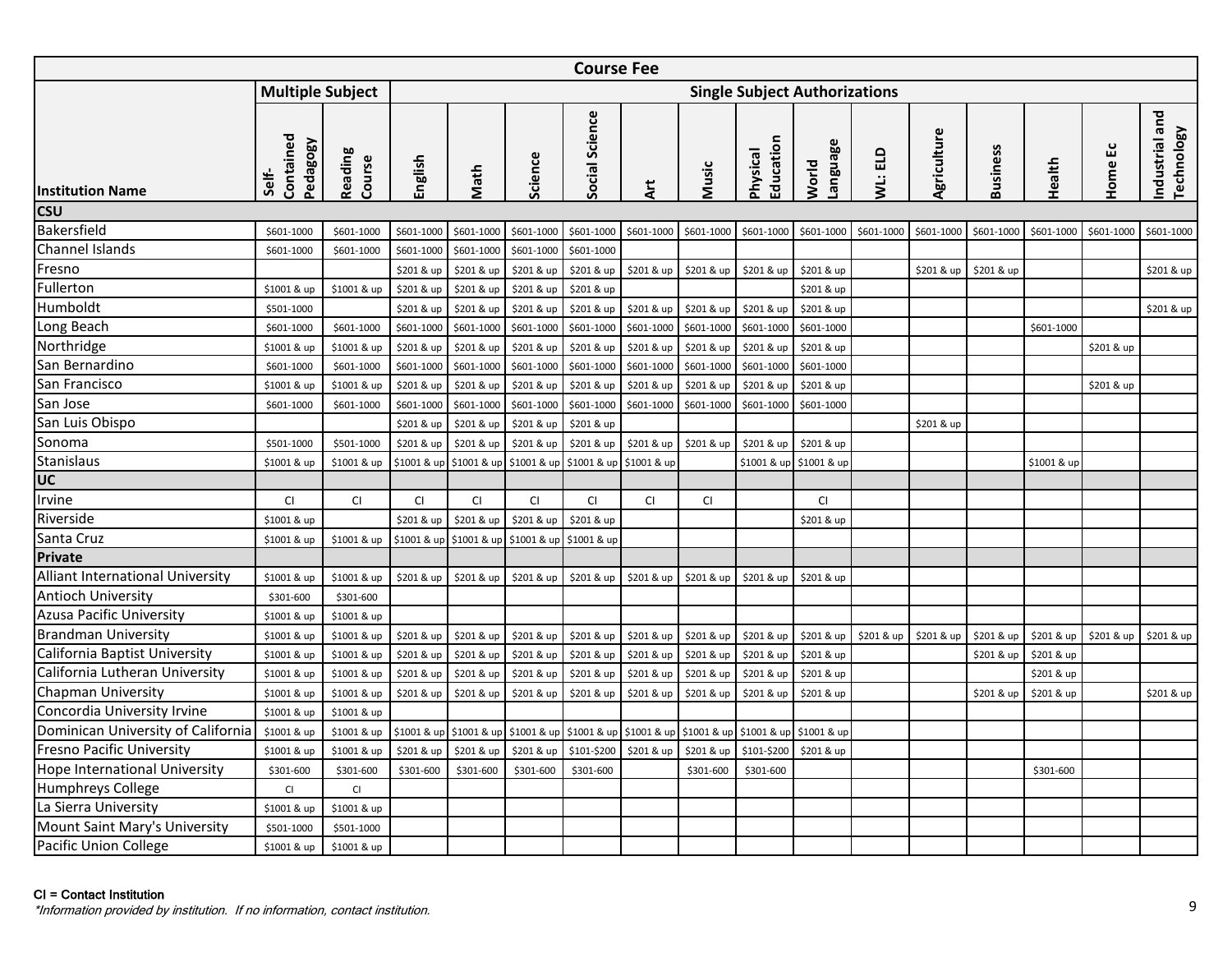|                                                                               | <b>Course Fee</b>              |                                                                                  |                                                                                  |                        |                        |                                                                                     |                                                                                  |            |                       |                                      |         |               |                        |            |            |                                     |
|-------------------------------------------------------------------------------|--------------------------------|----------------------------------------------------------------------------------|----------------------------------------------------------------------------------|------------------------|------------------------|-------------------------------------------------------------------------------------|----------------------------------------------------------------------------------|------------|-----------------------|--------------------------------------|---------|---------------|------------------------|------------|------------|-------------------------------------|
|                                                                               |                                | <b>Multiple Subject</b>                                                          |                                                                                  |                        |                        |                                                                                     |                                                                                  |            |                       | <b>Single Subject Authorizations</b> |         |               |                        |            |            |                                     |
| <b>Institution Name</b>                                                       | Contained<br>Pedagogy<br>Self- | Reading<br>Course                                                                | English                                                                          | Math                   | Science                | Social Science                                                                      | Art                                                                              | Music      | Education<br>Physical | <b>Language</b><br>World             | WL: ELD | Agriculture   | <b>Business</b>        | Health     | Home Ec    | Industrial and<br><b>Technology</b> |
| Simpson University                                                            | \$201-\$500                    | \$501-1000                                                                       | \$201 & up                                                                       | \$201 & up             | \$201 & up             | \$201 & up                                                                          | \$201 & up                                                                       | \$201 & up | \$201 & up            | \$201 & up                           |         | \$201 & up    | \$201 & up             | \$201 & up | \$201 & up | \$201 & up                          |
| Teachers College of San Joaquin                                               | $\mathsf{C}\mathsf{I}$         | $\mathsf{Cl}% (\mathcal{M}_{\mathrm{CL}}^{(1)}\mathcal{M}_{\mathrm{CL}}^{(2)}),$ | $\mathsf{Cl}% (\mathcal{M}_{\mathrm{CL}}^{(1)}\mathcal{M}_{\mathrm{CL}}^{(2)}),$ | $\mathsf{C}\mathsf{I}$ | $\mathsf{C}\mathsf{I}$ | $\mathsf{CI}$                                                                       | $\mathsf{Cl}% (\mathcal{M}_{\mathrm{CL}}^{(1)}\mathcal{M}_{\mathrm{CL}}^{(2)}),$ | CI         | CI                    | $\mathsf{C}\mathsf{I}$               |         | $\mathsf{CI}$ | $\mathsf{C}\mathsf{I}$ | CI         | CI         | CI                                  |
| University of La Verne                                                        | \$1001 & up                    |                                                                                  |                                                                                  |                        |                        | \$1001 & up \$1001 & up \$1001 & up \$1001 & up \$1001 & up \$1001 & up \$1001 & up |                                                                                  |            |                       | \$1001 & up \$1001 & up              |         |               |                        |            |            |                                     |
| <b>Whittier College</b>                                                       | \$1001 & up                    | \$1001 & up                                                                      |                                                                                  |                        |                        | \$1001 & up \$1001 & up \$1001 & up \$1001 & up                                     |                                                                                  |            |                       | \$1001 & up \$1001 & up              |         |               |                        |            |            |                                     |
| CI = Contact Institution                                                      |                                |                                                                                  |                                                                                  |                        |                        |                                                                                     |                                                                                  |            |                       |                                      |         |               |                        |            |            |                                     |
| *Information provided by institution. If no information, contact institution. |                                |                                                                                  |                                                                                  |                        |                        |                                                                                     |                                                                                  |            |                       |                                      |         |               |                        |            |            | 10                                  |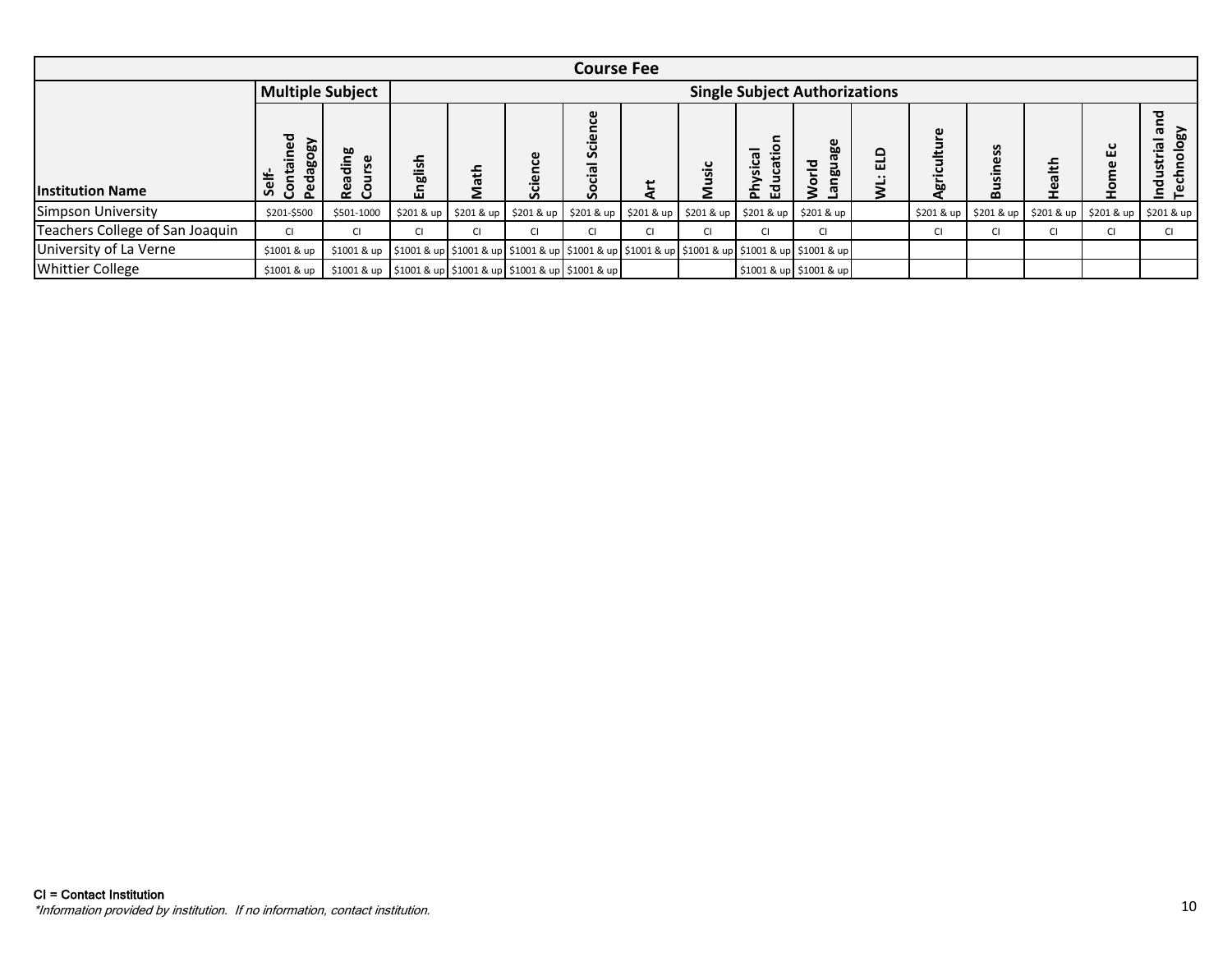MS/SS Pedagogy Course Information

<span id="page-12-0"></span>

|                           |                                                                         |                                                                                                                                   |                                 | <b>Multiple Subject - Self-Contained Pedagogy</b> |                                  |                                                                                                                   |
|---------------------------|-------------------------------------------------------------------------|-----------------------------------------------------------------------------------------------------------------------------------|---------------------------------|---------------------------------------------------|----------------------------------|-------------------------------------------------------------------------------------------------------------------|
| <b>Institution Name</b>   | <b>Course Number</b>                                                    | <b>Course Title</b>                                                                                                               | <b>When Offered</b>             | <b>Contact Person</b>                             | <b>Contact Number</b>            | <b>Website URL</b>                                                                                                |
| <b>CSU</b><br>Bakersfield | <b>EDEL 465</b>                                                         | Social Studies Methods and<br>Assessment                                                                                          | F/W/S                           | Fran Peterson                                     | fpeterson@csub.edu               | http://www.csub.edu/sse/teacher_edu<br>cation/                                                                    |
| Channel Islands           | <b>EDMS 527</b>                                                         | Modern Methods on<br><b>Mathematics Teaching</b>                                                                                  | F/S                             | Manuel Correia                                    | manuel.correia@csuci.edu         |                                                                                                                   |
| Fullerton                 | <b>EDEL 430</b>                                                         | Foundations in Elementary School<br>Teaching                                                                                      | Fall/Spring                     | University<br>Extended<br>Education               |                                  | kmccrossan@fullerton.edu http://www.ou.fullerton.edu/                                                             |
| Humboldt                  | <b>SED 701</b>                                                          | <b>Special Topics: Elementary</b><br>Methods                                                                                      | <b>Spring Semester</b>          | Anna Thaler<br>Petersen                           | aet10@humboldt.edu               | http://www2.humboldt.edu/extended<br>/open.html#register                                                          |
| Long Beach                | EDEL 442 or EDEL<br>462 or EDEL 472 or<br><b>SCED 475</b>               | Teaching & Learning Language<br>Arts or Math or History/Social<br>Science or Science                                              | F/W/Sp/Su                       | Teacher<br>Preparation<br><b>Advising Center</b>  | 562-985-1105                     | http://www.ced.csulb.edu/mscp/addin<br>g-multiple-subject-credential-existing-<br>valid-single-subject-credential |
| Northridge                | EED 575 or EED<br>565M                                                  | Integrated Social Studies or<br>Mathematics Curriculum and<br>Methods                                                             | Fall/Spring<br>Semesters        |                                                   |                                  | http://www.csun.edu/sites/default/file<br>s/Updated%20Added%20Authorization<br>%20CTC%20Application.pdf           |
| San Bernardino            | EELB 423, or EELB<br>532, or EELB 533                                   | EELB 423: Math Methods; EELB<br>532: Science Methods; EELB 533:<br><b>Social Science Methods</b>                                  | F/W/S                           | Catherine<br>Spencer                              | cspencer@csusb.edu               | http://coe.csusb.edu/studentServices/<br>teacherEducation/teachingPrograms/<br>multipleSubject.html               |
| San Francisco             | E ED 784                                                                | Curriculum and Instruction in<br>Mathematics                                                                                      | Fall/Spring                     | Department of<br>Elementary<br>Education          | 415-338-1562;<br>elemed@sfsu.edu |                                                                                                                   |
| San Jose                  | <b>EDEL 108 D</b>                                                       | <b>Mathematics Seminar</b>                                                                                                        | Thursdays                       | Dr. Patricia<br>Swanson                           | 408-924-3769                     |                                                                                                                   |
| Sonoma                    | EDMS 474 or EDMS<br>475 or EDMS 471                                     | Math in the Elem. School or<br>Science in the Elem. School or<br>Teaching Social Studies in a Mult.<br><b>Cultural setting</b>    | Spring/Fall<br><b>Semesters</b> | <b>LSEE Department</b><br>Chair                   | 707-664-3238                     | http://www.sonoma.edu/education/se<br>rvices/faq.html#collapse2                                                   |
| <b>Stanislaus</b>         | <b>EDMS 4121 or</b><br><b>EDMS 4130 or</b><br><b>EDMS 4140</b>          | <b>Mathematic Methods or Science</b><br>and Health Methods or<br>History/Social Science and Visual<br>and Performing Arts Methods | Fall/Spring                     | University<br>Extended<br>Education               | (209) 667-3111                   | http://www.csustan.edu/uee                                                                                        |
| <b>UC</b>                 |                                                                         |                                                                                                                                   |                                 |                                                   |                                  |                                                                                                                   |
| Irvine                    | Multiple courses<br>offerred: Education<br>322A, 322B, 323, 324,<br>325 | Curriculum & Methods for<br>Elementary School  (Subject<br>Area)                                                                  | Offered F/W/S                   | <b>UC Irvine School</b><br>of Education           | gseinfo@uci.edu                  | education.uci.edu                                                                                                 |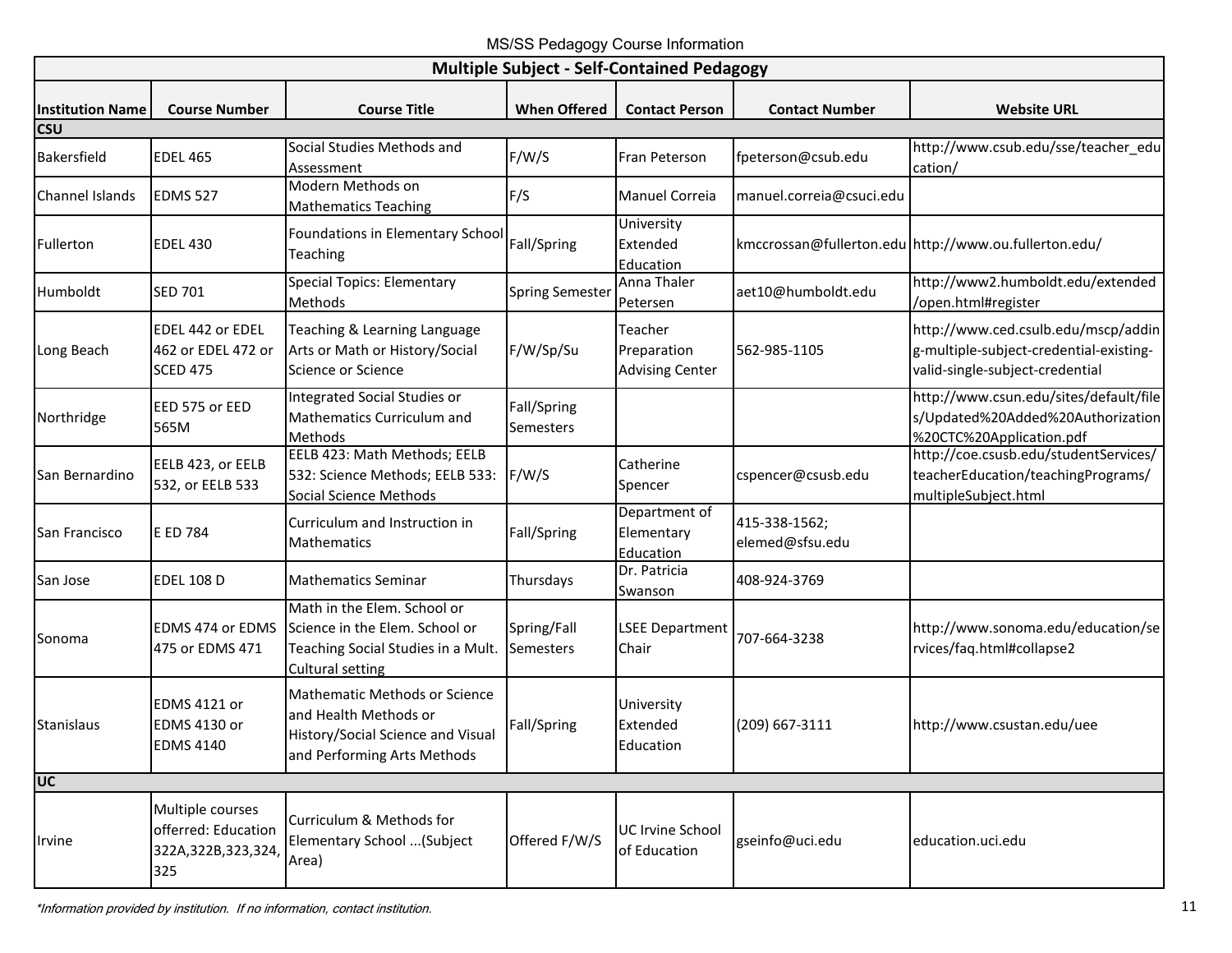| <b>Multiple Subject - Self-Contained Pedagogy</b> |                                                   |                                                                                                                                     |                                                                                  |                                                        |                                           |                                                                                                                                   |  |  |
|---------------------------------------------------|---------------------------------------------------|-------------------------------------------------------------------------------------------------------------------------------------|----------------------------------------------------------------------------------|--------------------------------------------------------|-------------------------------------------|-----------------------------------------------------------------------------------------------------------------------------------|--|--|
| <b>Institution Name</b>                           | <b>Course Number</b>                              | <b>Course Title</b>                                                                                                                 | <b>When Offered</b>                                                              | <b>Contact Person</b>                                  | <b>Contact Number</b>                     | <b>Website URL</b>                                                                                                                |  |  |
| Riverside                                         | EDUC 282A-001                                     | Curriculum Theory and<br><b>Instructional Processes:</b><br><b>Mathematics and Science</b>                                          | <b>ONLY Fall</b><br>Quarter                                                      | Leticia Singh                                          | creded@ucr.edu                            | http://education.ucr.edu/                                                                                                         |  |  |
| Santa Cruz                                        | EDUC 222, or EDUC<br>221                          | Mathematics Learning & Teaching<br>in Elementary Classrooms;<br>Science Learning & Teaching in<br><b>Elementary Classrooms</b>      | Fall; Winter                                                                     | Kim Jackson,<br>Credential<br>Analyst                  | kljacks@ucsc.edu                          | http://education.ucsc.edu/academics/<br>mac-info/index.html                                                                       |  |  |
| <b>Private</b>                                    |                                                   |                                                                                                                                     |                                                                                  |                                                        |                                           |                                                                                                                                   |  |  |
| Alliant<br>International<br>University            | EDU 6022,<br><b>EDU6032, EDU</b><br>6042, EDU6052 | Curriculum and Instruction in<br>Diverse Classrooms: Language<br>Arts, Mathematics, Science, and<br>Social Science (respectively)   | <b>Spring Semester</b><br>(4 units total)                                        |                                                        | teach@alliant.edu                         | http://www.alliant.edu/hsoe/program<br>s-degrees/teachers-choice/index.php                                                        |  |  |
| Antioch<br>University                             | <b>TEP 533</b><br>Professional<br>Seminar         | <b>Professional Seminar</b>                                                                                                         | Fall                                                                             | Marianne<br>D'Emidio Caston                            | mcaston@antioch.edu                       |                                                                                                                                   |  |  |
| Azusa Pacific<br>University                       | <b>TEP 526</b>                                    | <b>Methods of Teaching</b><br>Mathematics (K-8)                                                                                     | Fall 2 or Spring<br>$\overline{\phantom{a}}$                                     | Graduate and<br>Professional<br>Center                 | gpc@apu.edu                               | http://www.apu.edu/graduateprofessi<br>onalcenter/                                                                                |  |  |
| <b>Brandman</b><br>University                     | EDMU 523, or<br>EDMU 524, or<br><b>EDMU 525</b>   | Teaching History, Social Science &<br>Visual Performing Arts, or<br>Teaching and Learning Math, or<br>Teaching and Learning Science | Fall 1, Fall 2,<br>Spring 1, Spring<br>2, Summer 1<br>(History,<br>Science Only) | Angela Haugh,<br>Director of<br>Credential<br>Services | haugh@brandman.edu                        | https://www.brandman.edu/education                                                                                                |  |  |
| California Baptist<br>University                  | <b>EDU 512</b>                                    | Teaching Language Arts and<br>Social Sciences                                                                                       | Fall/Spring                                                                      | Denise Payne                                           | (951) 343-4268                            | http://www.calbaptist.edu/academics/<br>schools-colleges/school-<br>education/programs/credentials/about-<br>credential-programs/ |  |  |
| California<br>Lutheran<br>University              | <b>EDTP 525</b>                                   | Teaching II: Advanced Planning &<br>Methods for Content Standards                                                                   | Fall/Spring<br>Semester                                                          | Christina<br>Canchola                                  | ccanchol@callutheran.edu                  | http://www.callutheran.edu/education<br>/student_services/credentials/qualifyin<br>g multiple subject.php                         |  |  |
| Chapman<br>University                             | <b>EDUC 540/540P OR</b><br>EDUC 541/541P          | Teaching and Learning in the<br>Culturally Diverse Classroom I OR Every Semester                                                    |                                                                                  | Maria Lynch                                            | mmlynch@chapman.edu                       | http://www.chapman.edu/ces                                                                                                        |  |  |
| Concordia<br>University Irvine                    | Educ 522 and Educ<br>523                          | Math & Science Methods<br><b>Elementary/Integrated Methods</b><br>Elementary                                                        | Fall/Spring<br>Semesters                                                         |                                                        | Debbie Brumfield debbie.brumfield@cui.edu |                                                                                                                                   |  |  |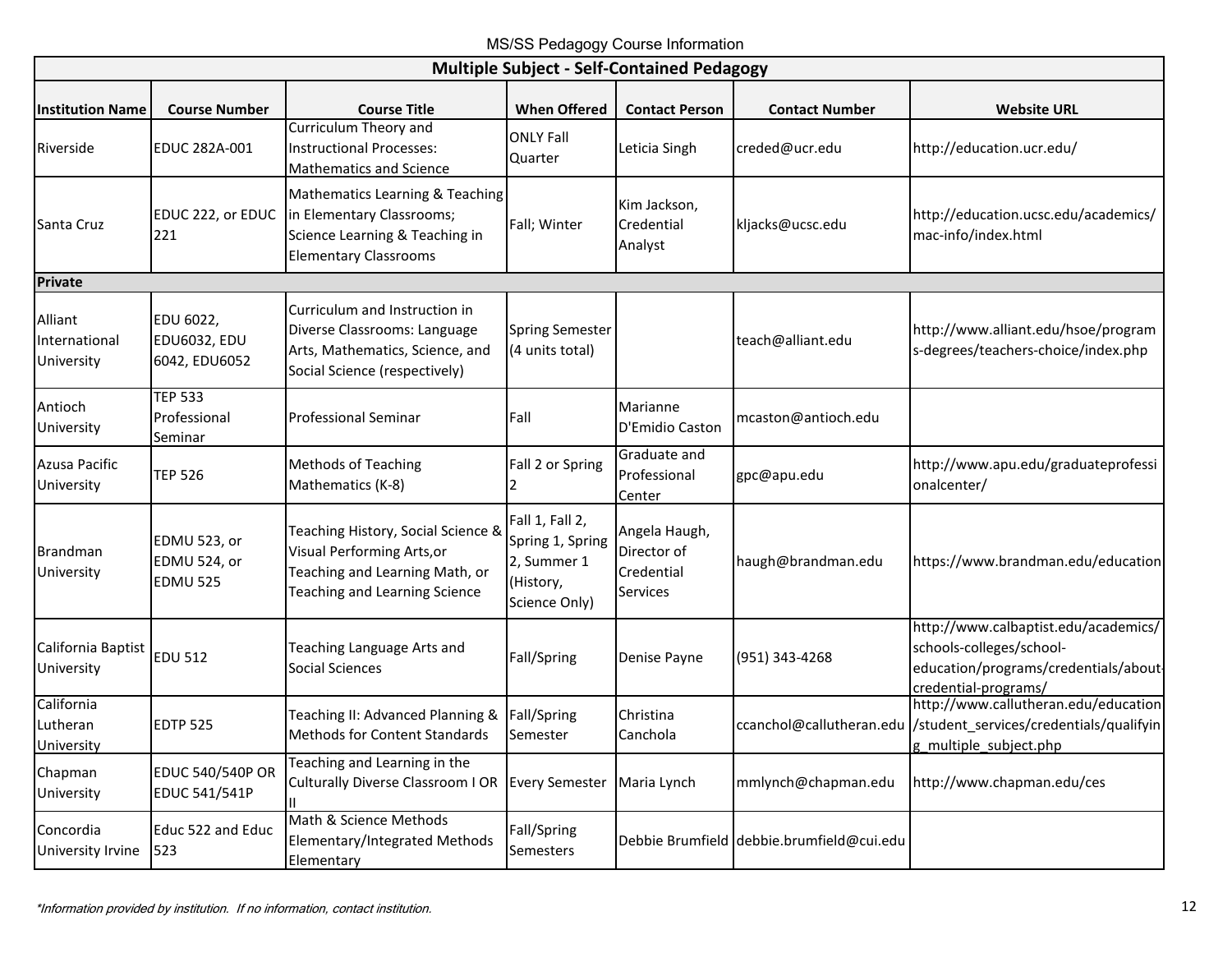MS/SS Pedagogy Course Information

| <b>Multiple Subject - Self-Contained Pedagogy</b> |                          |                                                                      |                               |                                                        |                                    |                                                                                                                  |  |  |
|---------------------------------------------------|--------------------------|----------------------------------------------------------------------|-------------------------------|--------------------------------------------------------|------------------------------------|------------------------------------------------------------------------------------------------------------------|--|--|
| <b>Institution Name</b>                           | <b>Course Number</b>     | <b>Course Title</b>                                                  | <b>When Offered</b>           | <b>Contact Person</b>                                  | <b>Contact Number</b>              | <b>Website URL</b>                                                                                               |  |  |
| Dominican<br>University of<br>California          | <b>EDUC 5145 or 5545</b> | <b>Teaching Math</b>                                                 | F/S                           | Carolyn Shaw                                           | carolyn.shaw@dominican.<br>edu     | http://www.dominican.edu/academics<br>/education/department-of-<br>education/teaching-<br>credentials/curriculum |  |  |
| <b>Fresno Pacific</b><br>University               | <b>EDUC 645</b>          | Curriculum Design and<br>Implementation: Multiple<br><b>Subjects</b> | Fall/Spring                   | <b>Edith Thiessen</b>                                  | edthiess@fresno.edu                |                                                                                                                  |  |  |
| Hope<br>International<br>University               | <b>EDU 5340</b>          | Methods of Language Art and<br>Reading Instruction                   | F/W/S                         | Sandee Venegas                                         | srvenegas@hiu.edu                  |                                                                                                                  |  |  |
| La Sierra<br>University                           | EDCI 415/521             | Mathematics K-8/Lab                                                  | Fall/Winter<br><b>Quarter</b> | <b>DeAnne</b><br>Knipschild; Sylvia<br><b>Gallegos</b> | 951-785-2203;<br>edci@lasierra.edu | http://lasierra.edu/education/curriculu<br>m-instruction/                                                        |  |  |
| Pacific Union<br>College                          | <b>EDUC 345</b>          | Teaching Elementary School Math<br>& Science                         | <b>Fall Quarter</b>           | Marsha Crow                                            | mcrow@puc.edu                      |                                                                                                                  |  |  |
| Simpson<br>University                             | ED 5420                  | Curriculum and Instruction for<br>Elementary                         | <b>All Semesters</b>          | Dr. Glee Brooks                                        | gbrooks@simpsonu.edu               | http://www.simpsonu.edu/                                                                                         |  |  |
| University of La<br>Verne                         | <b>EDUC 477</b>          | Introduction and Methods of<br><b>Teaching</b>                       | F/S                           | Dr. Anita<br>Flemington                                | 909-448-4626                       | laverne.edu                                                                                                      |  |  |
| <b>Whittier College</b>                           | <b>EDUC 505 or 507</b>   | Multiple Subject Curriculum &<br>Pedagogy                            | F/S                           | Catherine George 562-907-4248                          |                                    | www.whittier.edu                                                                                                 |  |  |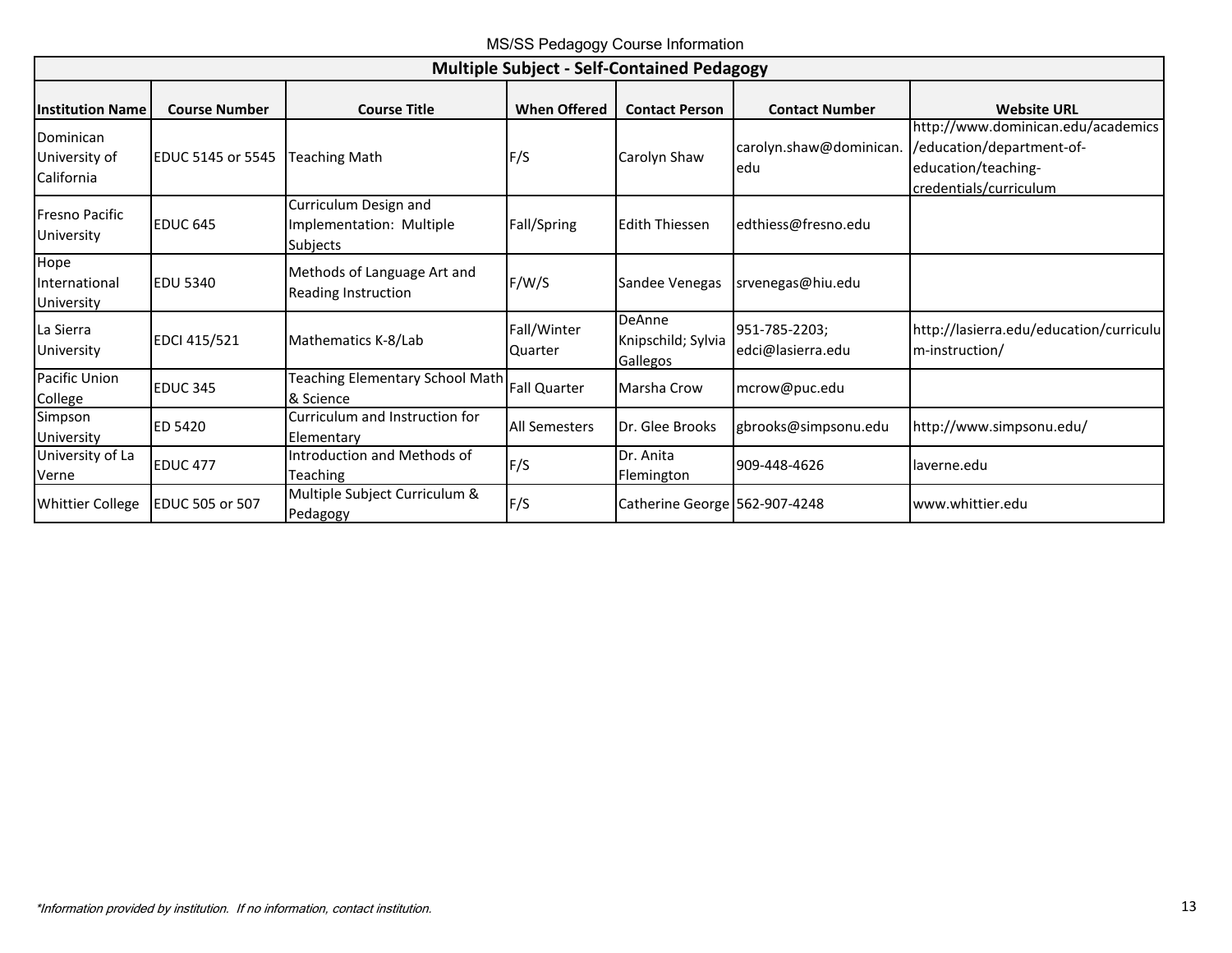MS/SS Pedagogy Course Information

<span id="page-15-0"></span>

|                                   |                            |                                                                                                                                                        |                     | <b>Multiple Subject - Reading Course</b>         |                                  |                                                                                                                   |
|-----------------------------------|----------------------------|--------------------------------------------------------------------------------------------------------------------------------------------------------|---------------------|--------------------------------------------------|----------------------------------|-------------------------------------------------------------------------------------------------------------------|
| <b>Institution Name</b>           | <b>Course Number</b>       | <b>Course Title</b>                                                                                                                                    | <b>When Offered</b> | <b>Contact Person</b>                            | <b>Contact Number</b>            | <b>Website URL</b>                                                                                                |
| <b>CSU</b>                        |                            | Language and Literacy for Diverse                                                                                                                      |                     |                                                  |                                  | http://www.csub.edu/sse/teacher_edu                                                                               |
| Bakersfield                       | <b>EDEL 460</b>            | Classrooms                                                                                                                                             | F/W/S               | Fran Peterson                                    | fpeterson@csub.edu               | cation/                                                                                                           |
| Channel Islands                   | <b>EDMS 523</b>            | Literacy 2:<br>Multicultural/Multilingual                                                                                                              | F/S                 | Manuel Correia                                   | manuel.correia@csuci.edu         |                                                                                                                   |
| Fullerton                         | <b>EDEL 433</b>            | Language Arts & Reading<br>Instruction in the Public Schools                                                                                           |                     | University<br>Extended<br>Education              |                                  | kmccrossan@fullerton.edu http://www.ou.fullerton.edu/                                                             |
| Long Beach                        | <b>EDEL 452</b>            | Teaching & Learning Reading                                                                                                                            | F/W/Sp/Su           | Teacher<br>Preparation<br><b>Advising Center</b> | 562-985-1105                     | http://www.ced.csulb.edu/mscp/addin<br>g-multiple-subject-credential-existing-<br>valid-single-subject-credential |
| Northridge                        | <b>EED 520</b>             | Teaching Reading in the<br><b>Elementary School</b>                                                                                                    |                     |                                                  |                                  | http://www.csun.edu/sites/default/file<br>s/Updated%20Added%20Authorization<br>%20CTC%20Application.pdf           |
| San Bernardino                    | <b>EELB 315</b>            | Reading/Language Arts &<br>Pedagogy                                                                                                                    | Summer/F/W          | Catherine<br>Spencer                             | cspencer@csusb.edu               | http://coe.csusb.edu/studentServices/<br>teacherEducation/teachingPrograms/<br>multipleSubject.html               |
| San Francisco                     | E ED 782                   | Teaching Reading/Language Arts<br>$K-3$                                                                                                                |                     | Department of<br>Elementary<br>Education         | 415-338-1562;<br>elemed@sfsu.edu |                                                                                                                   |
| San Jose                          | EDEL 108A                  | Reading/Language Arts for the<br>Culturally/Linguistically Diverse<br>Classroom                                                                        | T/Th                | Dr. Rocio Dresser                                | 408-924-4076                     |                                                                                                                   |
| Sonoma                            | EDMS 463 or EDMS<br>464    | Teaching Reading & Language<br>Arts to Younger Students OR<br>Teaching Reading and Language<br>Arts to Older Students and<br><b>Struggling Readers</b> |                     | <b>LSEE Department</b><br>Chair                  | 707-664-3238                     | http://www.sonoma.edu/education/se<br>rvices/faq.html#collapse2                                                   |
| <b>Stanislaus</b>                 | <b>EDMS 4110</b>           | Reading Methods: English<br>Instruction                                                                                                                | Fall/Spring         | University<br>Extended<br>Education              | (209) 667-3111                   | http://www.csustan.edu/uee                                                                                        |
| $\overline{\mathsf{U}\mathsf{C}}$ |                            |                                                                                                                                                        |                     |                                                  |                                  |                                                                                                                   |
| <b>Berkeley</b>                   |                            |                                                                                                                                                        |                     |                                                  |                                  |                                                                                                                   |
| Davis                             |                            |                                                                                                                                                        |                     |                                                  |                                  |                                                                                                                   |
| Irvine                            | Education 326 (4<br>Units) | Curriculum and Methods for<br><b>Elementary Reading</b>                                                                                                | Fall                | UC Irvine School<br>of Education                 | gseinfo@uci.edu                  | education.uci.edu                                                                                                 |
| Riverside                         |                            |                                                                                                                                                        |                     |                                                  |                                  |                                                                                                                   |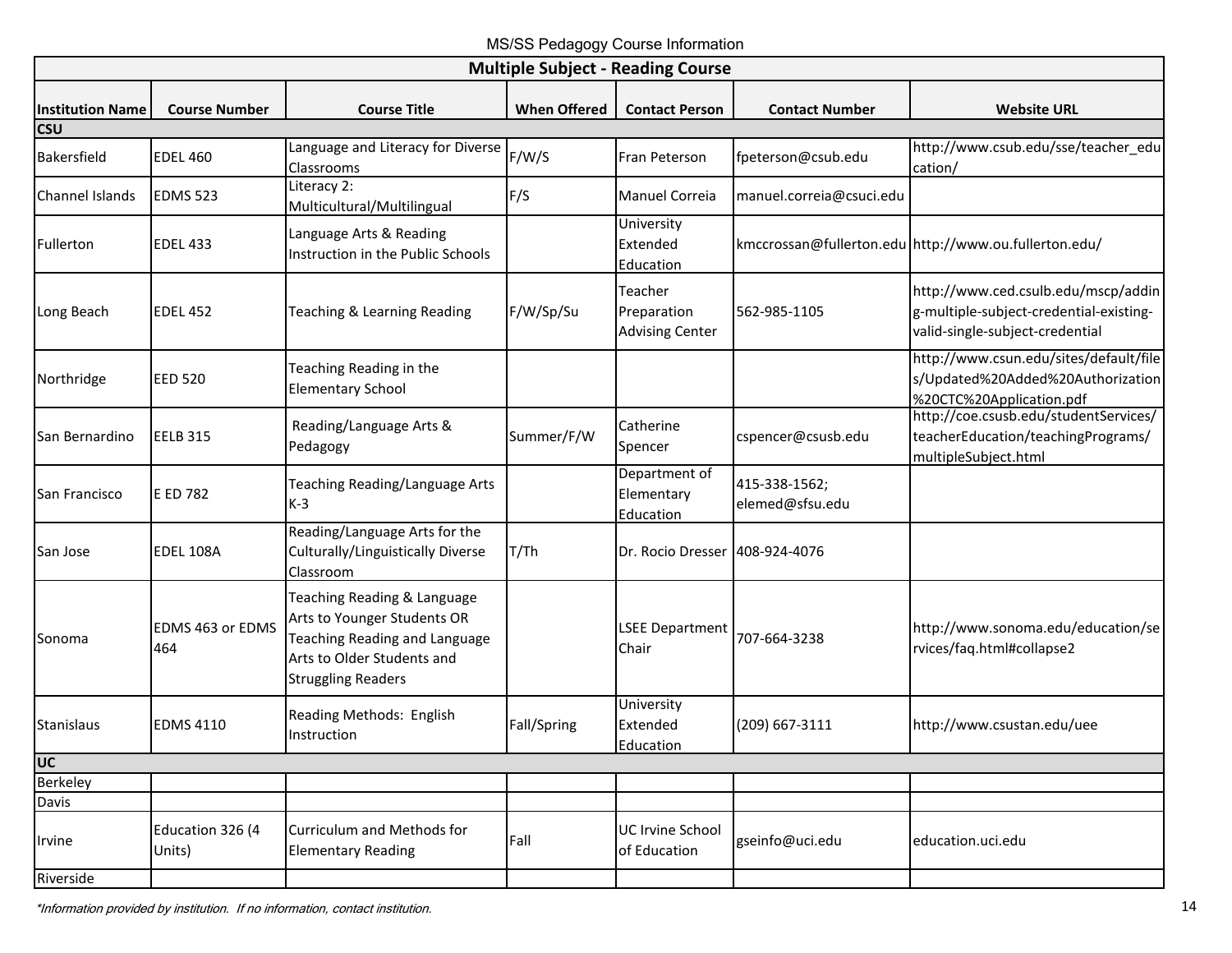MS/SS Pedagogy Course Information

|                                          | <b>Multiple Subject - Reading Course</b> |                                                                     |                        |                                                        |                                           |                                                                                                                                     |  |  |  |
|------------------------------------------|------------------------------------------|---------------------------------------------------------------------|------------------------|--------------------------------------------------------|-------------------------------------------|-------------------------------------------------------------------------------------------------------------------------------------|--|--|--|
| <b>Institution Name</b>                  | <b>Course Number</b>                     | <b>Course Title</b>                                                 | <b>When Offered</b>    | <b>Contact Person</b>                                  | <b>Contact Number</b>                     | <b>Website URL</b>                                                                                                                  |  |  |  |
| Santa Cruz                               | <b>EDUC 220</b>                          | Reading & Language Arts for<br><b>Elementary Classrooms</b>         | Fall                   | Kim Jackson,<br>Credential<br>Analyst                  | kljacks@ucsc.edu                          | http://education.ucsc.edu/academics/<br>mac-info/index.html                                                                         |  |  |  |
| Private                                  |                                          |                                                                     |                        |                                                        |                                           |                                                                                                                                     |  |  |  |
| Alliant<br>International<br>University   | EDU 6012                                 | Applied Linguistics Seminar:<br>Teaching Literacy (3 units)         |                        |                                                        | teach@alliant.edu                         | http://www.alliant.edu/hsoe/program<br>s-degrees/teachers-choice/index.php                                                          |  |  |  |
| Antioch<br>University                    | <b>TEP 505</b>                           | Reading Instruction in Elementary<br>Classrooms                     | Summer-Fall            | Marianne<br>D'Emidio Caston                            | mcaston@antioch.edu                       |                                                                                                                                     |  |  |  |
| Azusa Pacific<br>University              | <b>TESP 516</b>                          | <b>Clinical Experiences in Teaching</b><br>Reading and Writing K-12 | Fall 1 or Spring       | Graduate and<br>Professional<br>Center                 | gpc@apu.edu                               | http://www.apu.edu/graduateprofessi<br>onalcenter/                                                                                  |  |  |  |
| <b>Brandman</b><br>University            | EDMU 521                                 | Literacy and Language in K-8<br>Classrooms II                       |                        | Angela Haugh,<br>Director of<br>Credential<br>Services | haugh@brandman.edu                        | https://www.brandman.edu/education                                                                                                  |  |  |  |
| California Baptist<br>University         | <b>EDU 516</b>                           | <b>Teaching Reading &amp; Phonics</b>                               |                        | Denise Payne                                           | dpayne@calbaptist.edu                     | http://www.calbaptist.edu/academics/<br>schools-colleges/school-<br>education/programs/credentials/about-<br>credential-programs/   |  |  |  |
| California<br>Lutheran<br>University     | EDTP 521                                 | Literacy & Language in Diverse<br>Classrooms                        |                        | Christina<br>Canchola                                  |                                           | http://www.callutheran.edu/education<br>ccanchol@callutheran.edu //student_services/credentials/qualifyin<br>g_multiple_subject.php |  |  |  |
| Chapman<br>University                    | EDUC 500/500P                            | Literacy and Learning: Elementary<br>Reading                        |                        | <b>MARIA LYNCH</b>                                     | mmlynch@chapman.edu                       | www.chapman.edu/ces                                                                                                                 |  |  |  |
| Concordia<br>University Irvine           | <b>Educ 560</b>                          | Reading Instruction in Diverse<br>Classrooms                        |                        |                                                        | Debbie Brumfield debbie.brumfield@cui.edu |                                                                                                                                     |  |  |  |
| Dominican<br>University of<br>California | EDUC 5165 or 5565                        | <b>Teaching Reading</b>                                             | F/S                    | Carolyn Shaw                                           | carolyn.shaw@dominican.<br>edu            | http://www.dominican.edu/academics<br>/education/department-of-<br>education/teaching-<br>credentials/curriculum                    |  |  |  |
| <b>Fresno Pacific</b><br>University      | <b>EDUC 642</b>                          | Language & Literacy: Theory &<br>Practice                           |                        | <b>Edith Thiessen</b>                                  | edthiess@fresno.edu                       |                                                                                                                                     |  |  |  |
| La Sierra<br>University                  | EDCI 414/520/Lab                         | Reading K-8                                                         | Fall/Winter<br>Quarter | DeAnne<br>Knipschild; Sylvia<br>Gallegos               | 951-785-2203;<br>edci@lasierra.edu        | http://lasierra.edu/education/curriculu<br>m-instruction/                                                                           |  |  |  |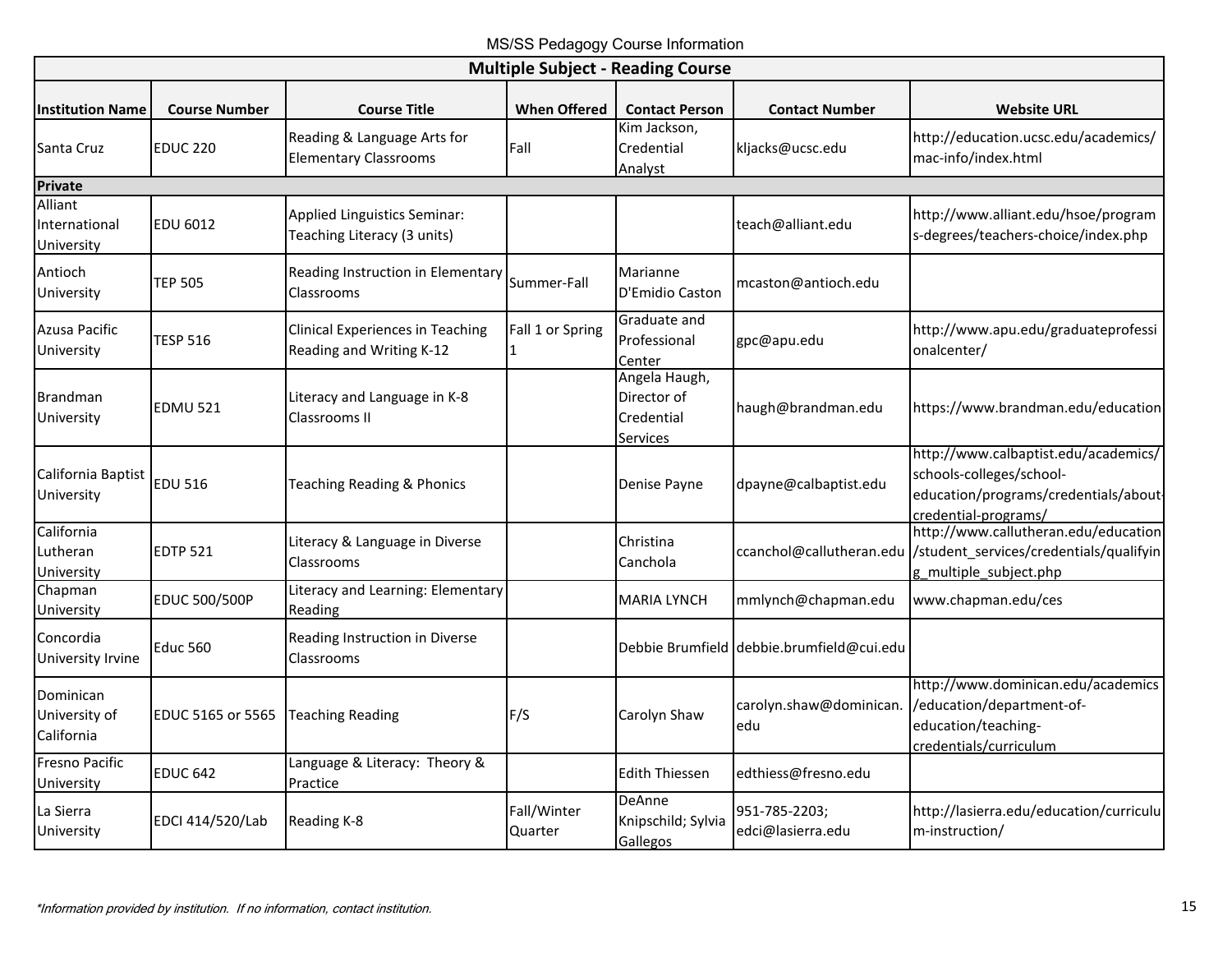MS/SS Pedagogy Course Information

| <b>Multiple Subject - Reading Course</b> |                      |                                                             |                     |                               |                       |                                  |  |  |
|------------------------------------------|----------------------|-------------------------------------------------------------|---------------------|-------------------------------|-----------------------|----------------------------------|--|--|
| <b>Institution Name</b>                  | <b>Course Number</b> | <b>Course Title</b>                                         | <b>When Offered</b> | <b>Contact Person</b>         | <b>Contact Number</b> | <b>Website URL</b>               |  |  |
| <b>Mount Saint</b><br>Mary's University  | <b>EDU 256</b>       | <b>Elementary Reading Methods</b>                           |                     | Dr. Julie Feldman-<br>Abe     | jabe@msmc.la.edu      | http://www.msmc.la.edu/index.asp |  |  |
| Pacific Union<br>College                 | EDUC <sub>353</sub>  | Beginning Reading & Writing                                 |                     | Marsha Crow                   | mcrow@puc.edu         |                                  |  |  |
| Simpson<br>University                    | <b>ED 5400</b>       | Language Arts for Elementary                                |                     | Dr. Glee Brooks               | gbrooks@simpsonu.edu  | simpsonu.edu                     |  |  |
| University of La<br>Verne                | <b>IEDUC 462</b>     | Literacy Methods for Multiple<br><b>Subjects Candidates</b> | F/S                 | Dr. Anita<br>Flemington       | 909-448-4626          | laverne.edu                      |  |  |
| <b>Whittier College</b>                  | EDUC 502             | Literacy Development in the<br><b>Elementary School</b>     | F/SU                | Catherine George 562-907-4248 |                       | www.whittier.edu                 |  |  |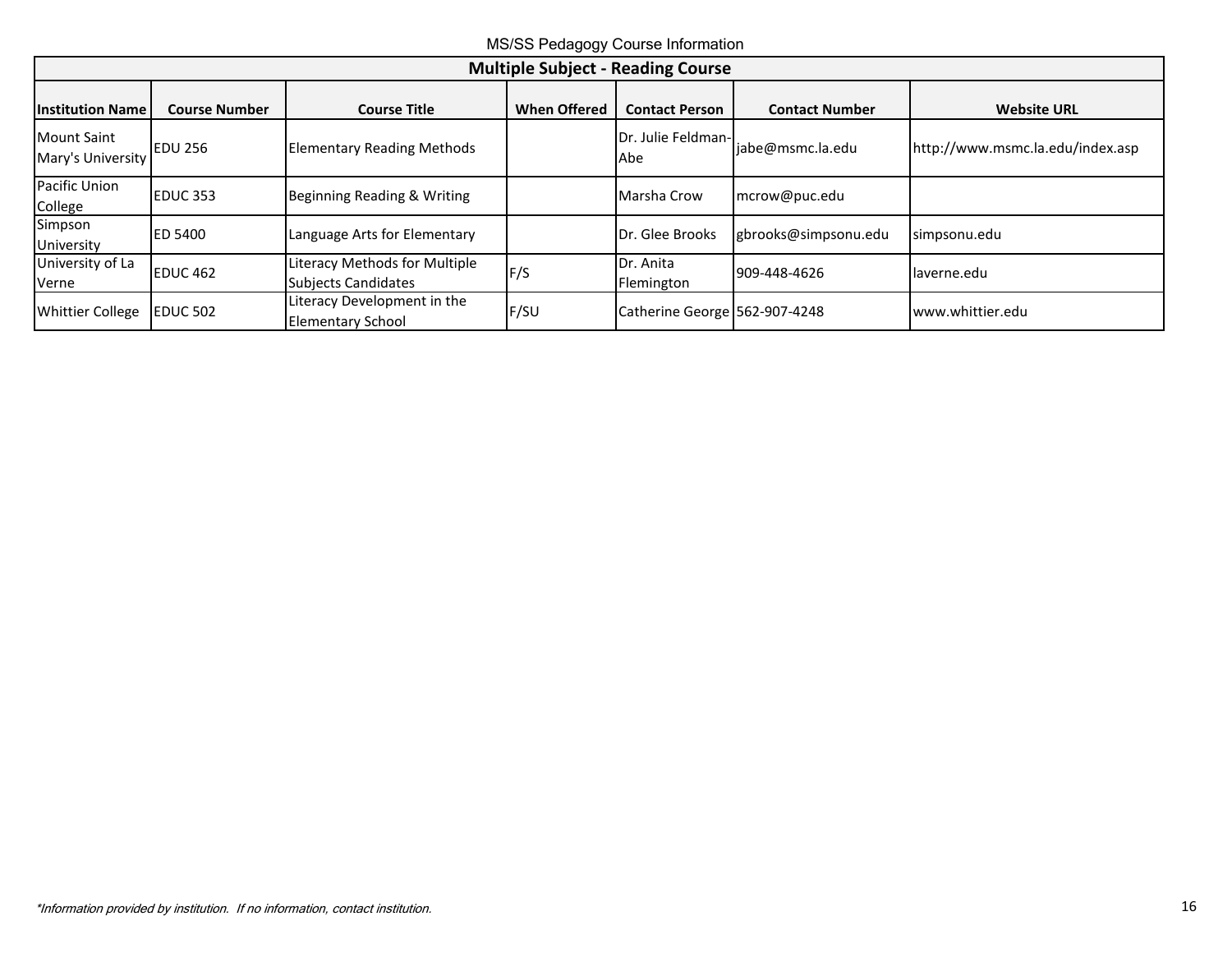MS/SS Pedagogy Course Information

<span id="page-18-0"></span>

| <b>Single Subject - English</b> |                                                        |                                                                              |                     |                                                     |                                   |                                                                                                          |  |  |
|---------------------------------|--------------------------------------------------------|------------------------------------------------------------------------------|---------------------|-----------------------------------------------------|-----------------------------------|----------------------------------------------------------------------------------------------------------|--|--|
| <b>Institution Name</b>         | <b>Course Number</b>                                   | <b>Course Title</b>                                                          | <b>When Offered</b> | <b>Contact Person</b>                               | <b>Contact Number</b>             | <b>Website URL</b>                                                                                       |  |  |
| csu                             |                                                        |                                                                              |                     |                                                     |                                   |                                                                                                          |  |  |
| Bakersfield                     | EDSE 532C                                              | Strategies and Methods for<br><b>Teaching Single Subject</b>                 | F/W/S               | Fran Peterson                                       | fpeterson@csub.edu                | http://www.csub.edu/sse/teacher_edu<br>cation/programs/single_subject/index.<br><b>html</b>              |  |  |
| Channel Islands                 | <b>EDSS 543</b>                                        | Teaching English in High School                                              | F/S                 | Ann Eklund                                          | ann.eklund@csuci.edu              |                                                                                                          |  |  |
| Fresno                          | Curriculum and<br>Instruction (CI) 161<br>Mth Mtl Engl | Content Area Methods and<br><b>Materials in Secondary Teaching</b>           |                     | Dr. Alison<br>Mandaville                            | amandaville@csufresno.ed<br>u     |                                                                                                          |  |  |
| Fullerton                       | <b>EDSC 542E</b>                                       | <b>Advanced Methods of Teaching</b><br>English                               |                     | University<br>Extended<br>Education                 |                                   | kmccrossan@fullerton.edu http://www.ou.fullerton.edu/                                                    |  |  |
| Humboldt                        | SED 733 & 746                                          | Secondary Curriculum Instruction:<br>English & Secondary Seminar:<br>English |                     | Anna Thaler<br>Petersen                             | aet10@humboldt.edu                | http://www2.humboldt.edu/extended<br>/open.html#register                                                 |  |  |
| Long Beach                      | <b>EDSS 450G</b>                                       | Curriculum and Methods in<br><b>Teaching English</b>                         | F/S                 | Teacher<br>Preparation<br><b>Advising Center</b>    | 562-985-1105                      | http://www.ced.csulb.edu/single-<br>subject/adding-additional-credential                                 |  |  |
| Northridge                      | <b>SED 525EN</b>                                       | Methods of Teaching English                                                  |                     |                                                     |                                   | http://www.csun.edu/sites/default/file<br>s/Updated%20Added%20Authorization<br>%20CTC%20Application.pdf  |  |  |
| San Bernardino                  | <b>ESEC 506E</b>                                       | Curriculum in the Content:<br>English                                        | W                   | Mark Groen                                          | mgroen@csusb.edu                  | http://coe.csusb.edu/programs/singleS<br>ubject/index.html                                               |  |  |
| San Francisco                   | <b>ENG 713</b>                                         | Seminar in Curriculum and<br>Instruction in English I                        |                     | Department of<br>English Language<br>and Literature | 415-338-2264;<br>engdept@sfsu.edu |                                                                                                          |  |  |
| San Jose                        | <b>ENED 353</b>                                        | Methods of Teaching English                                                  |                     | <b>Sydney Marsh</b>                                 | 408-504-4495                      | www.sjsu.edu/english/ENGLgreenshee<br>ts/2015ENGLspring/S15engl_grad/ENE<br>D%20353-01%20S15%20Marsh.pdf |  |  |
| San Luis Obispo                 | <b>ENGL 424</b>                                        | Teaching English in Secondary<br>Schools                                     |                     | Dr. Megan Guise                                     | meguise@calpoly.edu               | www.soe.calpoly.edu                                                                                      |  |  |
| Sonoma                          | Teaching in the<br>Content Areas-<br>English           |                                                                              |                     | <b>CSSE Department</b><br>Chair                     | 707-664-3238                      | http://www.sonoma.edu/education/se<br>rvices/faq.html#collapse2                                          |  |  |
| Stanislaus                      | <b>ENGL 4610</b>                                       | Literature & Writing Secondary<br><b>School English Teachers</b>             | Spring Only         | University<br>Extended<br>Education                 |                                   | http://www.csustan.edu/uee                                                                               |  |  |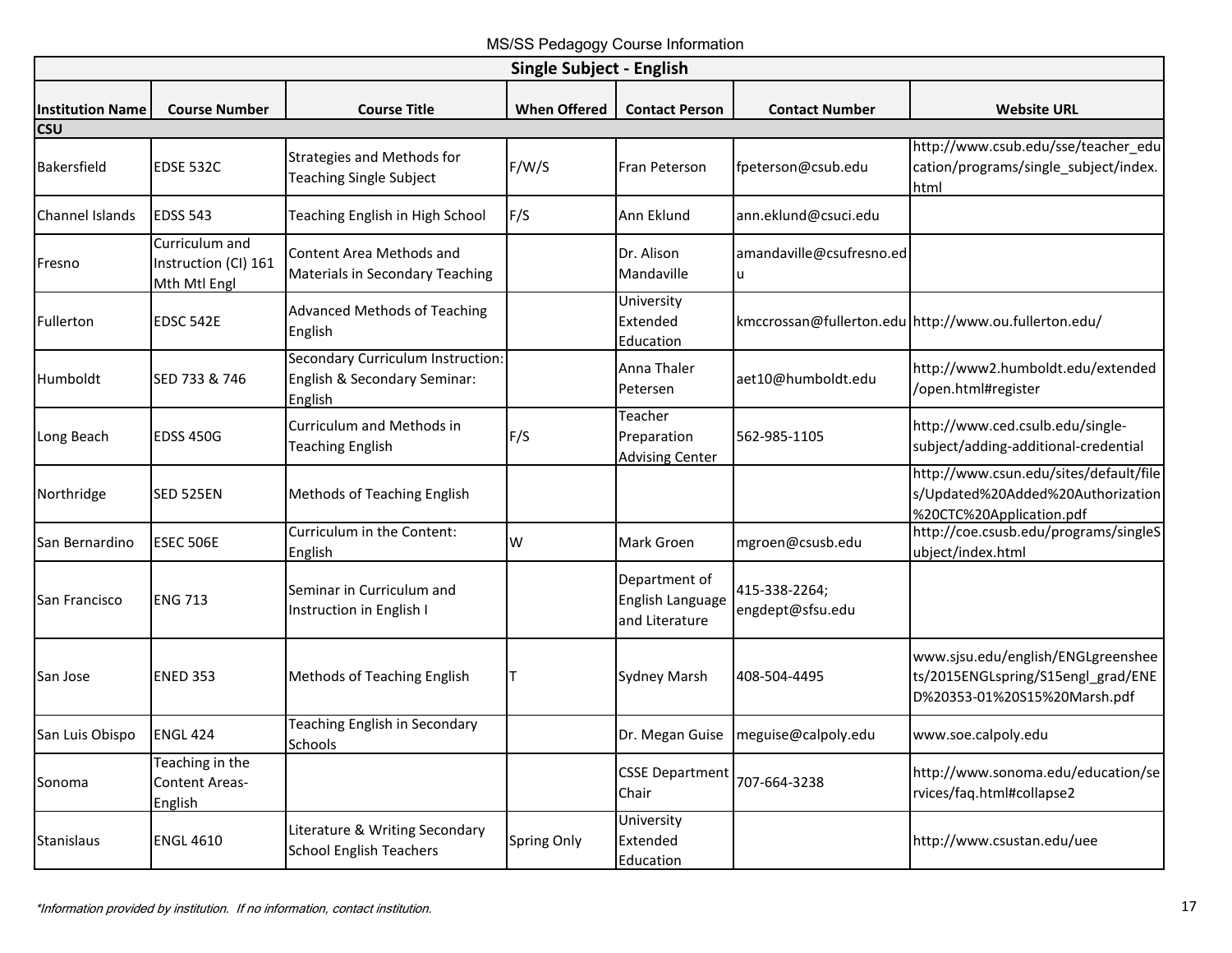MS/SS Pedagogy Course Information

| <b>Single Subject - English</b>          |                             |                                                                                                    |                     |                                                        |                                |                                                                                                                                               |  |  |
|------------------------------------------|-----------------------------|----------------------------------------------------------------------------------------------------|---------------------|--------------------------------------------------------|--------------------------------|-----------------------------------------------------------------------------------------------------------------------------------------------|--|--|
| <b>Institution Name</b><br>UC            | <b>Course Number</b>        | <b>Course Title</b>                                                                                | <b>When Offered</b> | <b>Contact Person</b>                                  | <b>Contact Number</b>          | <b>Website URL</b>                                                                                                                            |  |  |
| Irvine                                   | <b>Education 338</b>        | Teaching in English Secondary<br>Schools                                                           | Fall                | <b>UC Irvine School</b><br>of Education                | gseinfo@uci.edu                | education.uci.edu                                                                                                                             |  |  |
| Riverside                                | <b>EDUC X450.15</b>         | Curriculum Theory and Methods:<br>Content Specific Pedagogy for<br>Secondary English Language Arts |                     | Abril Chavando<br>and Brenda<br>Montiel                | credentials@ucx.ucr.edu        | https://www.extension.ucr.edu/enroll/<br>catalog/olr course details.php?crsid=3<br>5650                                                       |  |  |
| Santa Cruz                               | <b>EDUC 227</b>             | <b>English Teaching for Secondary</b><br>Classrooms                                                | Winter              | Kim Jackson,<br>Credential<br>Analyst                  | kljacks@ucsc.edu               | http://education.ucsc.edu/academics/<br>mac-info/index.html                                                                                   |  |  |
| <b>Private</b>                           |                             |                                                                                                    |                     |                                                        |                                |                                                                                                                                               |  |  |
| Alliant<br>International<br>University   | <b>EDU 6829</b>             | Single Subject Methods (4 units)                                                                   |                     |                                                        | teach@alliant.edu              | http://www.alliant.edu/hsoe/program<br>s-degrees/teachers-choice/index.php                                                                    |  |  |
| Brandman<br>University                   | EDSU 533-1                  | Effective English/Language Arts<br>Instruction for Single Subject<br>Candidates                    |                     | Angela Haugh,<br>Director of<br>Credential<br>Services | haugh@brandman.edu             | https://www.brandman.edu/education                                                                                                            |  |  |
| California Baptist<br>University         | <b>EDU 519 A</b>            | <b>Subject Area Specialization</b>                                                                 |                     | Denise Payne                                           | dpayne@calbaptist.edu          | http://www.calbaptist.edu/academics/<br>schools-colleges/school-<br>education/programs/credentials/about<br>credential-programs/              |  |  |
| California<br>Lutheran<br>University     | <b>EDTP 535</b>             | Teaching II: Subject Specific<br>Pedagogy Skills - English                                         |                     | Christina<br>Canchola                                  | ccanchol@callutheran.edu       | http://www.callutheran.edu/education<br>/student_services/credentials/AddlAut<br>hFieldstoexisSScred.php                                      |  |  |
| Chapman<br>University                    | <b>EDUC</b><br>530/EDUC530P | Secondary Subject Matter<br>Methods                                                                |                     | <b>MARIA LYNCH</b>                                     | mmlynch@chapman.edu            | www.chapman.edu/ces                                                                                                                           |  |  |
| Dominican<br>University of<br>California | EDUC 5275 or 5675           | <b>Pedagogical Preparation III</b>                                                                 | F/S                 | Carolyn Shaw                                           | carolyn.shaw@dominican.<br>edu | http://www.dominican.edu/academics<br>/education/department-of-<br>education/teaching-<br>credentials/curriculum                              |  |  |
| <b>Fresno Pacific</b><br>University      | EDUC 696EN                  | Single Subject Methods: English                                                                    |                     | <b>Edith Thiessen</b>                                  | edthiess@fresno.edu            | http://registrar.fpu.edu/sites/registrar.<br>fpu.edu/files/attachments/15/2014%2<br>02015%20grad%20academic%20catalo<br>g%20with%20covers.pdf |  |  |
| Hope<br>International<br>University      | EDU 6512                    | Disciplinary Methods of Teaching<br>in Secondary School - English                                  | F/W/S/              | Sandee Venegas                                         | srvenegas@hiu.edu              |                                                                                                                                               |  |  |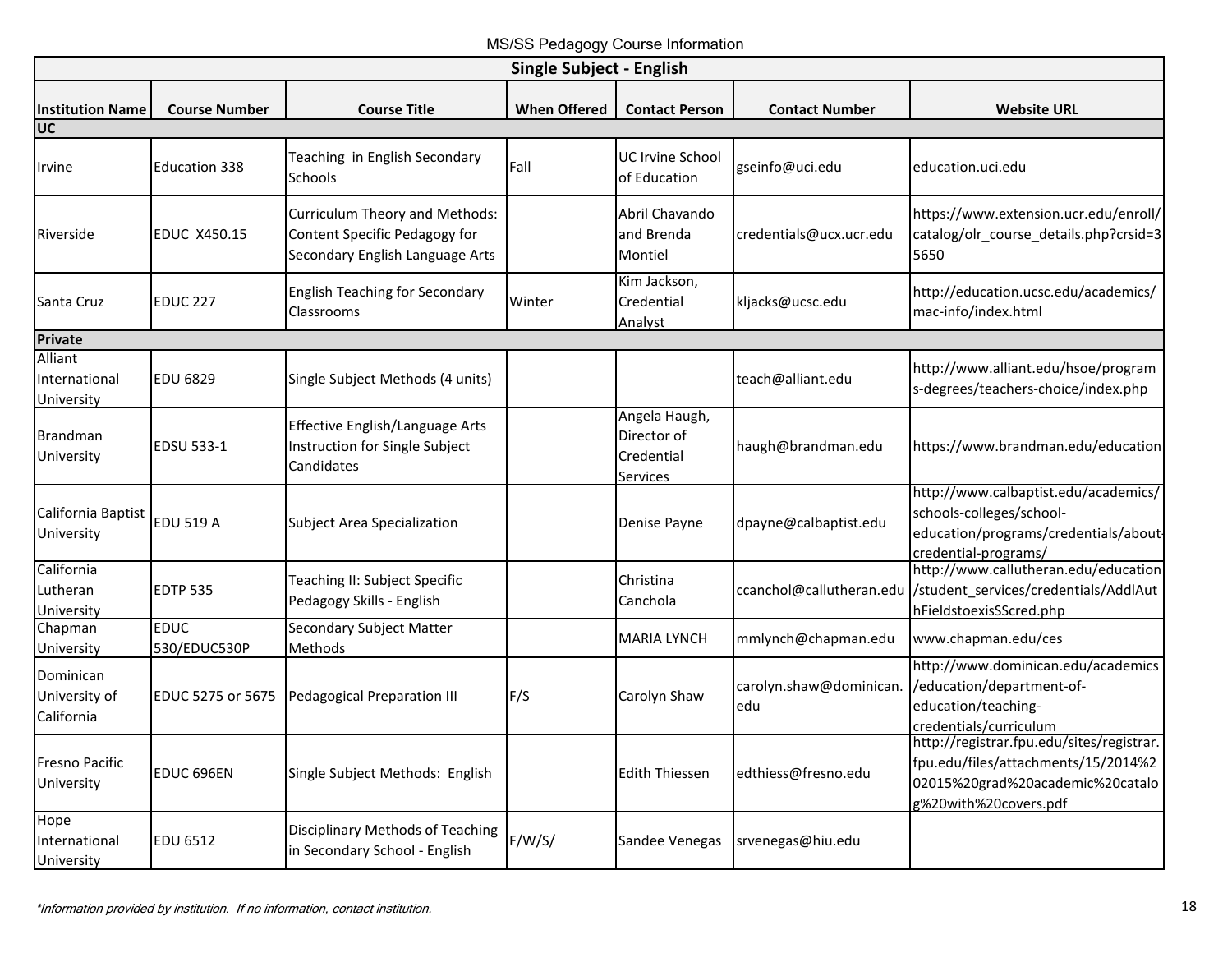MS/SS Pedagogy Course Information

| Single Subject - English                     |                      |                                                  |                     |                               |                        |                    |  |  |
|----------------------------------------------|----------------------|--------------------------------------------------|---------------------|-------------------------------|------------------------|--------------------|--|--|
| <b>Institution Name</b>                      | <b>Course Number</b> | Course Title                                     | <b>When Offered</b> | <b>Contact Person</b>         | <b>Contact Number</b>  | <b>Website URL</b> |  |  |
| Simpson<br>University                        | <b>ED 5431A</b>      | Curriculum and Instruction<br>Secondary: English |                     | Dr. Glee Brooks               | gbrooks@simpsonu.edu   | simpsonu.edu       |  |  |
| Teachers College   CURR245<br>of San Joaquin |                      | Subject Specific Pedagogy                        | Varies              | Lisa Neugebauer-<br>Registrar | lineugebauer@sicoe.net |                    |  |  |
| University of La<br>Verne                    | EDUC 476B            | Introduction and Methods of<br>Teaching: English | F/W/S               | Dr. Anita<br>Flemington       | 909-448-4626           | laverne.edu        |  |  |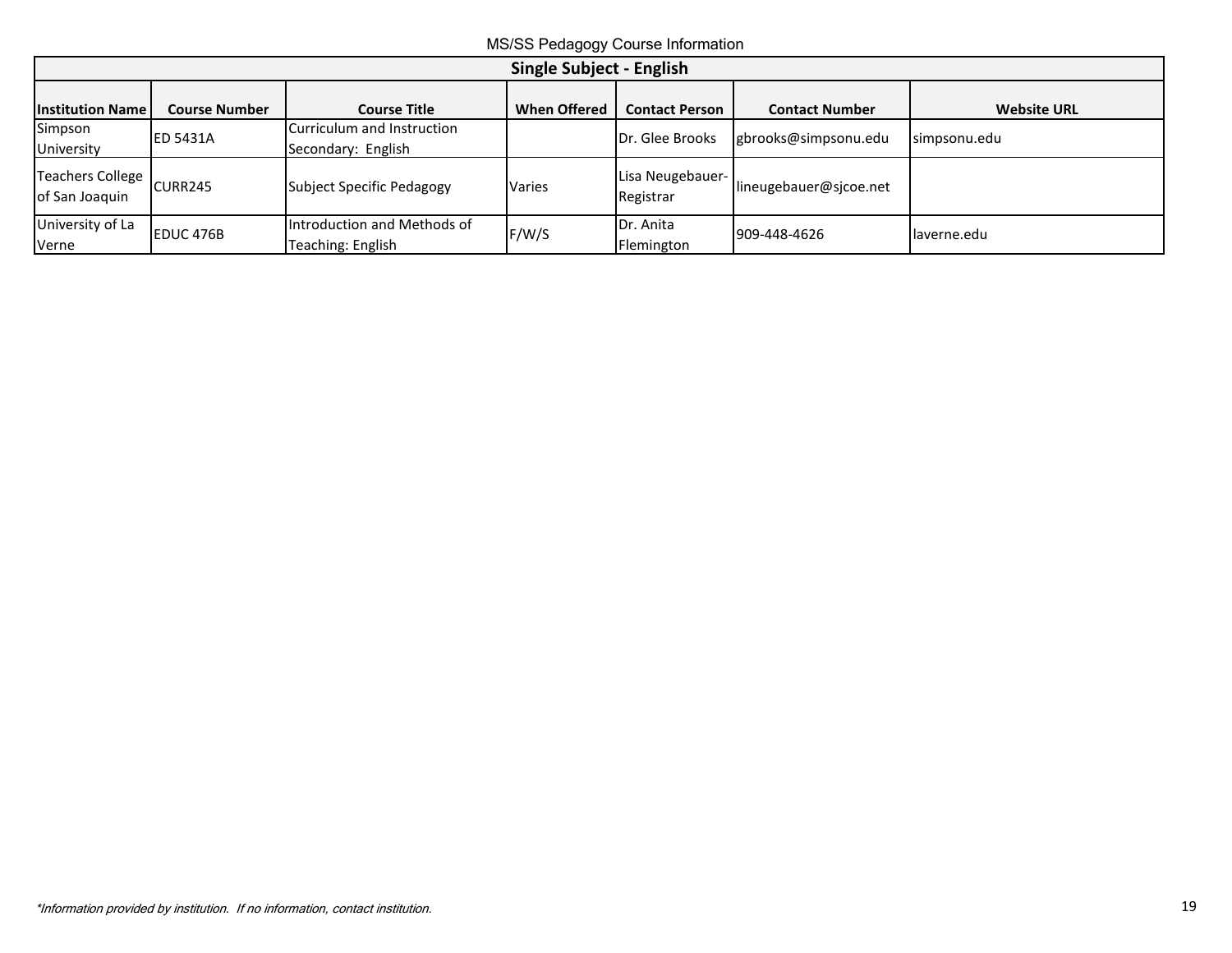MS/SS Pedagogy Course Information

<span id="page-21-0"></span>

| <b>Single Subject - Mathematics</b> |                                                        |                                                                              |                     |                                                  |                                                              |                                                                                                         |  |  |
|-------------------------------------|--------------------------------------------------------|------------------------------------------------------------------------------|---------------------|--------------------------------------------------|--------------------------------------------------------------|---------------------------------------------------------------------------------------------------------|--|--|
| lInstitution Name                   | <b>Course Number</b>                                   | <b>Course Title</b>                                                          | <b>When Offered</b> | <b>Contact Person</b>                            | <b>Contact Number</b>                                        | <b>Website URL</b>                                                                                      |  |  |
| <b>CSU</b>                          |                                                        |                                                                              |                     |                                                  |                                                              |                                                                                                         |  |  |
| Bakersfield                         | <b>EDSE 532A</b>                                       | <b>Strategies and Methods for</b><br><b>Teaching Single Subject</b>          | F/W/S               | Fran Peterson                                    | fpeterson@csub.edu                                           | http://www.csub.edu/sse/teacher_edu<br>cation/programs/single_subject/index.<br>html                    |  |  |
| <b>Channel Islands</b>              | <b>EDSS 541</b>                                        | Teaching Mathematics in High<br>School                                       | F/S                 | Ann Eklund                                       | ann.eklund@csuci.edu                                         |                                                                                                         |  |  |
| Fresno                              | Curriculum and<br>Instruction (CI) 161<br>Mth Mtl Math | Content Area Methods and<br>Materials in Secondary Teaching                  |                     | Dr. Rajee<br>Amarasinghe or<br>Dr. Lance Burger  | ramarasi@csufresno.edu<br><b>or</b><br>Iburger@csufresno.edu |                                                                                                         |  |  |
| Fullerton                           | <b>EDSC 542M</b>                                       | <b>Advanced Methods of Teaching</b><br><b>Foundations Mathematics</b>        |                     | University<br>Extended<br>Education              | kmccrossan@fullerton.ed<br>u                                 | http://www.ou.fullerton.edu/                                                                            |  |  |
| <b>Humboldt</b>                     | SED 737 & 750                                          | Secondary Curriculum Instruction:<br>Math & Secondary Seminar: Math          |                     | Anna Thaler<br>Petersen                          | aet10@humboldt.edu                                           | http://www2.humboldt.edu/extended<br>/open.html#register                                                |  |  |
| Long Beach                          | EDSS 450M                                              | Curriculum and Methods in<br><b>Teaching Math</b>                            | F/S                 | Teacher<br>Preparation<br><b>Advising Center</b> | 562-985-1105                                                 | http://www.ced.csulb.edu/single-<br>subject/adding-additional-credential                                |  |  |
| Northridge                          | SED 525MA/L                                            | <b>Methods of Teaching</b><br>Mathematics in the Secondary<br>School and Lab |                     |                                                  |                                                              | http://www.csun.edu/sites/default/file<br>s/Updated%20Added%20Authorization<br>%20CTC%20Application.pdf |  |  |
| San Bernardino                      | ESEC 506M                                              | Curriculum in the Content:<br><b>Mathematics</b>                             | W                   | Mark Groen                                       | mgroen@csusb.edu                                             | http://coe.csusb.edu/programs/singleS<br>ubject/index.html                                              |  |  |
| San Francisco                       | S ED 759.01                                            | Curriculum and Instruction I:<br><b>Mathematics</b>                          |                     | Department of<br>Secondary<br>Education          | 415-338-1201;<br>seconded@sfsu.edu                           |                                                                                                         |  |  |
| San Jose                            | <b>MTED 394</b>                                        | Secondary School Math Methods   T                                            |                     | Cheryl Roddick                                   | 408-924-5074                                                 |                                                                                                         |  |  |
| San Luis Obispo                     | <b>MATH 424</b>                                        | Organizing and Teaching<br>Mathematics                                       |                     | Dr. Elsa Medina                                  | emedina@calpoly.edu                                          | www.soe.calpoly.edu                                                                                     |  |  |
| Sonoma                              | <b>EDSS 444</b>                                        | Teaching in the Content Areas-<br>Math                                       |                     | <b>CSSE Department</b><br>Chair                  | 707-664-3238                                                 | http://www.sonoma.edu/education/se<br>rvices/faq.html#collapse2                                         |  |  |
| Stanislaus                          | <b>MATH 4020</b>                                       | Math for Secondary Teachers                                                  | Spring Only         | University<br>Extended<br>Education              |                                                              | http://www.csustan.edu/uee                                                                              |  |  |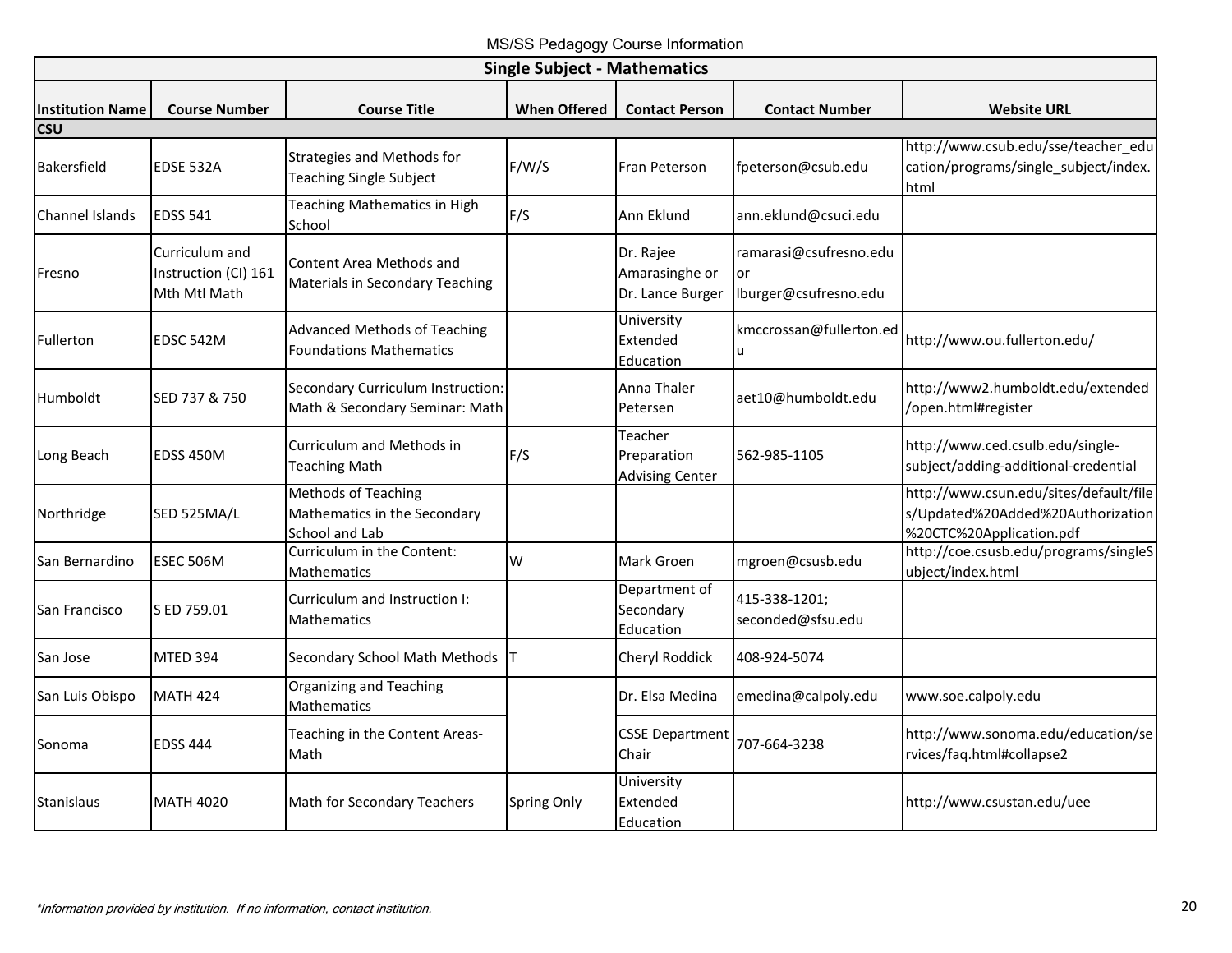MS/SS Pedagogy Course Information

| <b>Single Subject - Mathematics</b>                 |                             |                                                                                                 |                     |                                                        |                                |                                                                                                                                               |  |  |
|-----------------------------------------------------|-----------------------------|-------------------------------------------------------------------------------------------------|---------------------|--------------------------------------------------------|--------------------------------|-----------------------------------------------------------------------------------------------------------------------------------------------|--|--|
| <b>Institution Name</b><br>$\overline{\mathsf{UC}}$ | <b>Course Number</b>        | <b>Course Title</b>                                                                             | <b>When Offered</b> | <b>Contact Person</b>                                  | <b>Contact Number</b>          | <b>Website URL</b>                                                                                                                            |  |  |
| Irvine                                              | <b>Education 340</b>        | Teaching Mathematics in<br><b>Secondary Schools</b>                                             | Fall                | <b>UC Irvine School</b><br>of Education                | gseinfo@uci.edu                | education.uci.edu                                                                                                                             |  |  |
| Riverside                                           | <b>EDUC X450.12</b>         | Curriculum Theory and Methods:<br>Content Specific Pedagogy for<br><b>Secondary Mathematics</b> |                     | Abril Chavando<br>and Brenda<br>Montiel                | credentials@ucx.ucr.edu        | https://www.extension.ucr.edu/enroll/<br>catalog/olr_course_details.php?crsid=3<br>5652                                                       |  |  |
| Santa Cruz                                          | EDUC <sub>229</sub>         | Teaching Mathematics in the<br><b>Secondary Classroom</b>                                       | Winter              | Kim Jackson,<br>Credential<br>Analyst                  | kljacks@ucsc.edu               | http://education.ucsc.edu/academics/<br>mac-info/index.html                                                                                   |  |  |
| Private                                             |                             |                                                                                                 |                     |                                                        |                                |                                                                                                                                               |  |  |
| Alliant<br>International<br>University              | <b>EDU 6829</b>             | Single Subject Methods (4 units)                                                                |                     |                                                        | teach@alliant.edu              | http://www.alliant.edu/hsoe/program<br>s-degrees/teachers-choice/index.php                                                                    |  |  |
| <b>Brandman</b><br>University                       | EDSU 533-3                  | <b>Effective Math Instruction for</b><br>Single Subject Candidates                              |                     | Angela Haugh,<br>Director of<br>Credential<br>Services | haugh@brandman.edu             | https://www.brandman.edu/education                                                                                                            |  |  |
| California Baptist<br>University                    | <b>EDU 519 B</b>            | <b>Subject Area Specialization</b>                                                              |                     | Denise Payne                                           | dpayne@calbaptist.edu          | http://www.calbaptist.edu/academics/<br>schools-colleges/school-<br>education/programs/credentials/about-<br>credential-programs/             |  |  |
| California<br>Lutheran<br>University                | <b>EDTP 535</b>             | Teaching II: Subject Specific<br>Pedagogy Skills - Math                                         |                     | Christina<br>Canchola                                  | ccanchol@callutheran.ed<br>u   | http://www.callutheran.edu/education<br>/student_services/credentials/AddlAut<br>hFieldstoexisSScred.php                                      |  |  |
| Chapman<br>University                               | <b>EDUC</b><br>530/EDUC530P | Secondary Subject Matter<br>Methods                                                             |                     | <b>MARIA LYNCH</b>                                     | mmlynch@chapman.edu            | www.chapman.edu/ces                                                                                                                           |  |  |
| Dominican<br>University of<br>California            | EDUC 5275 or 5675           | Pedagogical Preparation III                                                                     | F/S                 | Carolyn Shaw                                           | carolyn.shaw@dominican<br>.edu | http://www.dominican.edu/academics<br>/education/department-of-<br>education/teaching-<br>credentials/curriculum                              |  |  |
| Fresno Pacific<br>University                        | EDUC 696MA                  | Single Subject Methods: Math                                                                    |                     | <b>Edith Thiessen</b>                                  | edthiess@fresno.edu            | http://registrar.fpu.edu/sites/registrar.<br>fpu.edu/files/attachments/15/2014%2<br>02015%20grad%20academic%20catalo<br>g%20with%20covers.pdf |  |  |
| Hope<br>International<br>University                 | <b>EDU 6512</b>             | isciplinary Methods of Teaching in<br>Secondary School - Math                                   | F/W/S/              | Sandee Venegas                                         | srvenegas@hiu.edu              |                                                                                                                                               |  |  |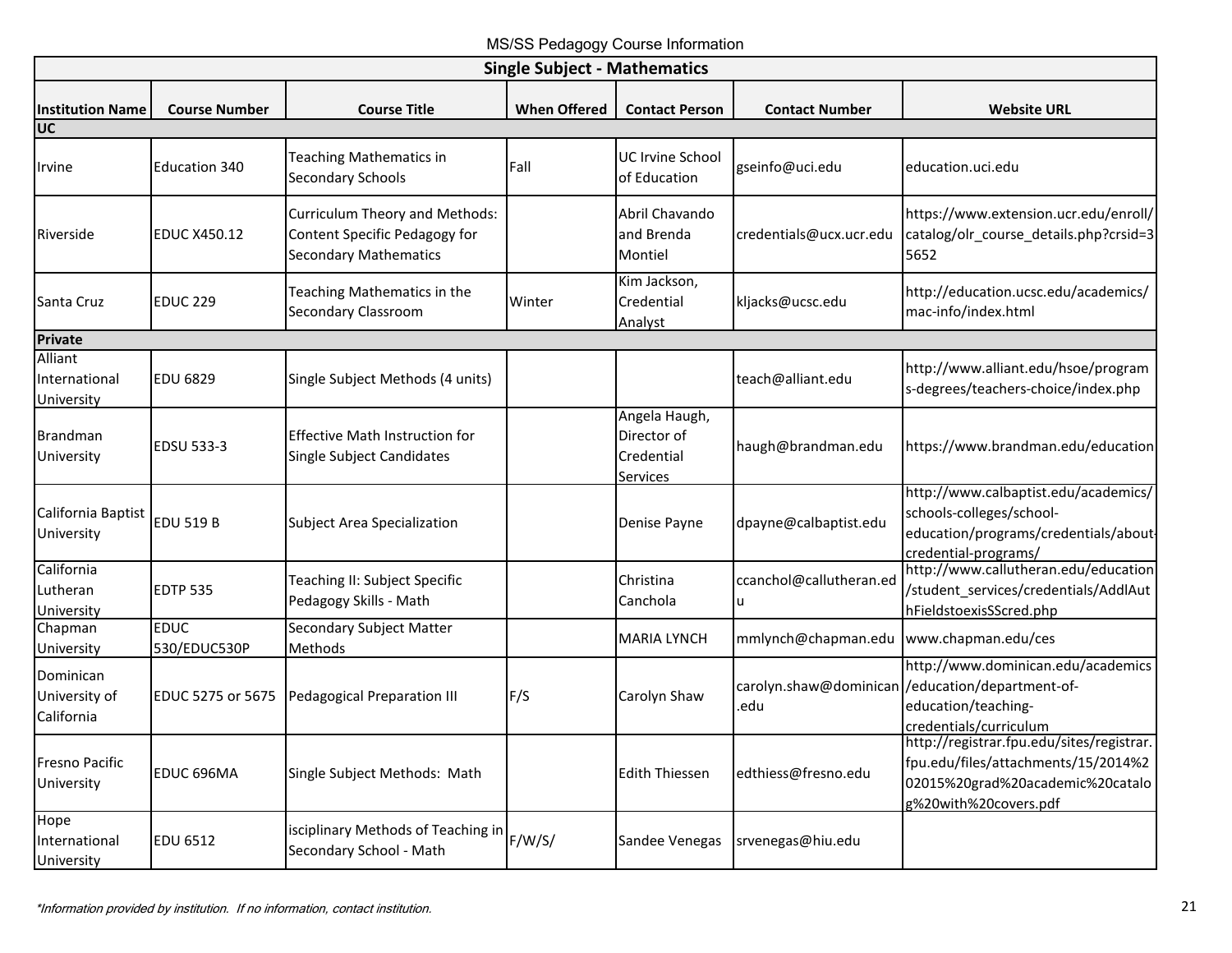MS/SS Pedagogy Course Information

| <b>Single Subject - Mathematics</b>          |                      |                                                             |                     |                               |                        |                    |  |  |
|----------------------------------------------|----------------------|-------------------------------------------------------------|---------------------|-------------------------------|------------------------|--------------------|--|--|
| <b>Institution Name</b>                      | <b>Course Number</b> | <b>Course Title</b>                                         | <b>When Offered</b> | <b>Contact Person</b>         | <b>Contact Number</b>  | <b>Website URL</b> |  |  |
| Simpson<br>University                        | <b>ED 5431C</b>      | Curriculum and Instruction for<br>Secondary: Mathematics    |                     | Dr. Glee Brooks               | gbrooks@simpsonu.edu   | simpsonu.edu       |  |  |
| Teachers College   CURR245<br>of San Joaquin |                      | Subject Specific Pedagogy                                   | <b>Varies</b>       | Lisa Neugebauer-<br>Registrar | lineugebauer@sjcoe.net |                    |  |  |
| University of La<br>Verne                    | EDUC 476A            | Introduction and Methods of<br><b>Teaching: Mathematics</b> | F/S                 | Dr. Anita<br>Flemington       | 909-448-4626           | laverne.edu        |  |  |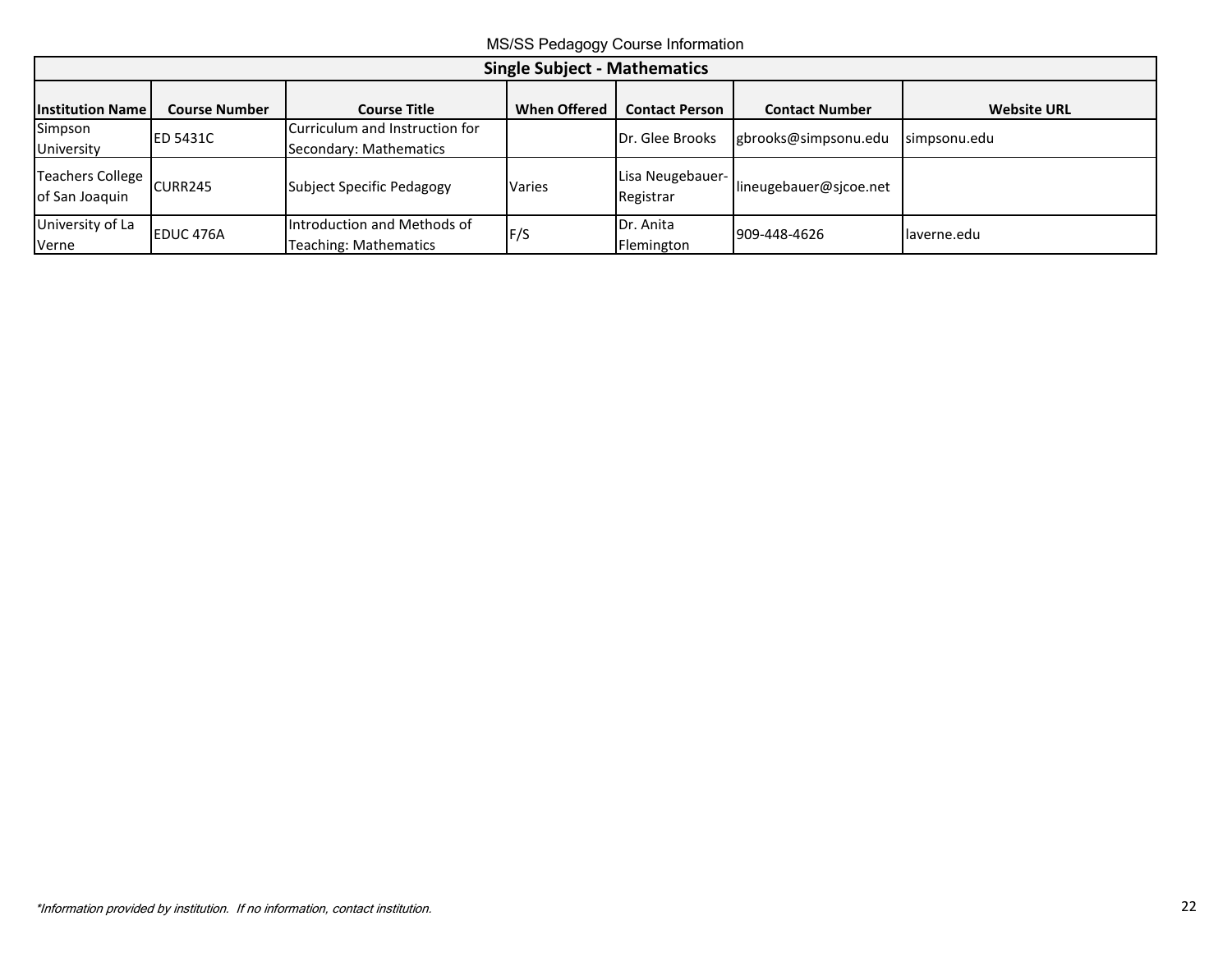MS/SS Pedagogy Course Information

<span id="page-24-0"></span>

| <b>Single Subject - Science</b> |                                                        |                                                                              |                     |                                                  |                                    |                                                                                                         |  |  |
|---------------------------------|--------------------------------------------------------|------------------------------------------------------------------------------|---------------------|--------------------------------------------------|------------------------------------|---------------------------------------------------------------------------------------------------------|--|--|
| <b>Institution Name</b>         | <b>Course Number</b>                                   | <b>Course Title</b>                                                          | <b>When Offered</b> | <b>Contact Person</b>                            | <b>Contact Number</b>              | <b>Website URL</b>                                                                                      |  |  |
| csu                             |                                                        |                                                                              |                     |                                                  |                                    |                                                                                                         |  |  |
| Bakersfield                     | <b>EDSE 532B</b>                                       | <b>Strategies and Methods for</b><br><b>Teaching Single Subject</b>          | F/W/S               | Fran Peterson                                    | fpeterson@csub.edu                 | http://www.csub.edu/sse/teacher edu<br>cation/programs/single subject/index.<br>html                    |  |  |
| Channel Islands                 | <b>EDSS 542</b>                                        | Teaching Science in High School                                              | F/S                 | Ann Eklund                                       | ann.eklund@csuci.edu               |                                                                                                         |  |  |
| Fresno                          | Curriculum and<br>Instruction (CI) 161<br>Mth Mtl Biol | Content Area Methods and<br><b>Materials in Secondary Teaching</b>           |                     | Dr. David<br>Andrews                             | davidan@csufresno.edu              |                                                                                                         |  |  |
| Fullerton                       | EDSC 542S                                              | <b>Advanced Methods of Teaching</b><br>Science                               |                     | University<br>Extended<br>Education              |                                    | kmccrossan@fullerton.edu http://www.ou.fullerton.edu/                                                   |  |  |
| Humboldt                        | SED 740 & 753                                          | Secondary Curriculum Instruction:<br>Science & Secondary Seminar:<br>Science |                     | Anna Thaler<br>Petersen                          | aet10@humboldt.edu                 | http://www2.humboldt.edu/extended<br>/open.html#register                                                |  |  |
| Long Beach                      | <b>EDSS 450C</b>                                       | Curriculum and Methods in<br><b>Teaching Science</b>                         | F/S                 | Teacher<br>Preparation<br><b>Advising Center</b> | 562-985-1105                       | http://www.ced.csulb.edu/single-<br>subject/adding-additional-credential                                |  |  |
| Northridge                      | <b>SED 525S/L</b>                                      | Methods of Teaching Science in<br>the Secondary School and Lab               |                     |                                                  |                                    | http://www.csun.edu/sites/default/file<br>s/Updated%20Added%20Authorization<br>%20CTC%20Application.pdf |  |  |
| San Bernardino                  | <b>ESEC 506L</b>                                       | Curriculum in the Content:<br>Science                                        | W                   | Mark Groen                                       | mgroen@csusb.edu                   | http://coe.csusb.edu/programs/singleS<br>ubject/index.html                                              |  |  |
| San Francisco                   | S ED 759.02                                            | Curriculum and Instruction I:<br>Science                                     |                     | Department of<br>Secondary<br>Education          | 415-338-1201;<br>seconded@sfsu.edu |                                                                                                         |  |  |
| San Jose                        | <b>SCED 173</b>                                        | Secondary School Science                                                     |                     | Paula Messina                                    | -356376.8104                       |                                                                                                         |  |  |
| Sonoma                          | <b>EDSS 444</b>                                        | Teaching in the Content Areas-<br>Science                                    |                     | <b>CSSE Department</b><br>Chair                  | 707-664-3238                       | http://www.sonoma.edu/education/se<br>rvices/faq.html#collapse2                                         |  |  |
| Stanislaus                      | <b>NSCI 4961</b>                                       | <b>Teaching Secondary Science</b>                                            | Fall Only           | University<br>Extended<br>Education              |                                    | http://www.csustan.edu/uee                                                                              |  |  |
| $\overline{\mathsf{UC}}$        |                                                        |                                                                              |                     |                                                  |                                    |                                                                                                         |  |  |
| Irvine                          | <b>Education 341</b>                                   | Teaching Science in Secondary<br><b>Schools</b>                              | Fall                | UC Irvine School<br>of Education                 | gseinfo@uci.edu                    | education.uci.edu                                                                                       |  |  |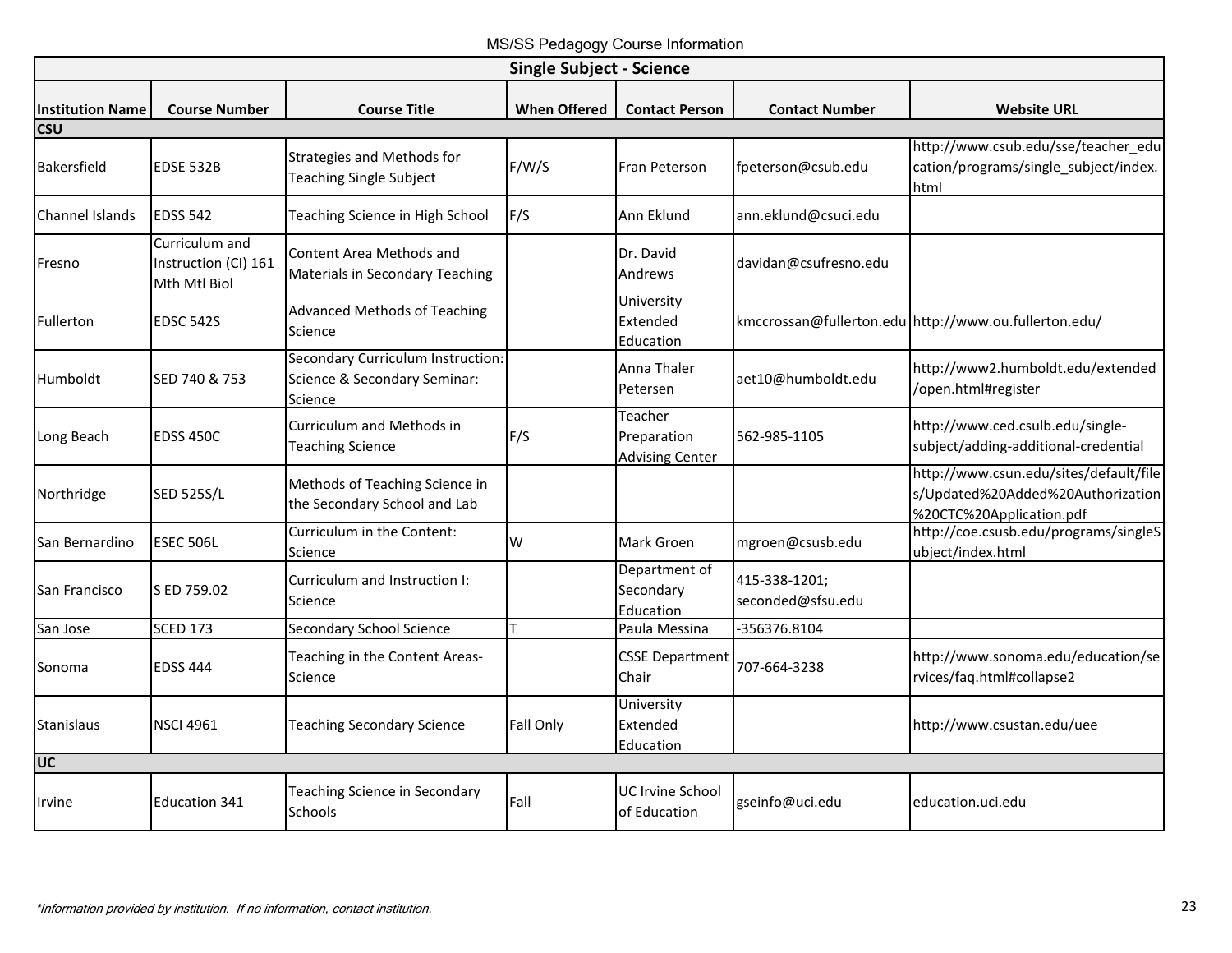MS/SS Pedagogy Course Information

| <b>Single Subject - Science</b>           |                             |                                                                                              |                     |                                                        |                               |                                                                                                                                               |  |  |
|-------------------------------------------|-----------------------------|----------------------------------------------------------------------------------------------|---------------------|--------------------------------------------------------|-------------------------------|-----------------------------------------------------------------------------------------------------------------------------------------------|--|--|
| <b>Institution Name</b>                   | <b>Course Number</b>        | <b>Course Title</b>                                                                          | <b>When Offered</b> | <b>Contact Person</b>                                  | <b>Contact Number</b>         | <b>Website URL</b>                                                                                                                            |  |  |
| Riverside                                 | <b>EDUC X450.16</b>         | Curriculum Theory and Methods:<br>Content Specific Pedagogy for<br><b>Secondary Sciences</b> |                     | Abril Chavando<br>and Brenda<br>Montiel                | credentials@ucx.ucr.edu       | https://www.extension.ucr.edu/enroll/<br>catalog/olr course details.php?crsid=3<br>5651                                                       |  |  |
| Santa Cruz                                | <b>EDUC 231</b>             | Teaching Science in the<br>Secondary Classroom                                               | Winter              | Kim Jackson,<br>Credential<br>Analyst                  | kljacks@ucsc.edu              | http://education.ucsc.edu/academics/<br>mac-info/index.html                                                                                   |  |  |
| Private                                   |                             |                                                                                              |                     |                                                        |                               |                                                                                                                                               |  |  |
| Alliant<br>International<br>University    | <b>EDU 6829</b>             | Single Subject Methods (4 units)                                                             |                     |                                                        | teach@alliant.edu             | http://www.alliant.edu/hsoe/program<br>s-degrees/teachers-choice/index.php                                                                    |  |  |
| <b>Brandman</b><br>University             | EDSU 533-6                  | Effective Science Instruction for<br>Single Subject Candidates                               |                     | Angela Haugh,<br>Director of<br>Credential<br>Services | haugh@brandman.edu            | https://www.brandman.edu/education                                                                                                            |  |  |
| California Baptist<br>University          | <b>EDU 519 D</b>            | <b>Subject Area Specialization</b>                                                           |                     | Denise Payne                                           | dpayne@calbaptist.edu         | http://www.calbaptist.edu/academics/<br>schools-colleges/school-<br>education/programs/credentials/about-<br>credential-programs/             |  |  |
| California<br>Lutheran<br>University      | <b>EDTP 535</b>             | Teaching II: Subject Specific<br>Pedagogy Skills - Science                                   |                     | Christina<br>Canchola                                  | ccanchol@callutheran.edu      | http://www.callutheran.edu/education<br>/student_services/credentials/AddlAut<br>hFieldstoexisSScred.php                                      |  |  |
| Chapman<br>University                     | <b>EDUC</b><br>530/EDUC530P | Secondary Subject Matter<br>Methods                                                          |                     | <b>MARIA LYNCH</b>                                     | mmlynch@chapman.edu           | www.chapman.edu/ces                                                                                                                           |  |  |
| Dominican<br>University of<br>California  | EDUC 5275 or 5675           | <b>Pedagogical Preparation III</b>                                                           | F/S                 | Carolyn Shaw                                           | carolyn.shaw@dominican<br>edu | http://www.dominican.edu/academics<br>/education/department-of-<br>education/teaching-<br>credentials/curriculum                              |  |  |
| <b>Fresno Pacific</b><br>University       | EDUC 696 SC                 | Single Subject Methods: Science                                                              |                     | <b>Edith Thiessen</b>                                  | edthiess@fresno.edu           | http://registrar.fpu.edu/sites/registrar.<br>fpu.edu/files/attachments/15/2014%2<br>02015%20grad%20academic%20catalo<br>g%20with%20covers.pdf |  |  |
| Hope<br>International<br>University       | <b>EDU 6512</b>             | isciplinary Methods of Teaching in<br>Secondary School - Science                             | F/W/S/              | Sandee Venegas                                         | srvenegas@hiu.edu             |                                                                                                                                               |  |  |
| Simpson<br>University                     | ED 5431D                    | Curriculum and Instruction for<br>Secondary: Science                                         |                     | Dr. Glee Brooks                                        | gbrooks@simpsonu.edu          | simpsonu.edu                                                                                                                                  |  |  |
| <b>Teachers College</b><br>of San Joaquin | <b>CURR245</b>              | <b>Subject Specific Pedagogy</b>                                                             | Varies              | Lisa Neugebauer-<br>Registrar                          | lineugebauer@sjcoe.net        |                                                                                                                                               |  |  |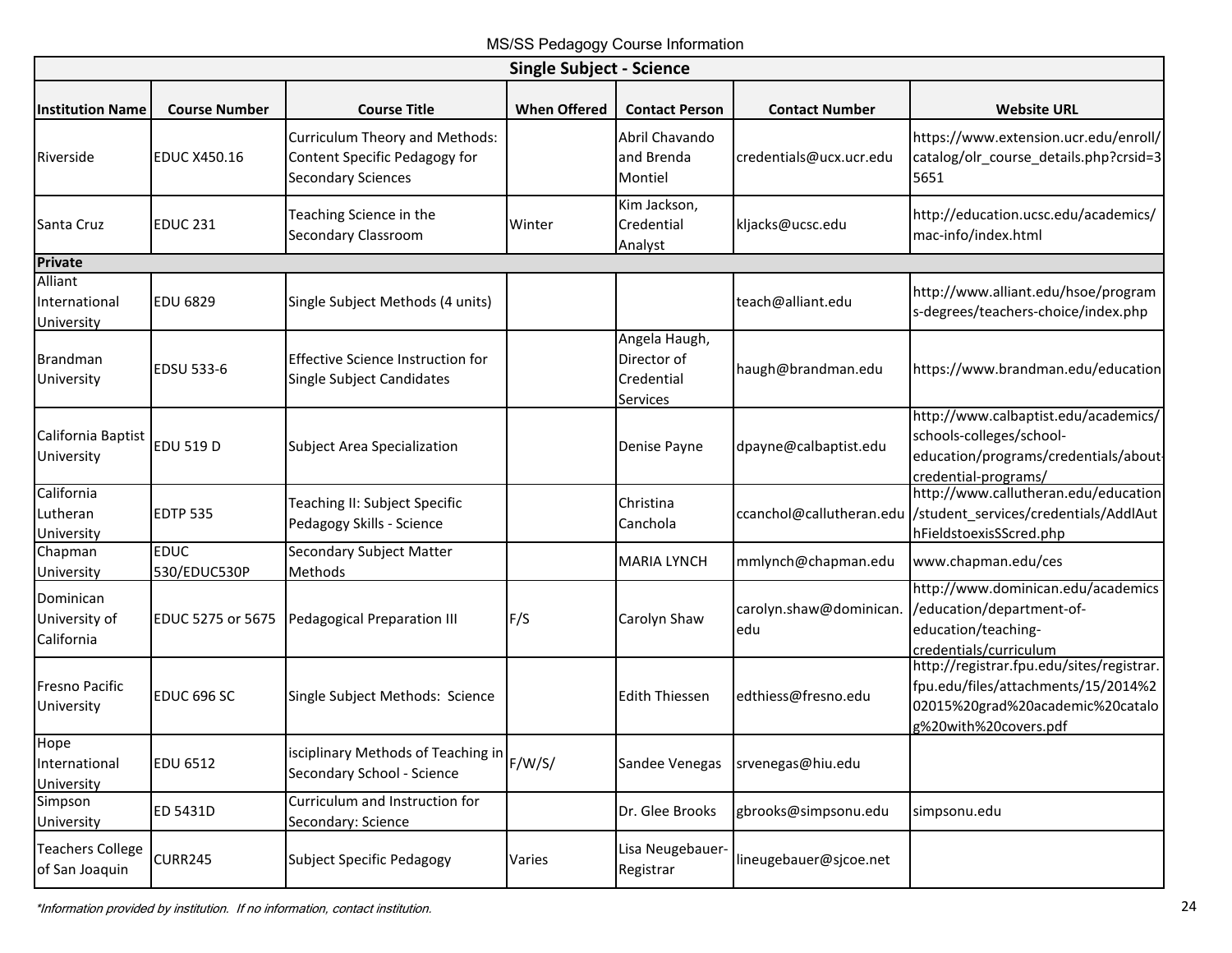MS/SS Pedagogy Course Information

| <b>Single Subject - Science</b>                                                                                                                                       |                    |                                                  |       |                                 |              |              |  |
|-----------------------------------------------------------------------------------------------------------------------------------------------------------------------|--------------------|--------------------------------------------------|-------|---------------------------------|--------------|--------------|--|
| <b>When Offered</b><br><b>Website URL</b><br><b>Course Title</b><br><b>Contact Person</b><br><b>Contact Number</b><br><b>Institution Name</b><br><b>Course Number</b> |                    |                                                  |       |                                 |              |              |  |
| University of La<br>Verne                                                                                                                                             | EDUC 476C: Science | Introduction and Methods of<br>Teaching: Science | F/W/S | <b>IDr. Anita</b><br>Flemington | 909-448-4626 | llaverne.edu |  |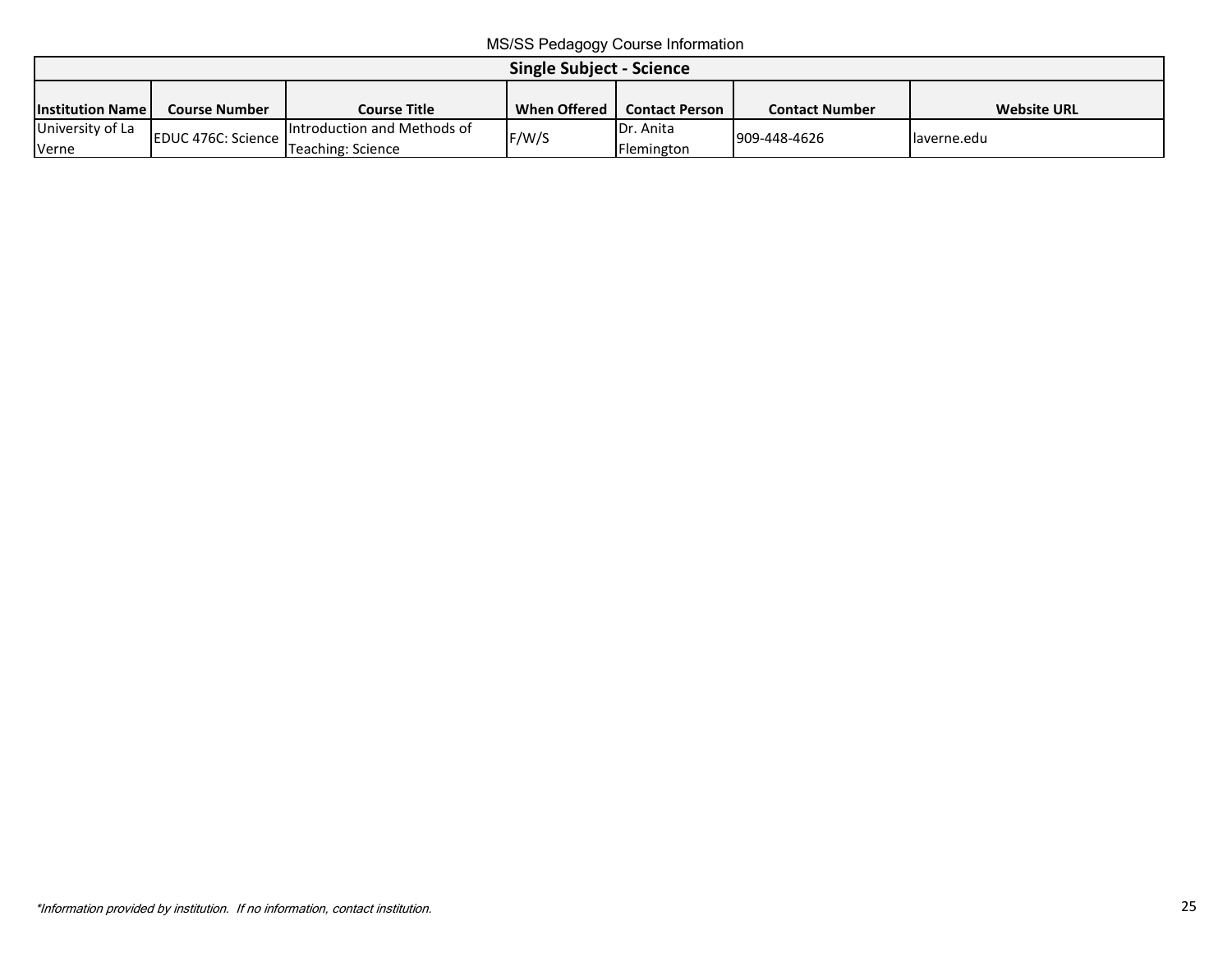MS/SS Pedagogy Course Information

<span id="page-27-0"></span>

| <b>Single Subject - Social Science</b> |                                                         |                                                                                            |                     |                                                                |                                                    |                                                                                                         |  |  |
|----------------------------------------|---------------------------------------------------------|--------------------------------------------------------------------------------------------|---------------------|----------------------------------------------------------------|----------------------------------------------------|---------------------------------------------------------------------------------------------------------|--|--|
| <b>Institution Name</b><br><b>CSU</b>  | <b>Course Number</b>                                    | <b>Course Title</b>                                                                        | <b>When Offered</b> | <b>Contact Person</b>                                          | <b>Contact Number</b>                              | <b>Website URL</b>                                                                                      |  |  |
| Bakersfield                            | <b>EDSE 532D</b>                                        | Strategies and Methods for<br><b>Teaching Single Subject</b>                               | F/W/S               | <b>Fran Peterson</b>                                           | fpeterson@csub.edu                                 | http://www.csub.edu/sse/teacher_edu<br>cation/programs/single subject/index.<br><b>html</b>             |  |  |
| Channel Islands                        | <b>EDSS 544</b>                                         | Teaching Social Science in<br>HighSchool                                                   | F/S                 | Ann Eklund                                                     | ann.eklund@csuci.edu                               |                                                                                                         |  |  |
| Fresno                                 | Curriculum and<br>Instruction (CI) 161<br>Mth Mtl S Sci | <b>Content Area Methods and</b><br><b>Materials in Secondary Teaching</b>                  |                     | Dr. Andrea<br>Johnson (Fall<br>2014 only) or Dr.<br>Lori Clune | Iclune@csufresno.edu or<br>anjohnson@csufresno.edu |                                                                                                         |  |  |
| Fullerton                              | EDSC 542H                                               | <b>Advanced Methods of Teaching</b><br>Social Science                                      |                     | University<br>Extended<br>Education                            |                                                    | kmccrossan@fullerton.edu http://www.ou.fullerton.edu/                                                   |  |  |
| Humboldt                               | SED 741 & 754                                           | Secondary Curriculum Instruction:<br>Social Science & Secondary<br>Seminar: Social Science |                     | Anna Thaler<br>Petersen                                        | aet10@humboldt.edu                                 | http://www2.humboldt.edu/extended<br>/open.html#register                                                |  |  |
| Long Beach                             | <b>EDSS 450S</b>                                        | Curriculum and Methods in<br><b>Teaching Social Science</b>                                | F/S                 | Teacher<br>Preparation<br><b>Advising Center</b>               | 562-985-1105                                       | http://www.ced.csulb.edu/single-<br>subject/adding-additional-credential                                |  |  |
| Northridge                             | <b>SED 525SS</b>                                        | <b>Methods of Teaching Social</b><br><b>Studies</b>                                        |                     |                                                                |                                                    | http://www.csun.edu/sites/default/file<br>s/Updated%20Added%20Authorization<br>%20CTC%20Application.pdf |  |  |
| San Bernardino                         | <b>ESEC 506S</b>                                        | Curriculum in the Content: Social<br>Science                                               | W                   | Mark Groen                                                     | mgroen@csusb.edu                                   | http://coe.csusb.edu/programs/singleS<br>ubject/index.html                                              |  |  |
| <b>San Francisco</b>                   | S ED 759.03                                             | Curriculum and Instruction I:<br>Social Science                                            |                     | Department of<br>Secondary<br>Education                        | 415-338-1201;<br>seconded@sfsu.edu                 |                                                                                                         |  |  |
| San Jose                               | <b>SSED 378</b>                                         | History/Social Science Methods                                                             |                     | Jane Narveson                                                  | jane.narveson@sjsu.edu                             | www.sjsu.edu/siss/docs/greensheets/2<br>014/fall/Narveson%20SSED%20378%2<br>OF14.pdf                    |  |  |
| San Luis Obispo                        | <b>HIST 424</b>                                         | Organizing and Teaching History                                                            |                     | Dr. Joel Orth                                                  | jorth@calpoly.edu                                  | www.soe.calpoly.edu                                                                                     |  |  |
| Sonoma                                 | <b>EDSS 444</b>                                         | Teachng in the Content Areas-<br>Social Science                                            |                     | <b>CSSE Department</b><br>Chair                                | 707-664-3238                                       | http://www.sonoma.edu/education/se<br>rvices/faq.html#collapse2                                         |  |  |
| Stanislaus                             | <b>SSCI 4961</b>                                        | <b>Teaching Social Studies</b>                                                             | Fall Only           | University<br>Extended<br>Education                            |                                                    | http://www.csustan.edu/uee                                                                              |  |  |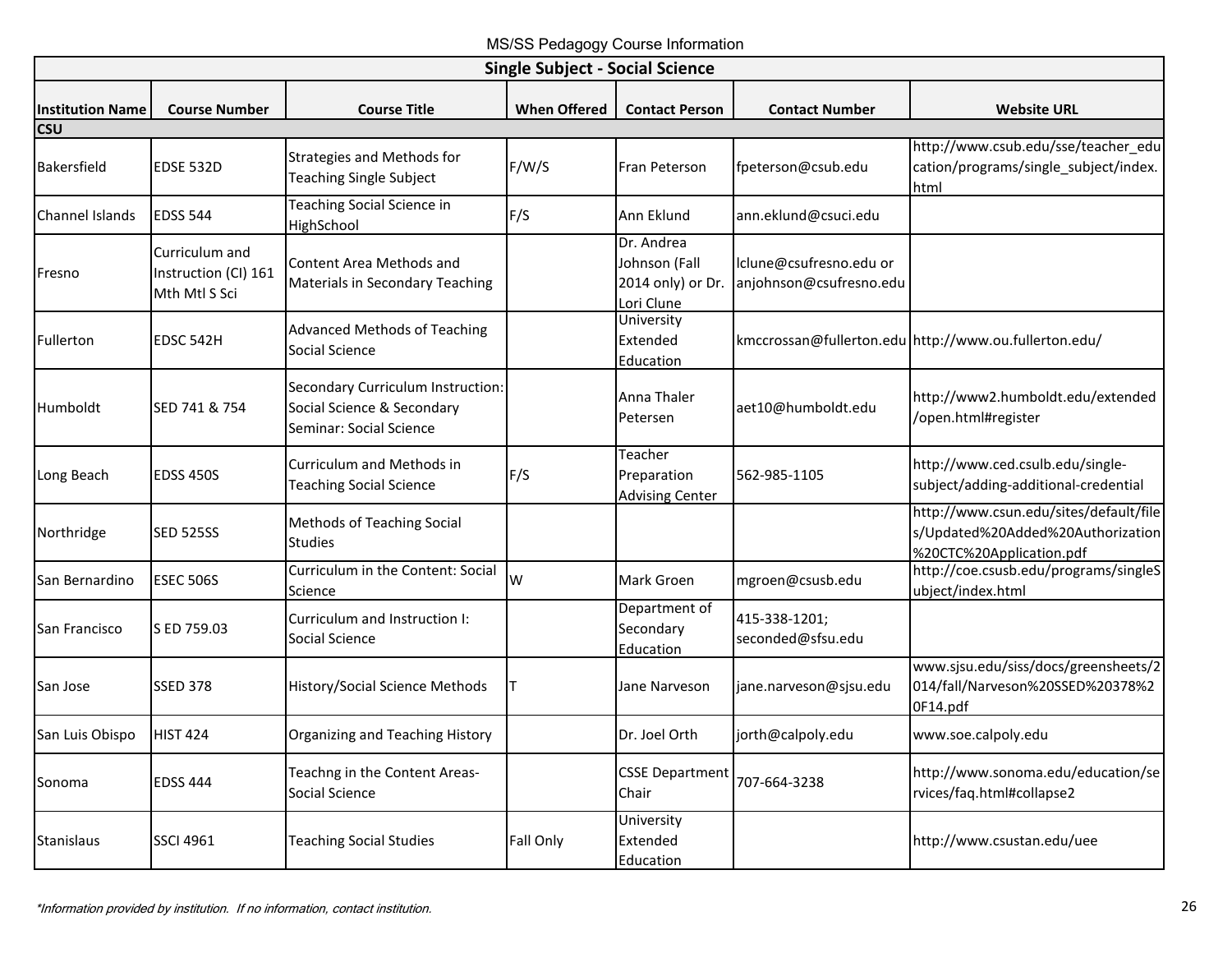MS/SS Pedagogy Course Information

| <b>Single Subject - Social Science</b>              |                             |                                                                                                      |                     |                                                        |                               |                                                                                                                                               |  |  |
|-----------------------------------------------------|-----------------------------|------------------------------------------------------------------------------------------------------|---------------------|--------------------------------------------------------|-------------------------------|-----------------------------------------------------------------------------------------------------------------------------------------------|--|--|
| <b>Institution Name</b><br>$\overline{\mathsf{UC}}$ | <b>Course Number</b>        | <b>Course Title</b>                                                                                  | <b>When Offered</b> | <b>Contact Person</b>                                  | <b>Contact Number</b>         | <b>Website URL</b>                                                                                                                            |  |  |
| Irvine                                              | <b>Education 337</b>        | Teaching Social Science in<br><b>Secondary Schools</b>                                               | Fall                | <b>UC Irvine School</b><br>of Education                | gseinfo@uci.edu               | education.uci.edu                                                                                                                             |  |  |
| Riverside                                           | <b>EDUC X450.13</b>         | Curriculum Theory and Methods:<br>Content Specific Pedagogy for<br>Secondary History/Social Sciences |                     | Abril Chavando<br>and Brenda<br>Montiel                | credentials@ucx.ucr.edu       | https://www.extension.ucr.edu/enroll/<br>catalog/olr_course_details.php?crsid=3<br>5653                                                       |  |  |
| Santa Cruz                                          | <b>EDUC 233</b>             | Social Science Teaching for<br><b>Secondary Classrooms</b>                                           | Winter              | Kim Jackson,<br>Credential<br>Analyst                  | kljacks@ucsc.edu              | http://education.ucsc.edu/academics/<br>mac-info/index.html                                                                                   |  |  |
| Private                                             |                             |                                                                                                      |                     |                                                        |                               |                                                                                                                                               |  |  |
| Alliant<br>International<br>University              | <b>EDU 6829</b>             | Single Subject Methods (4 units)                                                                     |                     |                                                        | teach@alliant.edu             | http://www.alliant.edu/hsoe/program<br>s-degrees/teachers-choice/index.php                                                                    |  |  |
| <b>Brandman</b><br>University                       | EDSU 533-4                  | <b>Effective History/Social Science</b><br>Instruction for Single Subject<br>Candidates              |                     | Angela Haugh,<br>Director of<br>Credential<br>Services | haugh@brandman.edu            | https://www.brandman.edu/education                                                                                                            |  |  |
| California Baptist<br>University                    | <b>EDU 519 C</b>            | <b>Subject Area Specialization</b>                                                                   |                     | Denise Payne                                           | dpayne@calbaptist.edu         | http://www.calbaptist.edu/academics/<br>schools-colleges/school-<br>education/programs/credentials/about<br>credential-programs/              |  |  |
| California<br>Lutheran<br>University                | <b>EDTP 535</b>             | Teaching II: Subject Specific<br>Pedagogy Skills - Social Science                                    |                     | Christina<br>Canchola                                  | ccanchol@callutheran.edu      | http://www.callutheran.edu/education<br>/student_services/credentials/AddlAut<br>hFieldstoexisSScred.php                                      |  |  |
| Chapman<br>University                               | <b>EDUC</b><br>530/EDUC530P | Secondary Subject Matter<br>Methods                                                                  |                     | <b>MARIA LYNCH</b>                                     | mmlynch@chapman.edu           | www.chapman.edu/ces                                                                                                                           |  |  |
| Dominican<br>University of<br>California            | EDUC 5275 or 5675           | Pedagogical Preparation III                                                                          | F/S                 | Carolyn Shaw                                           | carolyn.shaw@dominican<br>edu | http://www.dominican.edu/academics<br>/education/department-of-<br>education/teaching-<br>credentials/curriculum                              |  |  |
| Fresno Pacific<br>University                        | EDUC 696SS                  | Single Subject Methods: Social<br><b>Studies</b>                                                     |                     | <b>Edith Thiessen</b>                                  | edthiess@fresno.edu           | http://registrar.fpu.edu/sites/registrar.<br>fpu.edu/files/attachments/15/2014%2<br>02015%20grad%20academic%20catalo<br>g%20with%20covers.pdf |  |  |
| Hope<br>International<br>University                 | EDU 6512                    | isciplinary Methods of Teaching in<br>Secondary School - Social Science                              | F/W/S/              | Sandee Venegas                                         | srvenegas@hiu.edu             |                                                                                                                                               |  |  |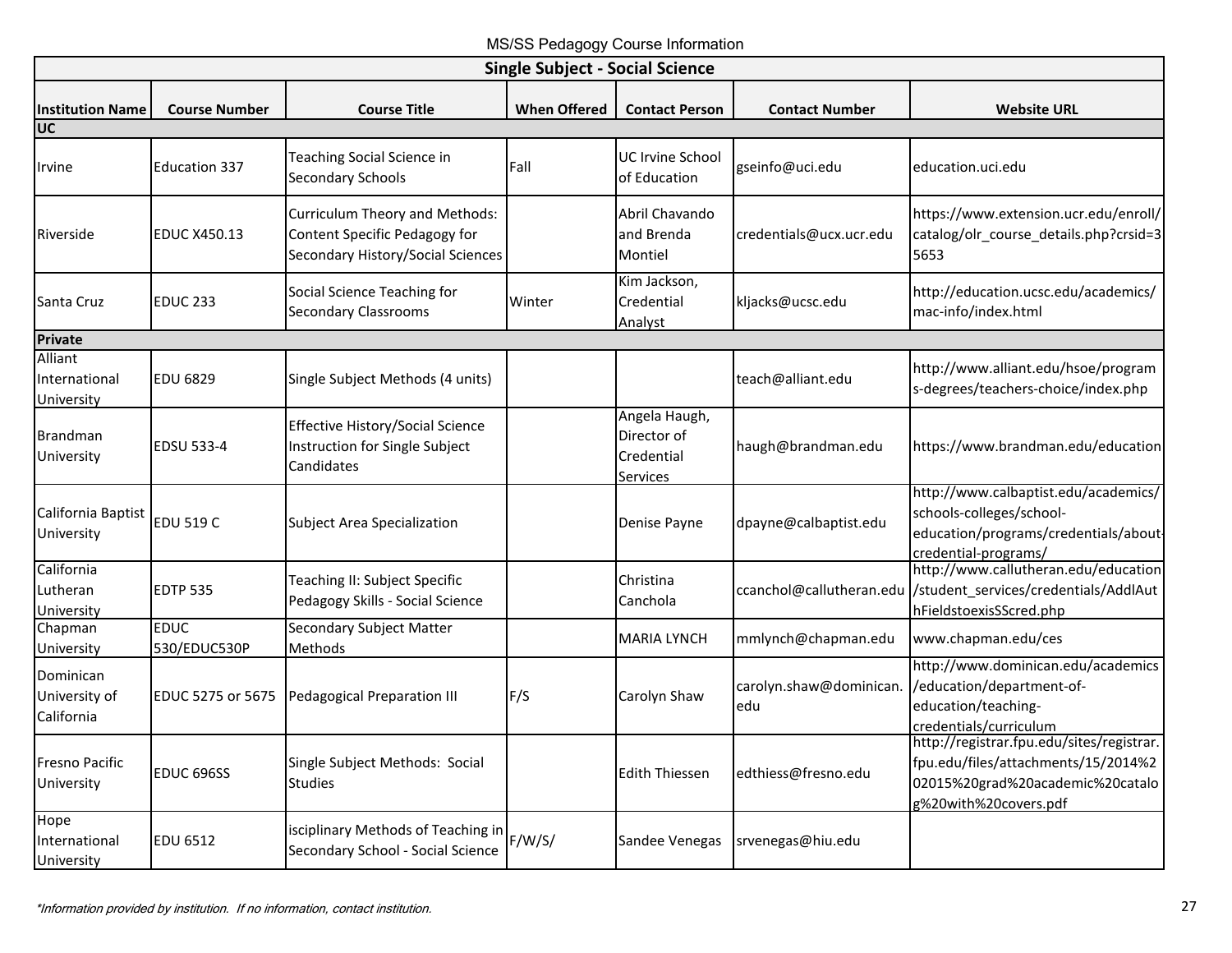MS/SS Pedagogy Course Information

| <b>Single Subject - Social Science</b> |                      |                                                             |                     |                               |                        |                    |  |  |
|----------------------------------------|----------------------|-------------------------------------------------------------|---------------------|-------------------------------|------------------------|--------------------|--|--|
| <b>Institution Name</b>                | <b>Course Number</b> | <b>Course Title</b>                                         | <b>When Offered</b> | <b>Contact Person</b>         | <b>Contact Number</b>  | <b>Website URL</b> |  |  |
| Simpson<br>University                  | <b>ED 5431B</b>      | Curriculum and Instruction for<br>Secondary: Social Science |                     | Dr. Glee Brooks               | gbrooks@simpsonu.edu   | simpsonu.edu       |  |  |
| Teachers College<br>of San Joaquin     | <b>CURR245</b>       | Subject Specific Pedagogy                                   | Varies              | Lisa Neugebauer-<br>Registrar | lineugebauer@sjcoe.net |                    |  |  |
| University of La<br>Verne              | EDUC 476D: History   | Introduction and Methods of<br>Teaching: History            | F/W/S               | Dr. Anita<br>Flemington       | 909-448-4626           | llaverne.edu       |  |  |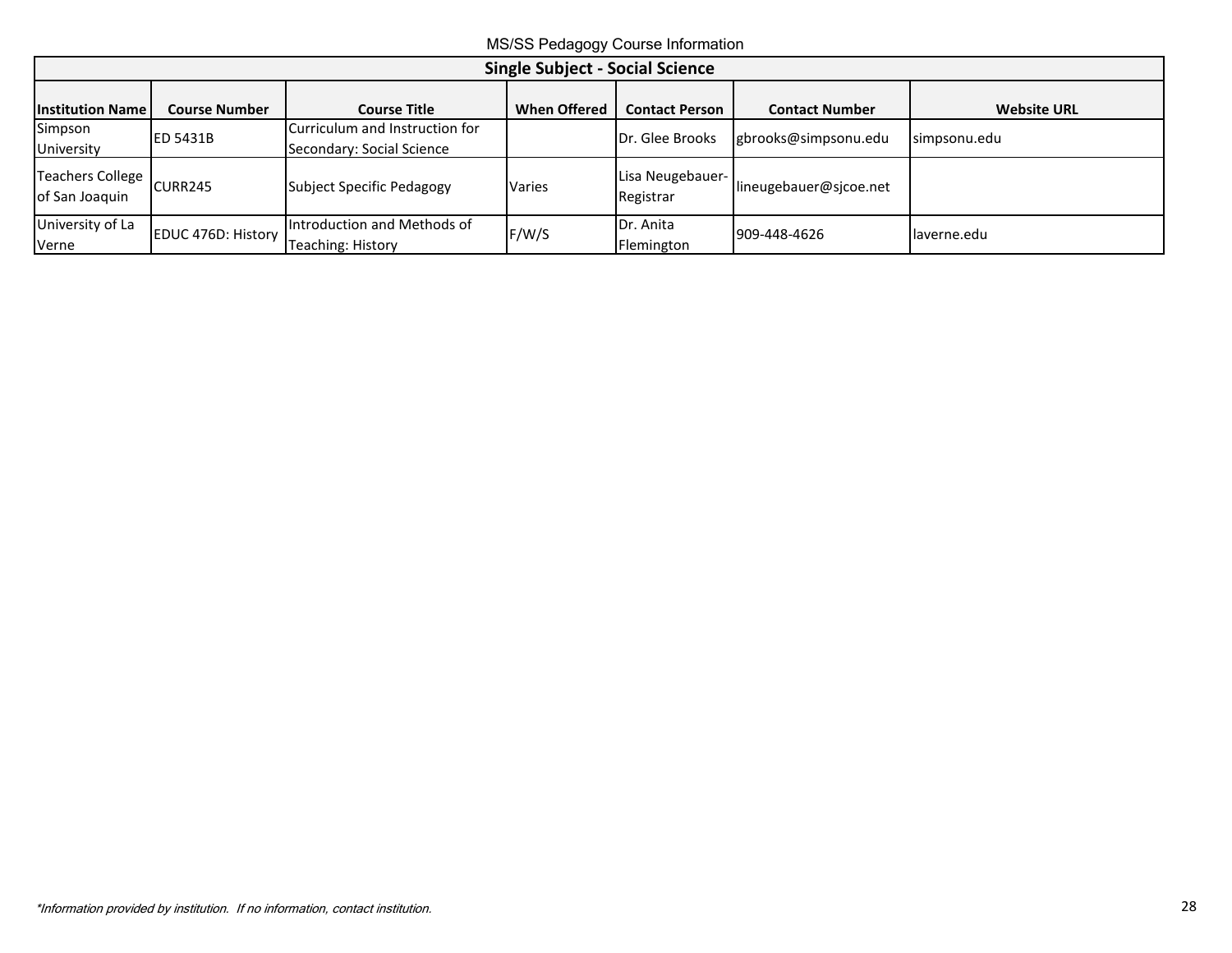# MS/SS Pedagogy Course Information

<span id="page-30-0"></span>

| <b>Single Subject - Art</b>            |                                                       |                                                                   |                     |                                                  |                                   |                                                                                                         |  |  |  |
|----------------------------------------|-------------------------------------------------------|-------------------------------------------------------------------|---------------------|--------------------------------------------------|-----------------------------------|---------------------------------------------------------------------------------------------------------|--|--|--|
| <b>Institution Name</b>                | <b>Course Number</b>                                  | <b>Course Title</b>                                               | <b>When Offered</b> | <b>Contact Person</b>                            | <b>Contact Number</b>             | <b>Website URL</b>                                                                                      |  |  |  |
| <b>CSU</b>                             |                                                       |                                                                   |                     |                                                  |                                   |                                                                                                         |  |  |  |
| Bakersfield                            | <b>EDSE 532F</b>                                      | Strategies and Methods for<br><b>Teaching Single Subject</b>      | F/W/S               | Fran Peterson                                    | fpeterson@csub.edu                | http://www.csub.edu/sse/teacher_edu<br>cation/programs/single subject/index.<br>html                    |  |  |  |
| Fresno                                 | Curriculum and<br>Instruction (CI) 161<br>Mth Mtl Art | Content Area Methods and<br>Materials in Secondary Teaching       |                     | Dr. Dan Nadaner                                  | dann@csufresno.edu                |                                                                                                         |  |  |  |
| Humboldt                               | SED 731 & 744                                         | Secondary Curriculum Instruction:<br>Art & Secondary Seminar: Art |                     | Anna Thaler<br>Petersen                          | aet10@humboldt.edu                | http://www2.humboldt.edu/extended<br>/open.html#register                                                |  |  |  |
| Long Beach                             | EDSS 450A                                             | Curriculum and Methods in<br><b>Teaching Art</b>                  | Sp                  | Teacher<br>Preparation<br><b>Advising Center</b> | 562-985-1105                      | http://www.ced.csulb.edu/single-<br>subject/adding-additional-credential                                |  |  |  |
| Northridge                             | <b>SED 525A</b>                                       | Methods of Teaching Art                                           |                     |                                                  |                                   | http://www.csun.edu/sites/default/file<br>s/Updated%20Added%20Authorization<br>%20CTC%20Application.pdf |  |  |  |
| San Bernardino                         | <b>ART 499</b>                                        | <b>Art Education Methods</b>                                      | W                   | Mark Groen                                       | mgroen@csusb.edu                  | http://coe.csusb.edu/programs/singleS<br>ubject/index.html                                              |  |  |  |
| San Francisco                          | <b>ART 650</b>                                        | Curriculum and Instruction I: in<br>Art                           |                     | Department of<br>Art                             | 415-338-2176;<br>artdept@sfsu.edu |                                                                                                         |  |  |  |
| San Jose                               | <b>ARED 338</b>                                       | Principles of Art Education                                       | W                   | Lee Hanson                                       | 408-924-4396                      | www.sjsu.edu/ugs/docs/assess report<br>/Program_Assessment_Document.EDS<br>C.Revision.pdf               |  |  |  |
| Sonoma                                 | <b>EDSS 444</b>                                       | Teaching in the Content Areas-Art                                 |                     | <b>CSSE Department</b><br>Chair                  | 707-664-3238                      | http://www.sonoma.edu/education/se<br>rvices/faq.html#collapse2                                         |  |  |  |
| Stanislaus                             | ART 4860                                              | Art for the Classroom Teacher                                     | Fall Only           | University<br>Extended<br>Education              |                                   | http://www.csustan.edu/uee                                                                              |  |  |  |
| <b>UC</b>                              |                                                       |                                                                   |                     |                                                  |                                   |                                                                                                         |  |  |  |
| Irvine                                 | Education 339 (Art)                                   | <b>Teaching Arts in Secondary</b><br>Schools - Art                | Fall                | UC Irvine School<br>of Education                 | gseinfo@uci.edu                   | education.uci.edu                                                                                       |  |  |  |
| <b>Private</b>                         |                                                       |                                                                   |                     |                                                  |                                   |                                                                                                         |  |  |  |
| Alliant<br>International<br>University | <b>EDU 6829</b>                                       | Single Subject Methods (4 units)                                  |                     |                                                  | teach@alliant.edu                 | http://www.alliant.edu/hsoe/program<br>s-degrees/teachers-choice/index.php                              |  |  |  |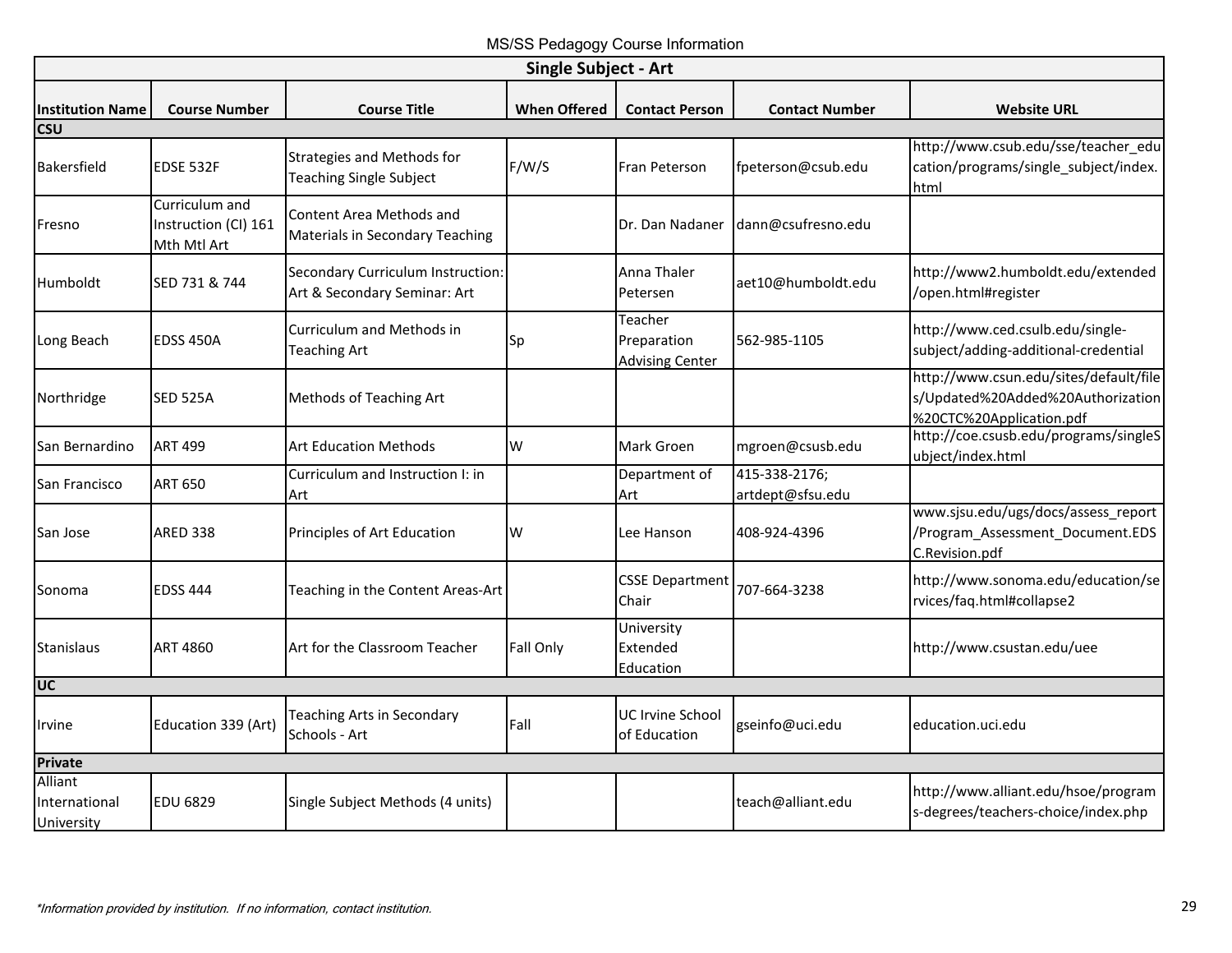|                                           | <b>Single Subject - Art</b> |                                                                                        |                     |                                                               |                                |                                                                                                                                               |  |  |  |
|-------------------------------------------|-----------------------------|----------------------------------------------------------------------------------------|---------------------|---------------------------------------------------------------|--------------------------------|-----------------------------------------------------------------------------------------------------------------------------------------------|--|--|--|
| <b>Institution Name</b>                   | <b>Course Number</b>        | <b>Course Title</b>                                                                    | <b>When Offered</b> | <b>Contact Person</b>                                         | <b>Contact Number</b>          | <b>Website URL</b>                                                                                                                            |  |  |  |
| Brandman<br>University                    | <b>EDSU 533-8</b>           | <b>Effective Music and Visual Arts</b><br>Instruction for Single Subject<br>Candidates |                     | Angela Haugh,<br>Director of<br>Credential<br><b>Services</b> | haugh@brandman.edu             | https://www.brandman.edu/education                                                                                                            |  |  |  |
| California Baptist<br>University          | <b>EDU 519 G</b>            | Subject Area Specialization                                                            |                     | Denise Payne                                                  | dpayne@calbaptist.edu          | http://www.calbaptist.edu/academics/<br>schools-colleges/school-<br>education/programs/credentials/about<br>credential-programs/              |  |  |  |
| California<br>Lutheran<br>University      | <b>EDTP 535</b>             | Teaching II: Subject Specific<br>Pedagogy Skills - Art                                 |                     | Christina<br>Canchola                                         |                                | http://www.callutheran.edu/education<br>ccanchol@callutheran.edu //student services/credentials/AddlAut<br>hFieldstoexisSScred.php            |  |  |  |
| Chapman<br>University                     | <b>EDUC</b><br>530/EDUC530P | Secondary Subject Matter<br>Methods                                                    |                     | <b>MARIA LYNCH</b>                                            | mmlynch@chapman.edu            | www.chapman.edu/ces                                                                                                                           |  |  |  |
| Dominican<br>University of<br>California  | <b>EDUC 5275 or 5675</b>    | Pedagogical Preparation III                                                            | F/S                 | Carolyn Shaw                                                  | carolyn.shaw@dominican.<br>edu | http://www.dominican.edu/academics<br>/education/department-of-<br>education/teaching-<br>credentials/curriculum                              |  |  |  |
| <b>Fresno Pacific</b><br>University       | EDUC 696AR                  | Single Subject Methods: Art                                                            |                     | <b>Edith Thiessen</b>                                         | edthiess@fresno.edu            | http://registrar.fpu.edu/sites/registrar.<br>fpu.edu/files/attachments/15/2014%2<br>02015%20grad%20academic%20catalo<br>g%20with%20covers.pdf |  |  |  |
| Simpson<br>University                     | <b>ED 5431H</b>             | Curriculum and Instruction for<br>Secondary: Art                                       |                     | Dr. Glee Brooks                                               | gbrooks@simpsonu.edu           | simpsonu.edu                                                                                                                                  |  |  |  |
| <b>Teachers College</b><br>of San Joaquin | CURR245                     | Subject Specific Pedagogy                                                              | Varies              | Lisa Neugebauer-<br>Registrar                                 | lineugebauer@sjcoe.net         |                                                                                                                                               |  |  |  |
| University of La<br>Verne                 | EDUC 476H: Art              | Introduction and Methods of<br>Teaching: Art                                           | F/W/S               | Dr. Anita<br>Flemington                                       | 909-448-4626                   | laverne.edu                                                                                                                                   |  |  |  |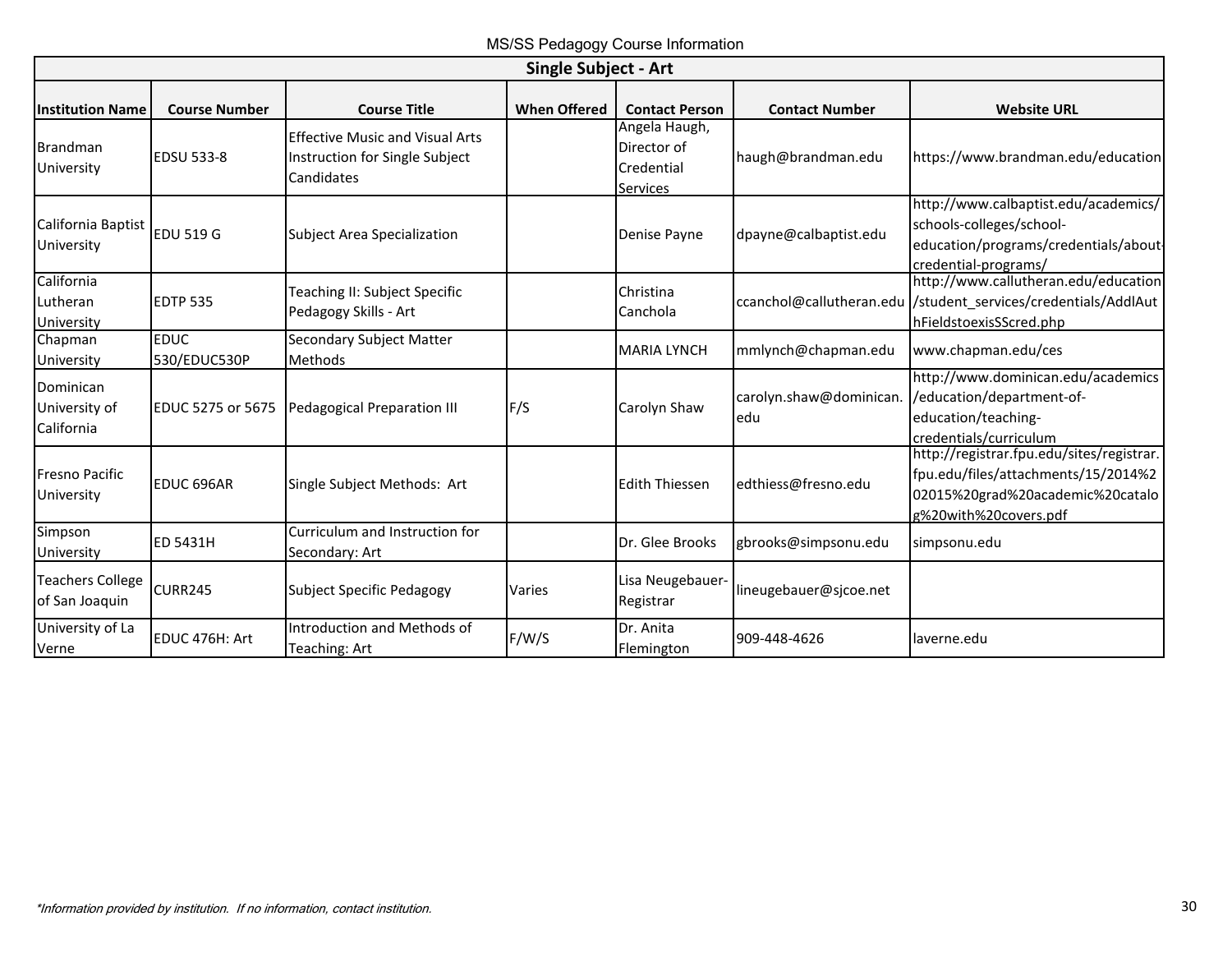MS/SS Pedagogy Course Information

<span id="page-32-0"></span>

|                                        | <b>Single Subject - Music</b>                         |                                                                                        |                     |                                                        |                               |                                                                                                         |  |  |  |
|----------------------------------------|-------------------------------------------------------|----------------------------------------------------------------------------------------|---------------------|--------------------------------------------------------|-------------------------------|---------------------------------------------------------------------------------------------------------|--|--|--|
| <b>Institution Name</b>                | <b>Course Number</b>                                  | <b>Course Title</b>                                                                    | <b>When Offered</b> | <b>Contact Person</b>                                  | <b>Contact Number</b>         | <b>Website URL</b>                                                                                      |  |  |  |
| csu                                    |                                                       |                                                                                        |                     |                                                        |                               |                                                                                                         |  |  |  |
| <b>Bakersfield</b>                     | EDSE 532F                                             | <b>Strategies and Methods for</b><br><b>Teaching Single Subject</b>                    | F/W/S               | Fran Peterson                                          | fpeterson@csub.edu            | http://www.csub.edu/sse/teacher edu<br>cation/programs/single subject/index.<br>html                    |  |  |  |
| Fresno                                 | Curriculum and<br>Instruction (CI) 161<br>Mth Mtl Mus | Content Area Methods and<br>Materials in Secondary Teaching                            |                     | Dr. Tony Mowrer                                        | tmowrer@csufresno.edu         |                                                                                                         |  |  |  |
| Humboldt                               | SED 737 & 751                                         | Secondary Curriculum Instruction:<br>Music & Secondary Seminar:<br>Music               |                     | Anna Thaler<br>Petersen                                | aet10@humboldt.edu            | http://www2.humboldt.edu/extended<br>/open.html#register                                                |  |  |  |
| Long Beach                             | <b>EDSS 450N</b>                                      | Curriculum and Methods in<br><b>Teaching Music</b>                                     |                     | Teacher<br>Preparation<br><b>Advising Center</b>       | 562-985-1105                  | http://www.ced.csulb.edu/single-<br>subject/adding-additional-credential                                |  |  |  |
| Northridge                             | SED 525MU                                             | Methods of Teaching General<br>Music                                                   |                     |                                                        |                               | http://www.csun.edu/sites/default/file<br>s/Updated%20Added%20Authorization<br>%20CTC%20Application.pdf |  |  |  |
| San Bernardino                         | MUSIC 411                                             | <b>Music Education Methods</b>                                                         | W                   | Mark Groen                                             | mgroen@csusb.edu              | http://coe.csusb.edu/programs/singleS<br>ubject/index.html                                              |  |  |  |
| <b>San Francisco</b>                   | <b>MUS 760</b>                                        | Curriculum and Instruction I:<br><b>Music</b>                                          |                     | <b>School of Music</b><br>and Dance                    | 415-338-1431;<br>smd@sfsu.edu |                                                                                                         |  |  |  |
| San Jose                               | <b>MUED 370B</b>                                      | <b>Methodology for Music</b><br><b>Educators: Secondary</b>                            | M                   | Diana Hollinger                                        | 408-924-4631                  | Program Assessment Document.EDSC<br>.Revision.pdf                                                       |  |  |  |
| Sonoma                                 | <b>EDSS 444</b>                                       | Teaching in the Content Areas-<br>Musicd                                               |                     | <b>CSSE Department</b><br>Chair                        | 707-664-3238                  | http://www.sonoma.edu/education/se<br>rvices/faq.html#collapse2                                         |  |  |  |
| UC                                     |                                                       |                                                                                        |                     |                                                        |                               |                                                                                                         |  |  |  |
| <b>Irvine</b>                          | <b>Education 339</b><br>(Music)                       | Teaching Arts in Secondary<br>Schools - Music                                          | Fall                | <b>UC Irvine School</b><br>of Education                | gseinfo@uci.edu               | education.uci.edu                                                                                       |  |  |  |
| Private                                |                                                       |                                                                                        |                     |                                                        |                               |                                                                                                         |  |  |  |
| Alliant<br>International<br>University | <b>EDU 6829</b>                                       | Single Subject Methods (4 units)                                                       |                     |                                                        | teach@alliant.edu             | http://www.alliant.edu/hsoe/program<br>s-degrees/teachers-choice/index.php                              |  |  |  |
| <b>Brandman</b><br>University          | <b>EDSU 533-8</b>                                     | <b>Effective Music and Visual Arts</b><br>Instruction for Single Subject<br>Candidates |                     | Angela Haugh,<br>Director of<br>Credential<br>Services | haugh@brandman.edu            | https://www.brandman.edu/education                                                                      |  |  |  |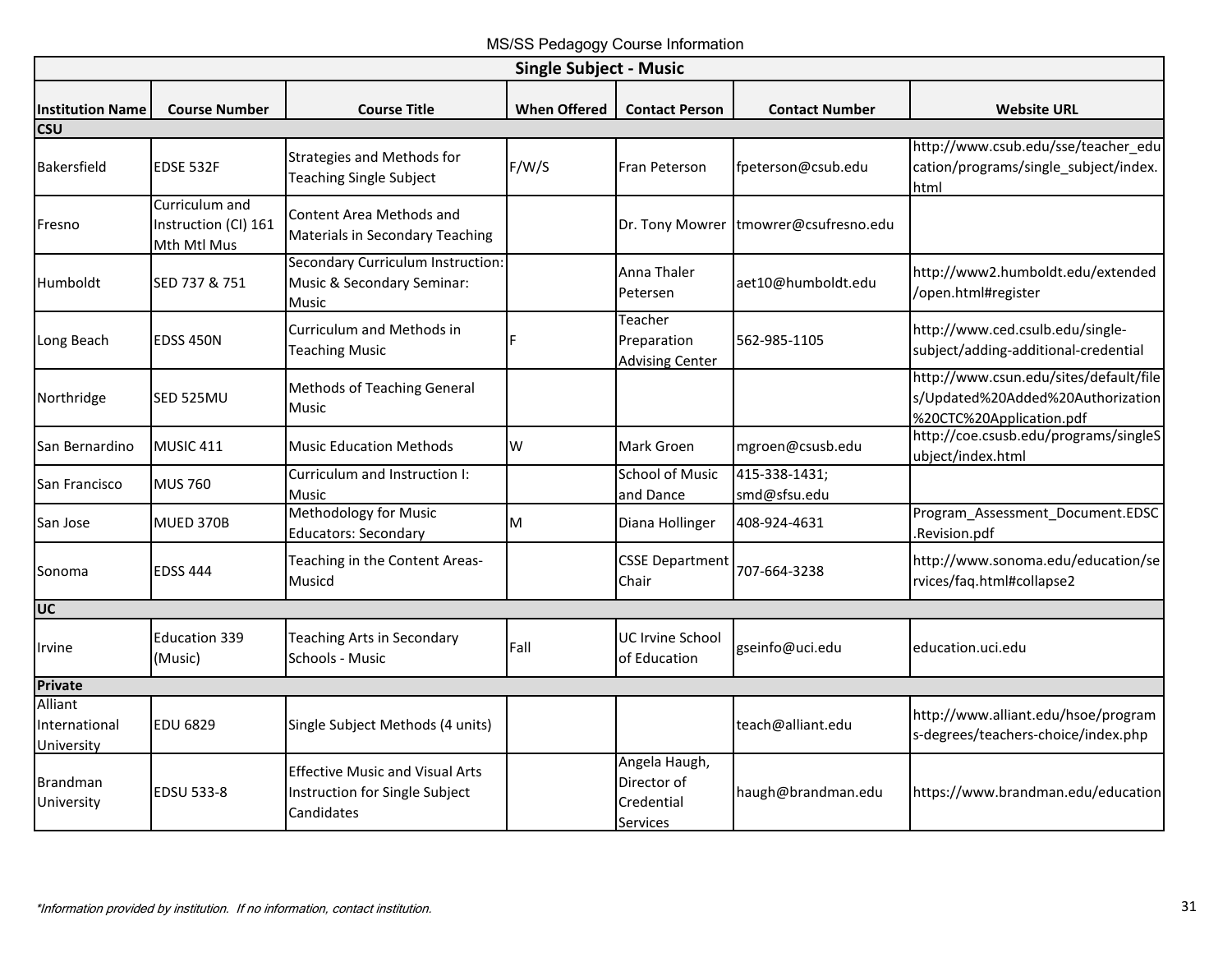|                                           |                             |                                                                | <b>Single Subject - Music</b> |                               |                                |                                                                                                                                               |
|-------------------------------------------|-----------------------------|----------------------------------------------------------------|-------------------------------|-------------------------------|--------------------------------|-----------------------------------------------------------------------------------------------------------------------------------------------|
| <b>Institution Name</b>                   | <b>Course Number</b>        | <b>Course Title</b>                                            | <b>When Offered</b>           | <b>Contact Person</b>         | <b>Contact Number</b>          | <b>Website URL</b>                                                                                                                            |
| California Baptist<br>University          | <b>EDU 519 J</b>            | <b>Subject Area Specialization</b>                             |                               | Denise Payne                  | dpayne@calbaptist.edu          | http://www.calbaptist.edu/academics/<br>schools-colleges/school-<br>education/programs/credentials/about-<br>credential-programs/             |
| California<br>Lutheran<br>University      | <b>EDTP 535</b>             | Teaching II: Subject Specific<br>Pedagogy Skills - Music       |                               | Christina<br>Canchola         |                                | http://www.callutheran.edu/education<br>ccanchol@callutheran.edu //student services/credentials/AddlAut<br>hFieldstoexisSScred.php            |
| Chapman<br>University                     | <b>EDUC</b><br>530/EDUC530P | Secondary Subject Matter<br>Methods                            |                               | <b>MARIA LYNCH</b>            | mmlynch@chapman.edu            | www.chapman.edu/ces                                                                                                                           |
| Dominican<br>University of<br>California  | <b>EDUC 5275 or 5675</b>    | Pedagogical Preparation III                                    | F/S                           | Carolyn Shaw                  | carolyn.shaw@dominican.<br>edu | http://www.dominican.edu/academics<br>/education/department-of-<br>education/teaching-<br>credentials/curriculum                              |
| <b>Fresno Pacific</b><br>University       | EDUC 696MU                  | Single Subject Methods: Music                                  |                               | <b>Edith Thiessen</b>         | edthiess@fresno.edu            | http://registrar.fpu.edu/sites/registrar.<br>fpu.edu/files/attachments/15/2014%2<br>02015%20grad%20academic%20catalo<br>g%20with%20covers.pdf |
| Hope<br>International<br>University       | <b>EDU 6512</b>             | isciplinary Methods of Teaching in<br>Secondary School - Music | F/W/S/                        | Sandee Venegas                | srvenegas@hiu.edu              |                                                                                                                                               |
| Simpson<br>University                     | ED 5431G                    | Curriculum and Instruction for<br>Secondary: Music             |                               | Dr. Glee Brooks               | gbrooks@simpsonu.edu           | simpsonu.edu                                                                                                                                  |
| <b>Teachers College</b><br>of San Joaquin | <b>CURR245</b>              | <b>Subject Specific Pedagogy</b>                               | Varies                        | Lisa Neugebauer-<br>Registrar | lineugebauer@sjcoe.net         |                                                                                                                                               |
| University of La<br>Verne                 | EDUC 476F: Music            | Introduction and Methods of<br><b>Teaching: Music</b>          | F/W/S                         | Dr. Anita<br>Flemington       | 909-448-4626                   | laverne.edu                                                                                                                                   |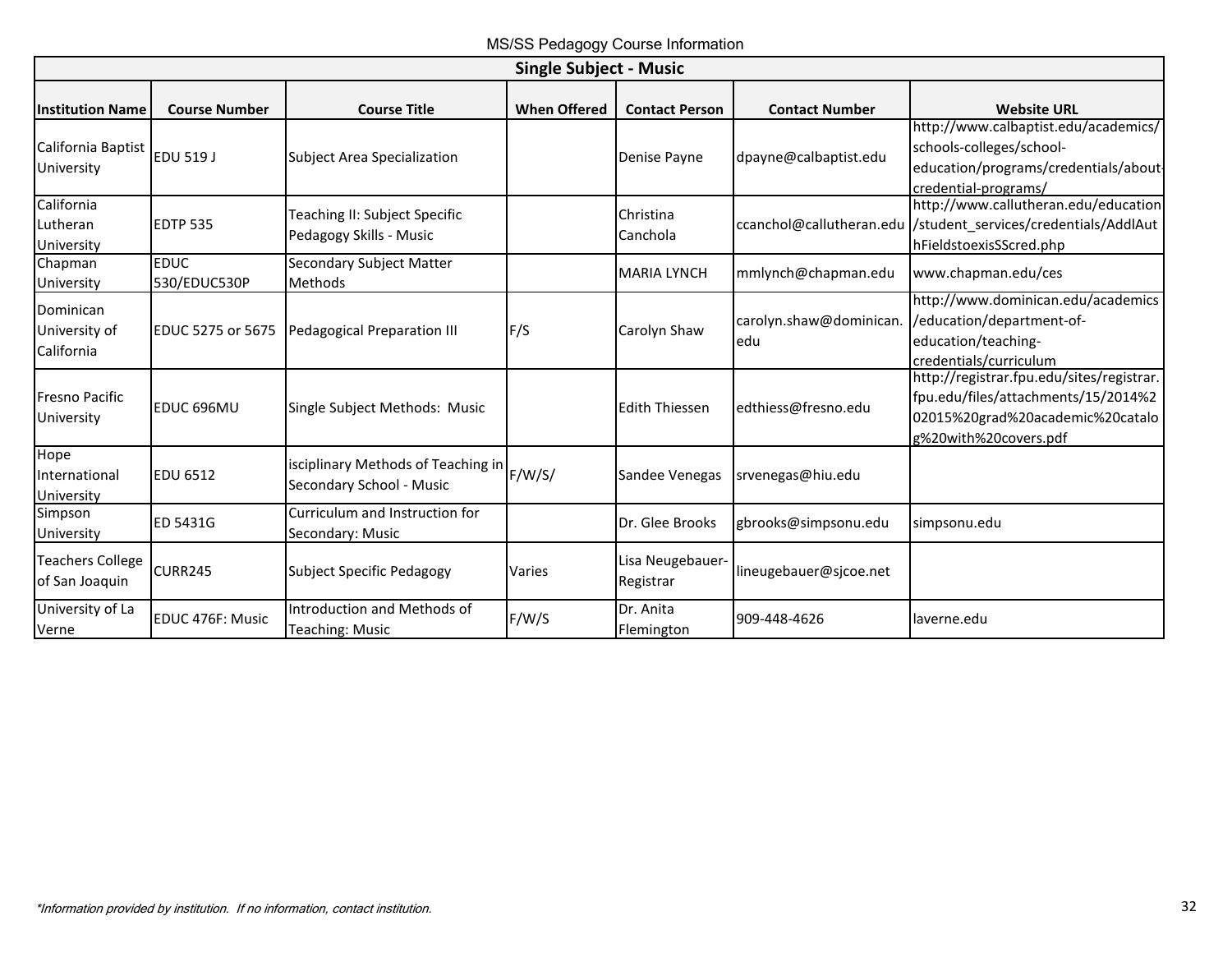## MS/SS Pedagogy Course Information

<span id="page-34-0"></span>

|                                        |                                                      |                                                                                                              |                     | <b>Single Subject - Physical Education</b>             |                                    |                                                                                                         |  |  |
|----------------------------------------|------------------------------------------------------|--------------------------------------------------------------------------------------------------------------|---------------------|--------------------------------------------------------|------------------------------------|---------------------------------------------------------------------------------------------------------|--|--|
| <b>Institution Name</b>                | <b>Course Number</b>                                 | <b>Course Title</b>                                                                                          | <b>When Offered</b> | <b>Contact Person</b>                                  | <b>Contact Number</b>              | <b>Website URL</b>                                                                                      |  |  |
| <b>CSU</b>                             |                                                      |                                                                                                              |                     |                                                        |                                    |                                                                                                         |  |  |
| Bakersfield                            | EDSE 532F                                            | <b>Strategies and Methods for</b><br><b>Teaching Single Subject</b>                                          | F/W/S               | Fran Peterson                                          | fpeterson@csub.edu                 | http://www.csub.edu/sse/teacher_edu<br>cation/programs/single_subject/index.<br>html                    |  |  |
| Fresno                                 | Curriculum and<br>Instruction (CI) 161<br>Mth Mtl PE | Content Area Methods and<br>Materials in Secondary Teaching                                                  |                     | Dr. David<br>Kinnunen                                  | davidk@csufresno.edu               |                                                                                                         |  |  |
| Humboldt                               | SED 739 & 752                                        | Secondary Curriculum Instruction:<br>Physical Education & Secondary<br>Seminar: Physical Education           |                     | Anna Thaler<br>Petersen                                | aet10@humboldt.edu                 | http://www2.humboldt.edu/extended<br>/open.html#register                                                |  |  |
| Long Beach                             | <b>EDSS 450P</b>                                     | Curriculum and Methods in<br><b>Teaching PE</b>                                                              | Sp                  | Teacher<br>Preparation<br><b>Advising Center</b>       | 562-985-1105                       | http://www.ced.csulb.edu/single-<br>subject/adding-additional-credential                                |  |  |
| Northridge                             | SED 525PE                                            | Methods of Teaching Physical<br>Education                                                                    |                     |                                                        |                                    | http://www.csun.edu/sites/default/file<br>s/Updated%20Added%20Authorization<br>%20CTC%20Application.pdf |  |  |
| San Bernardino                         | <b>ESEC 506P</b>                                     | Curriculum in the Content:<br><b>Physical Education</b>                                                      | W                   | Mark Groen                                             | mgroen@csusb.edu                   | http://coe.csusb.edu/programs/singleS<br>ubject/index.html                                              |  |  |
| San Francisco                          | <b>KIN 750</b>                                       | Curriculum and Instruction I:<br><b>Physical Education</b>                                                   |                     | Department of<br>Kinesiology                           | 415-338-2244;<br>kinesiol@sfsu.edu |                                                                                                         |  |  |
| San Jose                               | <b>KNED 339</b>                                      | <b>Instructional Materials and</b><br>Procedures in Physical Education                                       | Th                  | Robert<br>Schmidlein                                   | 408-924-3019                       | www.sjsu.edu/kinesiology/GreenSheet<br>/KNED_339_RS_Fall_2014.pdf                                       |  |  |
| Sonoma                                 | <b>EDSS 444</b>                                      | Teaching in the Content Areas-PE                                                                             |                     | <b>CSSE Department</b><br>Chair                        | 707-664-3238                       | http://www.sonoma.edu/education/se<br>rvices/faq.html#collapse2                                         |  |  |
| <b>Stanislaus</b>                      | <b>KINS 4150</b>                                     | Secondary Pedagogy of Physical<br>Education                                                                  | Spring Only         | University<br>Extended<br>Education                    |                                    | http://www.csustan.edu/uee                                                                              |  |  |
| <b>Private</b>                         |                                                      |                                                                                                              |                     |                                                        |                                    |                                                                                                         |  |  |
| Alliant<br>International<br>University | <b>EDU 6829</b>                                      | Single Subject Methods (4 units)                                                                             |                     |                                                        | teach@alliant.edu                  | http://www.alliant.edu/hsoe/program<br>s-degrees/teachers-choice/index.php                              |  |  |
| <b>Brandman</b><br>University          | EDSU 533-5                                           | <b>Effective Health and Physical</b><br><b>Education Instruction for Single</b><br><b>Subject Candidates</b> |                     | Angela Haugh,<br>Director of<br>Credential<br>Services | haugh@brandman.edu                 | https://www.brandman.edu/education                                                                      |  |  |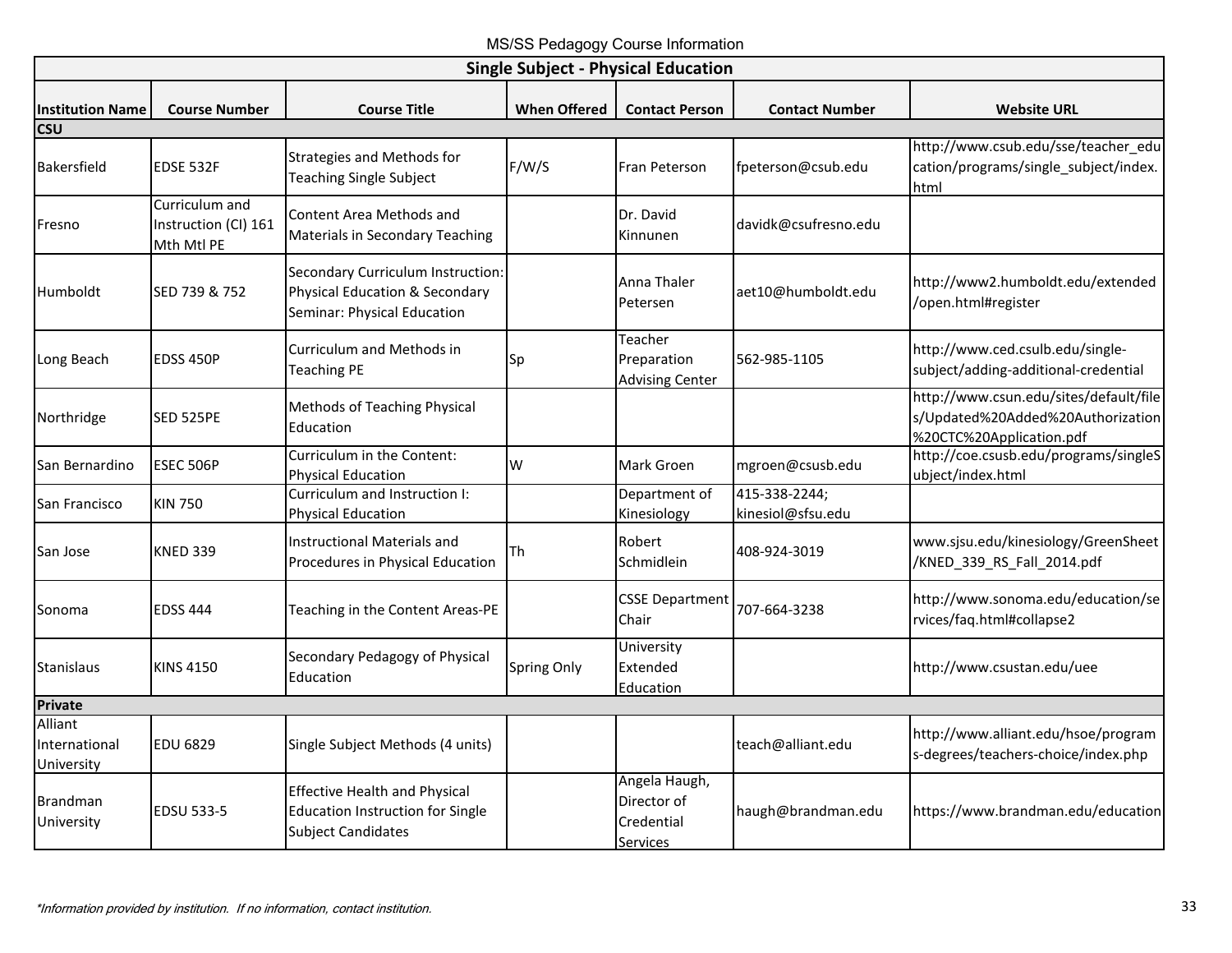|                                           | <b>Single Subject - Physical Education</b> |                                                                                        |                     |                               |                                |                                                                                                                                               |  |  |  |  |
|-------------------------------------------|--------------------------------------------|----------------------------------------------------------------------------------------|---------------------|-------------------------------|--------------------------------|-----------------------------------------------------------------------------------------------------------------------------------------------|--|--|--|--|
| <b>Institution Name</b>                   | <b>Course Number</b>                       | <b>Course Title</b>                                                                    | <b>When Offered</b> | <b>Contact Person</b>         | <b>Contact Number</b>          | <b>Website URL</b>                                                                                                                            |  |  |  |  |
| California Baptist<br>University          | <b>EDU 519 E</b>                           | <b>Subject Area Specialization</b>                                                     |                     | Denise Payne                  | dpayne@calbaptist.edu          | http://www.calbaptist.edu/academics/<br>schools-colleges/school-<br>education/programs/credentials/about-<br>credential-programs/             |  |  |  |  |
| California<br>Lutheran<br>University      | <b>EDTP 535</b>                            | Teaching II: Subject Specific<br>Pedagogy Skills - Physical<br>Education               |                     | Christina<br>Canchola         |                                | http://www.callutheran.edu/education<br>ccanchol@callutheran.edu /student services/credentials/AddlAut<br>hFieldstoexisSScred.php             |  |  |  |  |
| Chapman<br>University                     | <b>EDUC</b><br>530/EDUC530P                | <b>Secondary Subject Matter</b><br>Methods                                             |                     | <b>MARIA LYNCH</b>            | mmlynch@chapman.edu            | www.chapman.edu/ces                                                                                                                           |  |  |  |  |
| Dominican<br>University of<br>California  | <b>EDUC 5275 or 5675</b>                   | Pedagogical Preparation III                                                            | F/S                 | Carolyn Shaw                  | carolyn.shaw@dominican.<br>edu | http://www.dominican.edu/academics<br>/education/department-of-<br>education/teaching-<br>credentials/curriculum                              |  |  |  |  |
| <b>Fresno Pacific</b><br>University       | EDUC 696PE                                 | Single Subject Methods: Physical<br>Education                                          |                     | <b>Edith Thiessen</b>         | edthiess@fresno.edu            | http://registrar.fpu.edu/sites/registrar.<br>fpu.edu/files/attachments/15/2014%2<br>02015%20grad%20academic%20catalo<br>g%20with%20covers.pdf |  |  |  |  |
| Hope<br>International<br>University       | <b>EDU 6512</b>                            | isciplinary Methods of Teaching in<br>Secondary School - PE                            | F/W/S/              | Sandee Venegas                | srvenegas@hiu.edu              |                                                                                                                                               |  |  |  |  |
| Simpson<br>University                     | ED 5431E                                   | Curriculum and Instruction for<br>Secondary: Physical Education                        |                     | Dr. Glee Brooks               | gbrooks@simpsonu.edu           | simpsonu.edu                                                                                                                                  |  |  |  |  |
| <b>Teachers College</b><br>of San Joaquin | CURR245                                    | <b>Subject Specific Pedagogy</b>                                                       | Varies              | Lisa Neugebauer-<br>Registrar | lineugebauer@sjcoe.net         |                                                                                                                                               |  |  |  |  |
| University of La<br>Verne                 | Education                                  | EDUC 476E: Physical Introduction and Methods of<br><b>Teaching: Physical Education</b> | F/W/S               | Dr. Anita<br>Flemington       | 909-448-4626                   | laverne.edu                                                                                                                                   |  |  |  |  |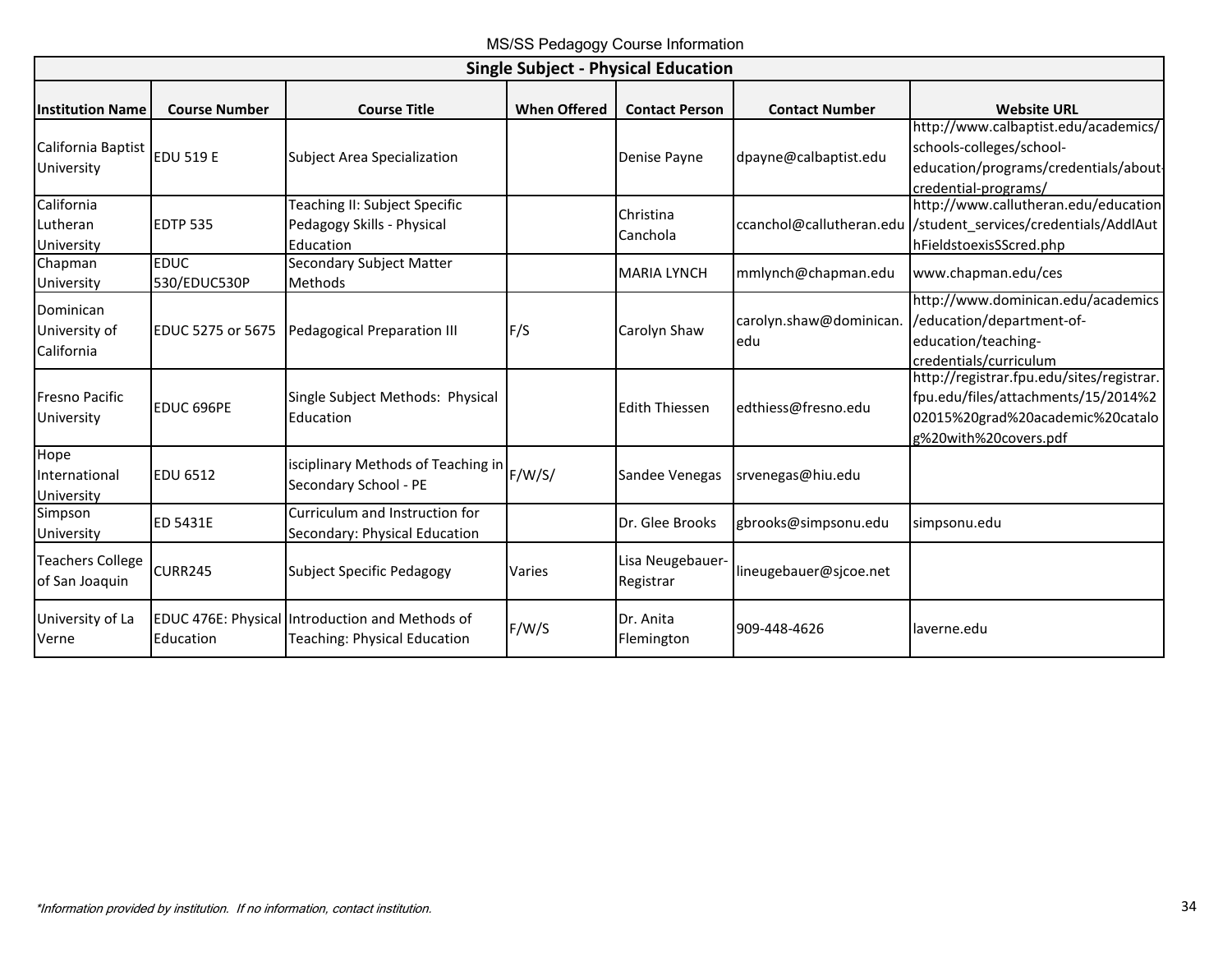MS/SS Pedagogy Course Information

<span id="page-36-0"></span>

| <b>Single Subject - World Languages</b> |                                                        |                                                                                                |                     |                                                          |                       |                                                                                                         |  |  |
|-----------------------------------------|--------------------------------------------------------|------------------------------------------------------------------------------------------------|---------------------|----------------------------------------------------------|-----------------------|---------------------------------------------------------------------------------------------------------|--|--|
| <b>Institution Name</b>                 | <b>Course Number</b>                                   | <b>Course Title</b>                                                                            | <b>When Offered</b> | <b>Contact Person</b>                                    | <b>Contact Number</b> | <b>Website URL</b>                                                                                      |  |  |
| <b>CSU</b>                              |                                                        |                                                                                                |                     |                                                          |                       |                                                                                                         |  |  |
| <b>Bakersfield</b>                      | <b>EDSE 532E</b>                                       | Strategies and Methods for<br><b>Teaching Single Subject</b>                                   | F/W/S               | Fran Peterson                                            | fpeterson@csub.edu    | http://www.csub.edu/sse/teacher_edu<br>cation/programs/single subject/index.<br>html                    |  |  |
| Fresno                                  | Curriculum and<br>Instruction (CI) 161<br>Mth Mtl Span | Content Area Methods and<br>Materials in Secondary Teaching                                    |                     | Dr. Debbie Avila                                         | deavila@csufresno.edu |                                                                                                         |  |  |
| Fullerton                               | EDSC 542F                                              | <b>Advanced Methods of Teaching</b><br>World Languages                                         |                     | University<br>Extended<br>Education                      |                       | kmccrossan@fullerton.edu http://www.ou.fullerton.edu/                                                   |  |  |
| Humboldt                                | SED 734 & 747                                          | Secondary Curriculum Instruction:<br>Modern Languages & Secondary<br>Seminar: Modern Languages |                     | Anna Thaler<br>Petersen                                  | aet10@humboldt.edu    | http://www2.humboldt.edu/extended<br>/open.html#register                                                |  |  |
| Long Beach                              | EDSS 450F                                              | Curriculum and Methods in<br>Teaching Foreign Language                                         | Sp                  | Teacher<br>Preparation<br><b>Advising Center</b>         | 562-985-1105          | http://www.ced.csulb.edu/single-<br>subject/adding-additional-credential                                |  |  |
| Northridge                              | SED 525WL                                              | Methods of Teaching World<br>Language                                                          |                     |                                                          |                       | http://www.csun.edu/sites/default/file<br>s/Updated%20Added%20Authorization<br>%20CTC%20Application.pdf |  |  |
| <b>San Bernardino</b>                   | <b>ESEC 506F</b>                                       | Curriculum in the Content:<br>Foreign Languages                                                | W                   | Mark Groen                                               | mgroen@csusb.edu      | http://coe.csusb.edu/programs/singleS<br>ubject/index.html                                              |  |  |
| San Francisco                           | <b>FL750</b>                                           | Curriculum and Instruction I:<br>Foreign Languages                                             |                     | Department of<br>Foreign<br>Languages and<br>Literatures | 415-338-1421          |                                                                                                         |  |  |
| San Jose                                | <b>FLED 380</b>                                        | <b>Teaching Foreign Languages</b>                                                              |                     | Anne Jensen                                              | anne.jensen@sjsu.edu  |                                                                                                         |  |  |
| Sonoma                                  | <b>EDSS 444</b>                                        | Teaching in the Content Areas-FL                                                               |                     | <b>CSSE Department</b><br>Chair                          | 707-664-3238          | http://www.sonoma.edu/education/se<br>rvices/faq.html#collapse2                                         |  |  |
| UC                                      |                                                        |                                                                                                |                     |                                                          |                       |                                                                                                         |  |  |
| Irvine                                  | <b>Education 336</b>                                   | Teaching Languages Other Than<br>English in Secondary Schools -<br>Music                       | Fall                | UC Irvine School<br>of Education                         | gseinfo@uci.edu       | education.uci.edu                                                                                       |  |  |
| <b>Private</b>                          |                                                        |                                                                                                |                     |                                                          |                       |                                                                                                         |  |  |
| Alliant<br>International<br>University  | EDU 6829                                               | Single Subject Methods (4 units)                                                               |                     |                                                          | teach@alliant.edu     | http://www.alliant.edu/hsoe/program<br>s-degrees/teachers-choice/index.php                              |  |  |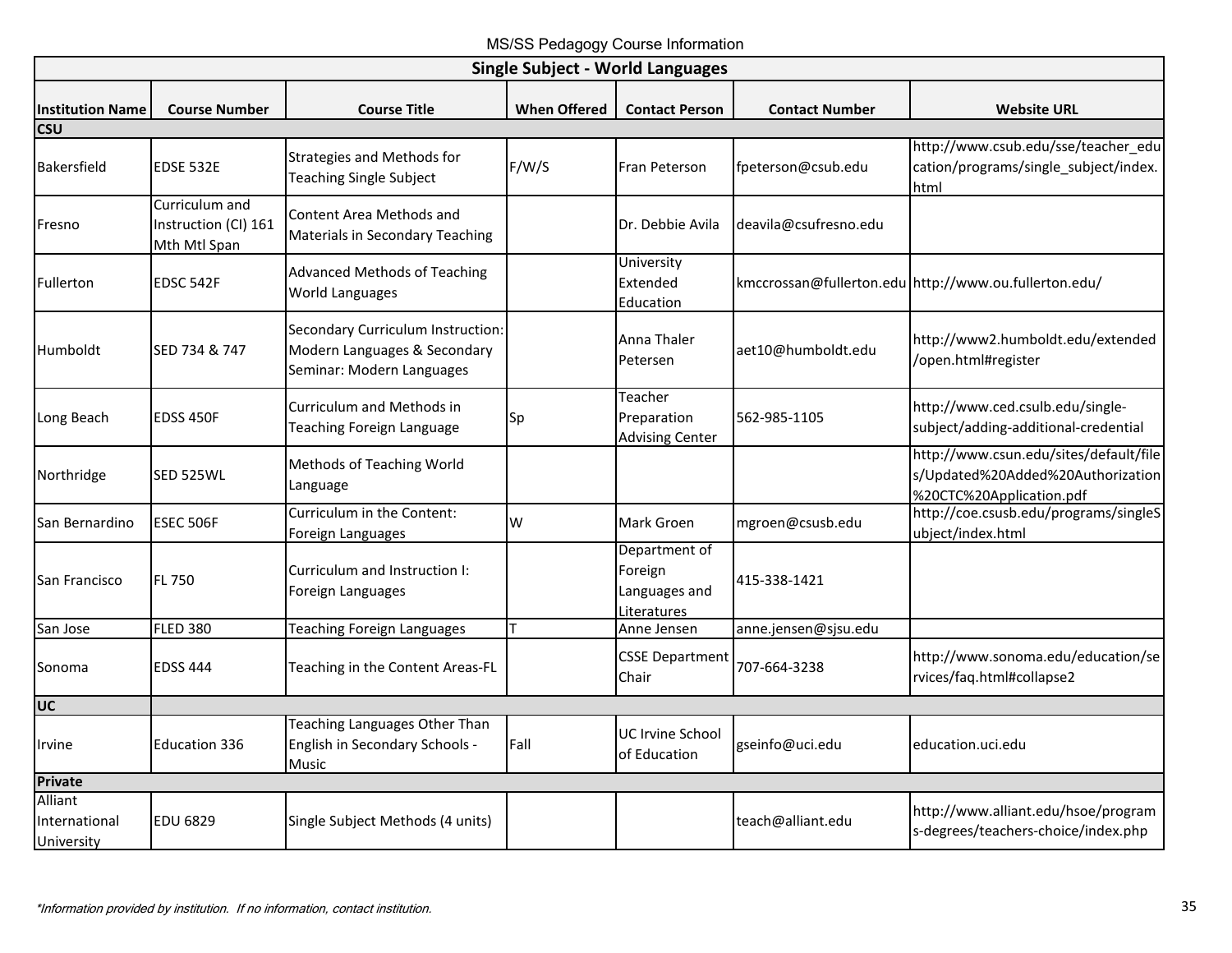MS/SS Pedagogy Course Information

|                                           | <b>Single Subject - World Languages</b> |                                                                                                  |                     |                                                               |                                |                                                                                                                                   |
|-------------------------------------------|-----------------------------------------|--------------------------------------------------------------------------------------------------|---------------------|---------------------------------------------------------------|--------------------------------|-----------------------------------------------------------------------------------------------------------------------------------|
| <b>Institution Name</b>                   | <b>Course Number</b>                    | <b>Course Title</b>                                                                              | <b>When Offered</b> | <b>Contact Person</b>                                         | <b>Contact Number</b>          | <b>Website URL</b>                                                                                                                |
| Brandman<br>University                    | <b>EDSU 533-2</b>                       | Effective Instruction in Languages<br>Other Than English for Single<br><b>Subject Candidates</b> |                     | Angela Haugh,<br>Director of<br>Credential<br><b>Services</b> | haugh@brandman.edu             | https://www.brandman.edu/education                                                                                                |
| California Baptist<br>University          | <b>EDU 5191</b>                         | <b>Subject Area Specialization</b>                                                               |                     | Denise Payne                                                  | dpayne@calbaptist.edu          | http://www.calbaptist.edu/academics/<br>schools-colleges/school-<br>education/programs/credentials/about-<br>credential-programs/ |
| California<br>Lutheran<br>University      | <b>EDTP 535</b>                         | Teaching II: Subject Specific<br>Pedagogy Skills - World<br>Languages                            |                     | Christina<br>Canchola                                         |                                | http://www.callutheran.edu/education<br>ccanchol@callutheran.edu /student_services/credentials/AddlAut<br>hFieldstoexisSScred.php |
| Chapman<br>University                     | <b>EDUC</b><br>530/EDUC530P             | Secondary Subject Matter<br>Methods                                                              |                     | <b>MARIA LYNCH</b>                                            | mmlynch@chapman.edu            | www.chapman.edu/ces                                                                                                               |
| Dominican<br>University of<br>California  | <b>EDUC 5275 or 5675</b>                | Pedagogical Preparation III                                                                      | F/S                 | Carolyn Shaw                                                  | carolyn.shaw@dominican.<br>edu | http://www.dominican.edu/academics<br>/education/department-of-<br>education/teaching-<br>credentials/curriculum                  |
| Simpson<br>University                     | <b>ED 5431F</b>                         | Curriculum and Instruction for<br>Secondary: World Languages                                     |                     | Dr. Glee Brooks                                               | gbrooks@simpsonu.edu           | simpsonu.edu                                                                                                                      |
| <b>Teachers College</b><br>of San Joaquin | <b>CURR245</b>                          | <b>Subject Specific Pedagogy</b>                                                                 | Varies              | Lisa Neugebauer-<br>Registrar                                 | lineugebauer@sjcoe.net         |                                                                                                                                   |
| University of La<br>Verne                 | EDUC 476G: Spanish                      | Introduction and Methods of<br>Teaching: Spanish                                                 | F/W/S               | Dr. Anita<br>Flemington                                       | 909-448-4626                   | llaverne.edu                                                                                                                      |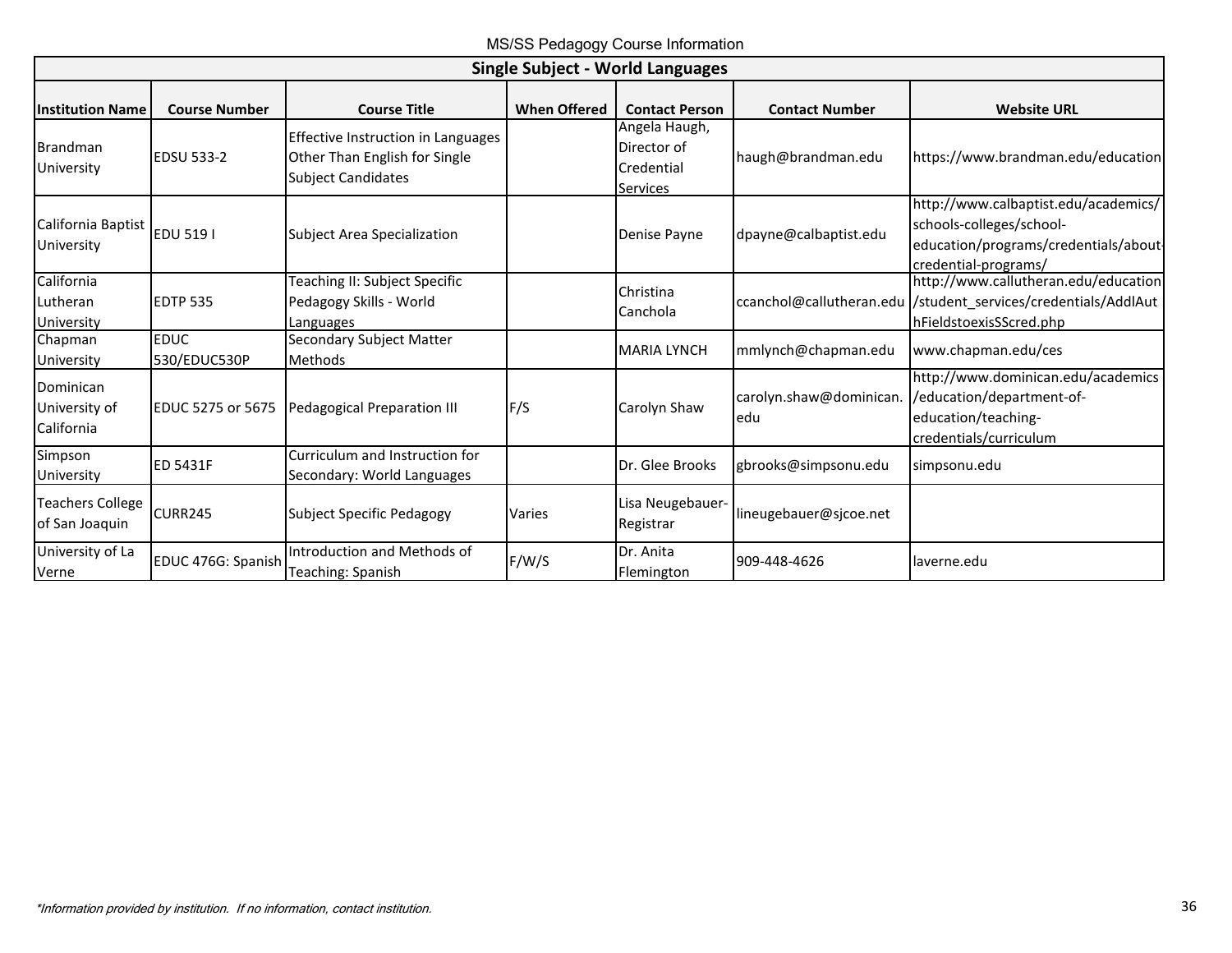MS/SS Pedagogy Course Information

<span id="page-38-0"></span>

| Single Subject - World Language: English Language Development                                                                                                         |           |                                                              |       |                      |                    |                                                                                                |  |
|-----------------------------------------------------------------------------------------------------------------------------------------------------------------------|-----------|--------------------------------------------------------------|-------|----------------------|--------------------|------------------------------------------------------------------------------------------------|--|
| <b>When Offered</b><br><b>Website URL</b><br><b>Institution Name</b><br><b>Contact Person</b><br><b>Contact Number</b><br><b>Course Number</b><br><b>Course Title</b> |           |                                                              |       |                      |                    |                                                                                                |  |
| <b>CSU</b>                                                                                                                                                            |           |                                                              |       |                      |                    |                                                                                                |  |
| Bakersfield                                                                                                                                                           | EDSE 532C | Strategies and Methods for<br><b>Teaching Single Subject</b> | F/W/S | <b>Fran Peterson</b> | fpeterson@csub.edu | http://www.csub.edu/sse/teacher_edu<br>cation/programs/single_subject/index.  <br><b>Ihtml</b> |  |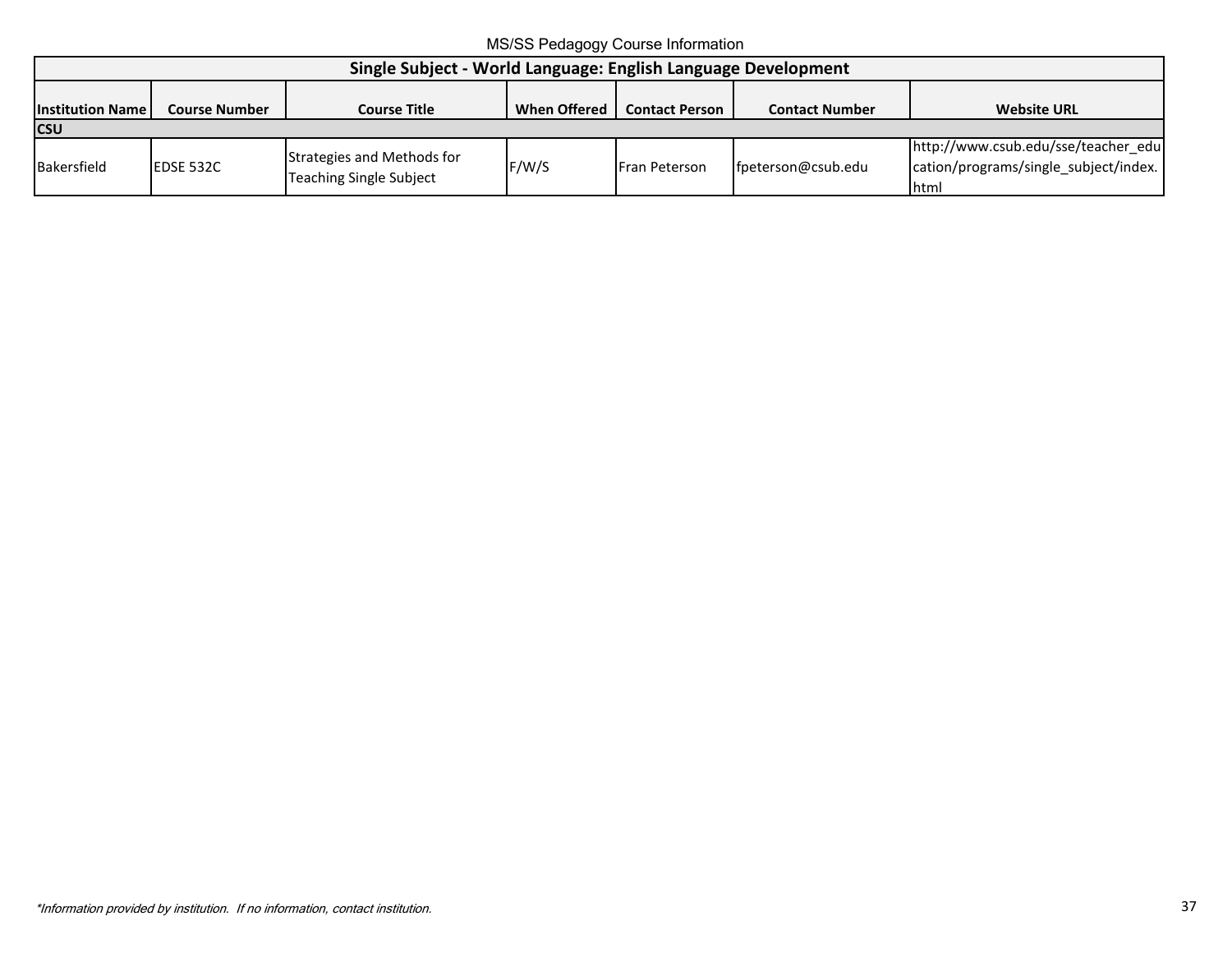MS/SS Pedagogy Course Information

<span id="page-39-0"></span>

|                                           | <b>Single Subject - Agriculture</b>                    |                                                                                                           |                     |                                                               |                                                |                                                                                      |  |
|-------------------------------------------|--------------------------------------------------------|-----------------------------------------------------------------------------------------------------------|---------------------|---------------------------------------------------------------|------------------------------------------------|--------------------------------------------------------------------------------------|--|
| <b>Institution Name</b><br><b>CSU</b>     | <b>Course Number</b>                                   | <b>Course Title</b>                                                                                       | <b>When Offered</b> | <b>Contact Person</b>                                         | <b>Contact Number</b>                          | <b>Website URL</b>                                                                   |  |
| <b>Bakersfield</b>                        | <b>EDSE 532G</b>                                       | Strategies and Methods for<br>Teaching Single Subject                                                     | F/W/S               | Fran Peterson                                                 | fpeterson@csub.edu                             | http://www.csub.edu/sse/teacher_edu<br>cation/programs/single_subject/index.<br>html |  |
| Fresno                                    | Curriculum and<br>Instruction (CI) 161<br>Mth Mtl Agri | Content Area Methods and<br>Materials in Secondary Teaching                                               |                     | Dr. Roscoe<br>Vaughn or Dr. Art<br>Parham                     | rvaughn@csufresno.edu<br>or artp@csufresno.edu |                                                                                      |  |
| San Luis Obispo                           | AGED 438                                               | <b>Instructional Processes in</b><br><b>Agricultural Education</b>                                        |                     | Dr. Bill Kellogg                                              | bkellogg@calpoly.edu                           | www.soe.calpoly.edu                                                                  |  |
| <b>Private</b>                            |                                                        |                                                                                                           |                     |                                                               |                                                |                                                                                      |  |
| Brandman<br>University                    | <b>EDSU 533-7</b>                                      | <b>Effective Career Technical</b><br><b>Education Instruction for Single</b><br><b>Subject Candidates</b> |                     | Angela Haugh,<br>Director of<br>Credential<br><b>Services</b> | haugh@brandman.edu                             | https://www.brandman.edu/education                                                   |  |
| Simpson<br>University                     | ED 5431J                                               | Curriculum and Instruction for<br>Secondary: Agriculture                                                  |                     | Dr. Glee Brooks                                               | gbrooks@simpsonu.edu                           | simpsonu.edu                                                                         |  |
| <b>Teachers College</b><br>of San Joaquin | <b>CURR245</b>                                         | <b>Subject Specific Pedagogy</b>                                                                          | Varies              | Lisa Neugebauer-<br>Registrar                                 | lineugebauer@sjcoe.net                         |                                                                                      |  |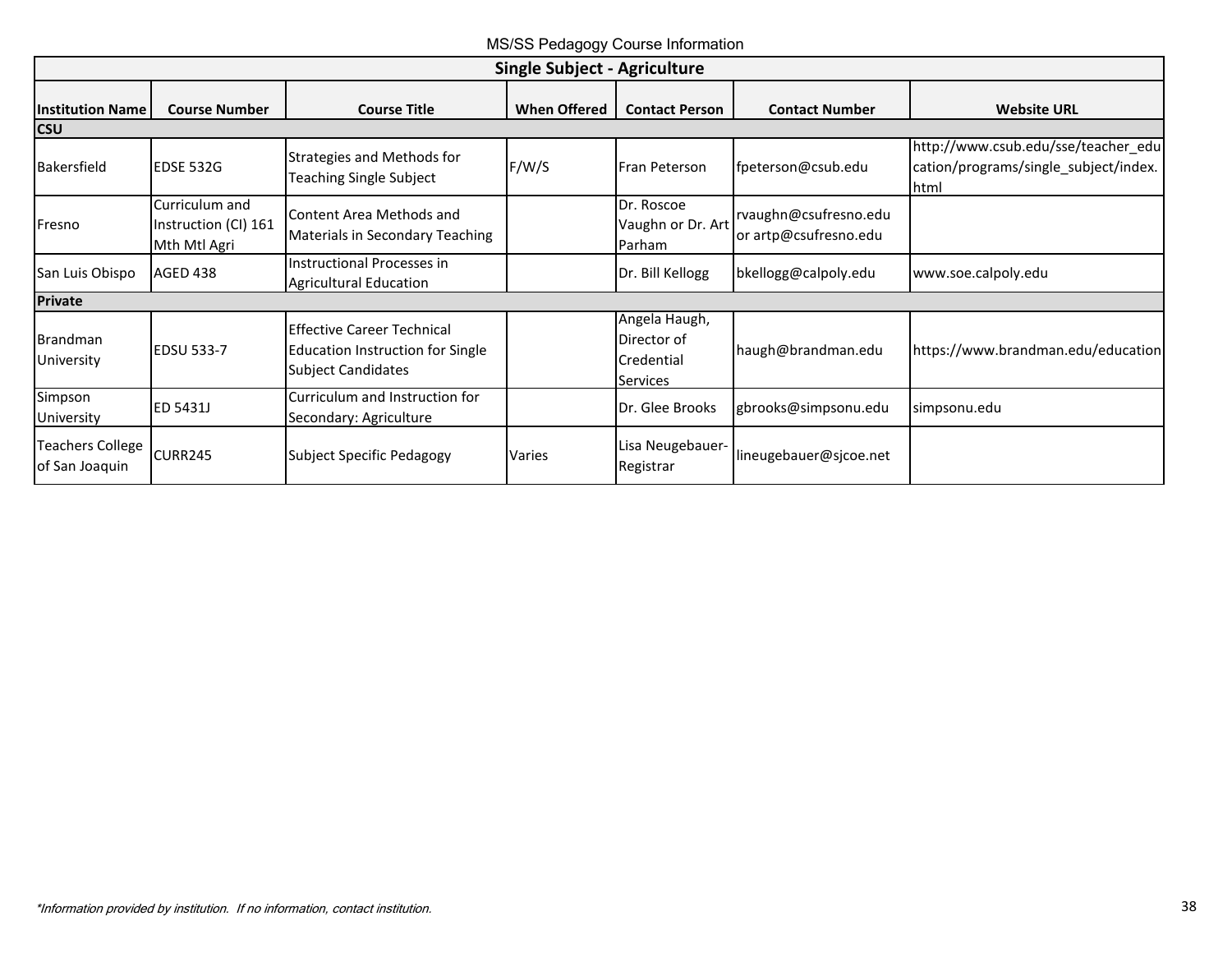MS/SS Pedagogy Course Information

<span id="page-40-0"></span>

| <b>Single Subject - Business</b>          |                                                       |                                                                                                           |                     |                                                               |                               |                                                                                                                                   |
|-------------------------------------------|-------------------------------------------------------|-----------------------------------------------------------------------------------------------------------|---------------------|---------------------------------------------------------------|-------------------------------|-----------------------------------------------------------------------------------------------------------------------------------|
| <b>Institution Name</b><br><b>CSU</b>     | <b>Course Number</b>                                  | <b>Course Title</b>                                                                                       | <b>When Offered</b> | <b>Contact Person</b>                                         | <b>Contact Number</b>         | <b>Website URL</b>                                                                                                                |
| Bakersfield                               | EDSE 532H                                             | Strategies and Methods for<br><b>Teaching Single Subject</b>                                              | F/W/S               | <b>Fran Peterson</b>                                          | fpeterson@csub.edu            | http://www.csub.edu/sse/teacher_edu<br>cation/programs/single_subject/index.<br><b>Ihtml</b>                                      |
| Fresno                                    | Curriculum and<br>Instruction (CI) 161<br>Mth Mtl Mus | Content Area Methods and<br>Materials in Secondary Teaching                                               |                     | Aimee McFarland                                               | amcfarland@csufresno.ed<br>Ιu |                                                                                                                                   |
| <b>Private</b>                            |                                                       |                                                                                                           |                     |                                                               |                               |                                                                                                                                   |
| Brandman<br>University                    | <b>EDSU 533-7</b>                                     | <b>Effective Career Technical</b><br><b>Education Instruction for Single</b><br><b>Subject Candidates</b> |                     | Angela Haugh,<br>Director of<br>Credential<br><b>Services</b> | haugh@brandman.edu            | https://www.brandman.edu/education                                                                                                |
| California Baptist<br>University          | <b>EDU 519 F</b>                                      | Subject Area Specialization                                                                               |                     | Denise Payne                                                  | dpayne@calbaptist.edu         | http://www.calbaptist.edu/academics/<br>schools-colleges/school-<br>education/programs/credentials/about-<br>credential-programs/ |
| Chapman<br>University                     | <b>EDUC</b><br>530/EDUC530P                           | Secondary Subject Matter<br><b>Methods</b>                                                                |                     | <b>MARIA LYNCH</b>                                            | mmlynch@chapman.edu           | www.chapman.edu/ces                                                                                                               |
| Simpson<br>University                     | <b>ED 54311</b>                                       | Curriculum and Instruction for<br>Secondary: Business                                                     |                     | Dr. Glee Brooks                                               | gbrooks@simpsonu.edu          | simpsonu.edu                                                                                                                      |
| <b>Teachers College</b><br>of San Joaquin | CURR245                                               | Subject Specific Pedagogy                                                                                 | Varies              | Lisa Neugebauer-<br>Registrar                                 | lineugebauer@sjcoe.net        |                                                                                                                                   |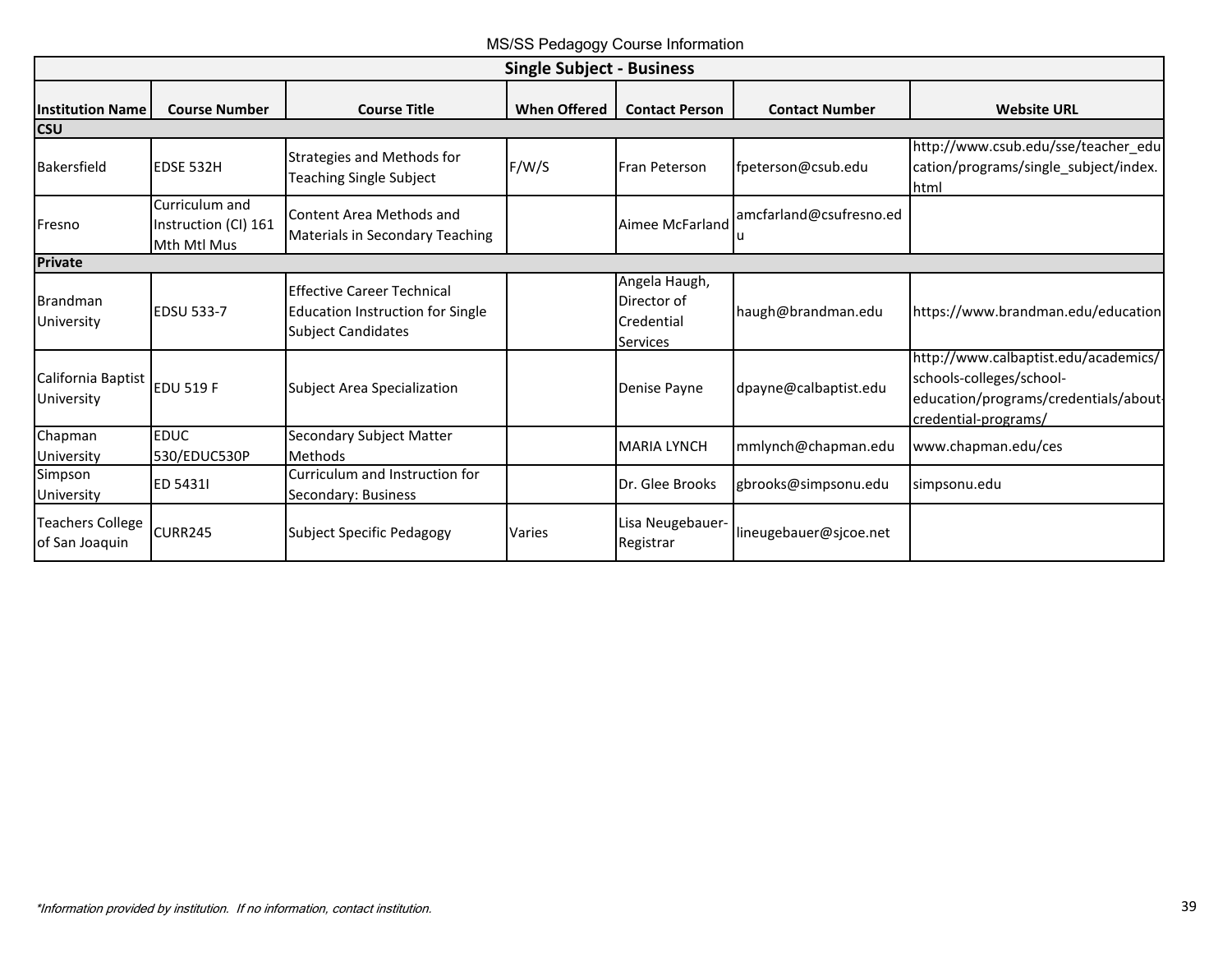MS/SS Pedagogy Course Information

<span id="page-41-0"></span>

| <b>Single Subject - Health</b>            |                             |                                                                                                              |                     |                                                               |                          |                                                                                                                                   |
|-------------------------------------------|-----------------------------|--------------------------------------------------------------------------------------------------------------|---------------------|---------------------------------------------------------------|--------------------------|-----------------------------------------------------------------------------------------------------------------------------------|
| <b>Institution Name</b>                   | <b>Course Number</b>        | <b>Course Title</b>                                                                                          | <b>When Offered</b> | <b>Contact Person</b>                                         | <b>Contact Number</b>    | <b>Website URL</b>                                                                                                                |
| <b>CSU</b>                                |                             |                                                                                                              |                     |                                                               |                          |                                                                                                                                   |
| Bakersfield                               | <b>EDSE 532G</b>            | Strategies and Methods for<br><b>Teaching Single Subject</b>                                                 | F/W/S               | Fran Peterson                                                 | fpeterson@csub.edu       | http://www.csub.edu/sse/teacher_edu<br>cation/programs/single_subject/index.<br><b>Ihtml</b>                                      |
| Long Beach                                | <b>EDSS 450D</b>            | Curriculum and Methods in<br><b>Teaching Health</b>                                                          | Sp/Su               | Teacher<br>Preparation<br><b>Advising Center</b>              | 562-985-1105             | http://www.ced.csulb.edu/single-<br>subject/adding-additional-credential                                                          |
| <b>Stanislaus</b>                         | <b>KINS 4230</b>            | <b>Coordinated School Health</b>                                                                             | Fall Only           | University<br>Extended<br>Education                           |                          | http://www.csustan.edu/uee                                                                                                        |
| <b>Private</b>                            |                             |                                                                                                              |                     |                                                               |                          |                                                                                                                                   |
| <b>Brandman</b><br>University             | <b>EDSU 533-5</b>           | <b>Effective Health and Physical</b><br><b>Education Instruction for Single</b><br><b>Subject Candidates</b> |                     | Angela Haugh,<br>Director of<br>Credential<br><b>Services</b> | haugh@brandman.edu       | https://www.brandman.edu/education                                                                                                |
| California Baptist<br>University          | <b>EDU 519 H</b>            | <b>Subject Area Specialization</b>                                                                           |                     | Denise Payne                                                  | dpayne@calbaptist.edu    | http://www.calbaptist.edu/academics/<br>schools-colleges/school-<br>education/programs/credentials/about-<br>credential-programs/ |
| California<br>Lutheran<br>University      | <b>EDTP 535</b>             | Teaching II: Subject Specific<br>Pedagogy Skills - Health                                                    |                     | Christina<br>Canchola                                         | ccanchol@callutheran.edu | http://www.callutheran.edu/education<br>/student_services/credentials/AddlAut<br>hFieldstoexisSScred.php                          |
| Chapman<br>University                     | <b>EDUC</b><br>530/EDUC530P | Secondary Subject Matter<br>Methods                                                                          |                     | <b>MARIA LYNCH</b>                                            | mmlynch@chapman.edu      | www.chapman.edu/ces                                                                                                               |
| Hope<br>International<br>University       | <b>EDU 6512</b>             | isciplinary Methods of Teaching in<br>Secondary School - Health                                              | F/W/S/              | Sandee Venegas                                                | srvenegas@hiu.edu        |                                                                                                                                   |
| Simpson<br>University                     | ED 5431K                    | Curriculum and Instruction for<br>Secondary: Health                                                          |                     | Dr. Glee Brooks                                               | gbrooks@simpsonu.edu     | simpsonu.edu                                                                                                                      |
| <b>Teachers College</b><br>of San Joaquin | <b>CURR245</b>              | <b>Subject Specific Pedagogy</b>                                                                             | Varies              | Lisa Neugebauer-<br>Registrar                                 | lineugebauer@sjcoe.net   |                                                                                                                                   |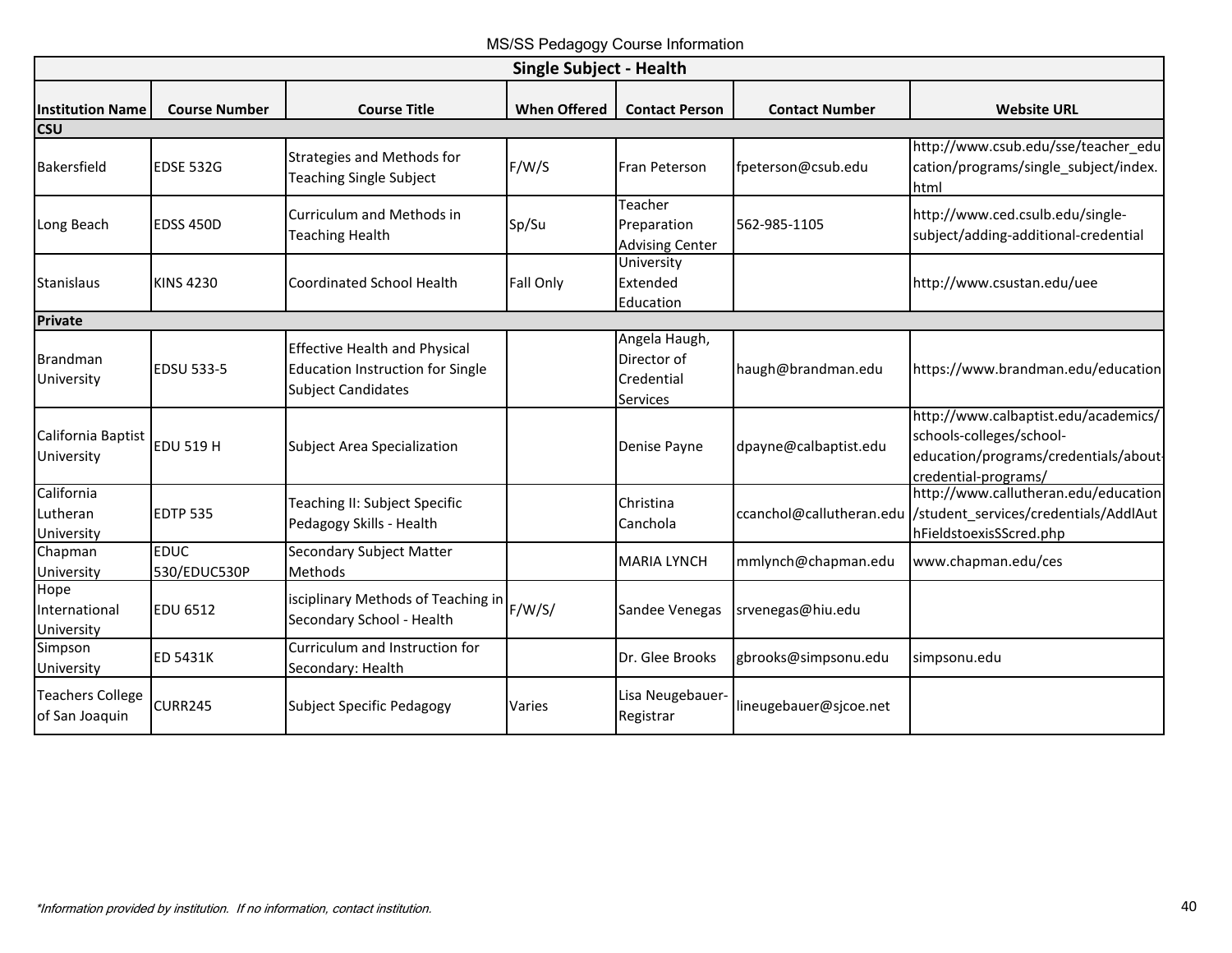MS/SS Pedagogy Course Information

<span id="page-42-0"></span>

| <b>Single Subject - Home Economics</b>    |                             |                                                                                                           |                     |                                                               |                                |                                                                                                         |
|-------------------------------------------|-----------------------------|-----------------------------------------------------------------------------------------------------------|---------------------|---------------------------------------------------------------|--------------------------------|---------------------------------------------------------------------------------------------------------|
| <b>Institution Name</b><br><b>CSU</b>     | <b>Course Number</b>        | <b>Course Title</b>                                                                                       | <b>When Offered</b> | <b>Contact Person</b>                                         | <b>Contact Number</b>          | <b>Website URL</b>                                                                                      |
| Bakersfield                               | <b>EDSE 532G</b>            | Strategies and Methods for<br>Teaching Single Subject                                                     | F/W/S               | Fran Peterson                                                 | fpeterson@csub.edu             | http://www.csub.edu/sse/teacher_edu<br>cation/programs/single_subject/index.<br>Ihtml                   |
| Northridge                                | <b>SED 525HEC</b>           | Methods of Teaching Home<br>Economics                                                                     |                     |                                                               |                                | http://www.csun.edu/sites/default/file<br>s/Updated%20Added%20Authorization<br>%20CTC%20Application.pdf |
| San Francisco                             | <b>CFS 699</b>              | Independent Study                                                                                         |                     | Department of<br>Consumer &<br>Family<br>Studies/Dietetics    | 415-338-1219:<br>cfsd@sfsu.edu |                                                                                                         |
| <b>Private</b>                            |                             |                                                                                                           |                     |                                                               |                                |                                                                                                         |
| Brandman<br>University                    | <b>EDSU 533-7</b>           | <b>Effective Career Technical</b><br><b>Education Instruction for Single</b><br><b>Subject Candidates</b> |                     | Angela Haugh,<br>Director of<br>Credential<br><b>Services</b> | haugh@brandman.edu             | https://www.brandman.edu/education                                                                      |
| Chapman<br>University                     | <b>EDUC</b><br>530/EDUC530P | Secondary Subject Matter<br>Methods                                                                       |                     | <b>MARIA LYNCH</b>                                            | mmlynch@chapman.edu            | www.chapman.edu/ces                                                                                     |
| Simpson<br>University                     | <b>ED 5431L</b>             | Curriculum and Instruction for<br>Secondary: Home Economics                                               |                     | Dr. Glee Brooks                                               | gbrooks@simpsonu.edu           | simpsonu.edu                                                                                            |
| <b>Teachers College</b><br>of San Joaquin | <b>CURR245</b>              | <b>Subject Specific Pedagogy</b>                                                                          | Varies              | Lisa Neugebauer-<br>Registrar                                 | lineugebauer@sjcoe.net         |                                                                                                         |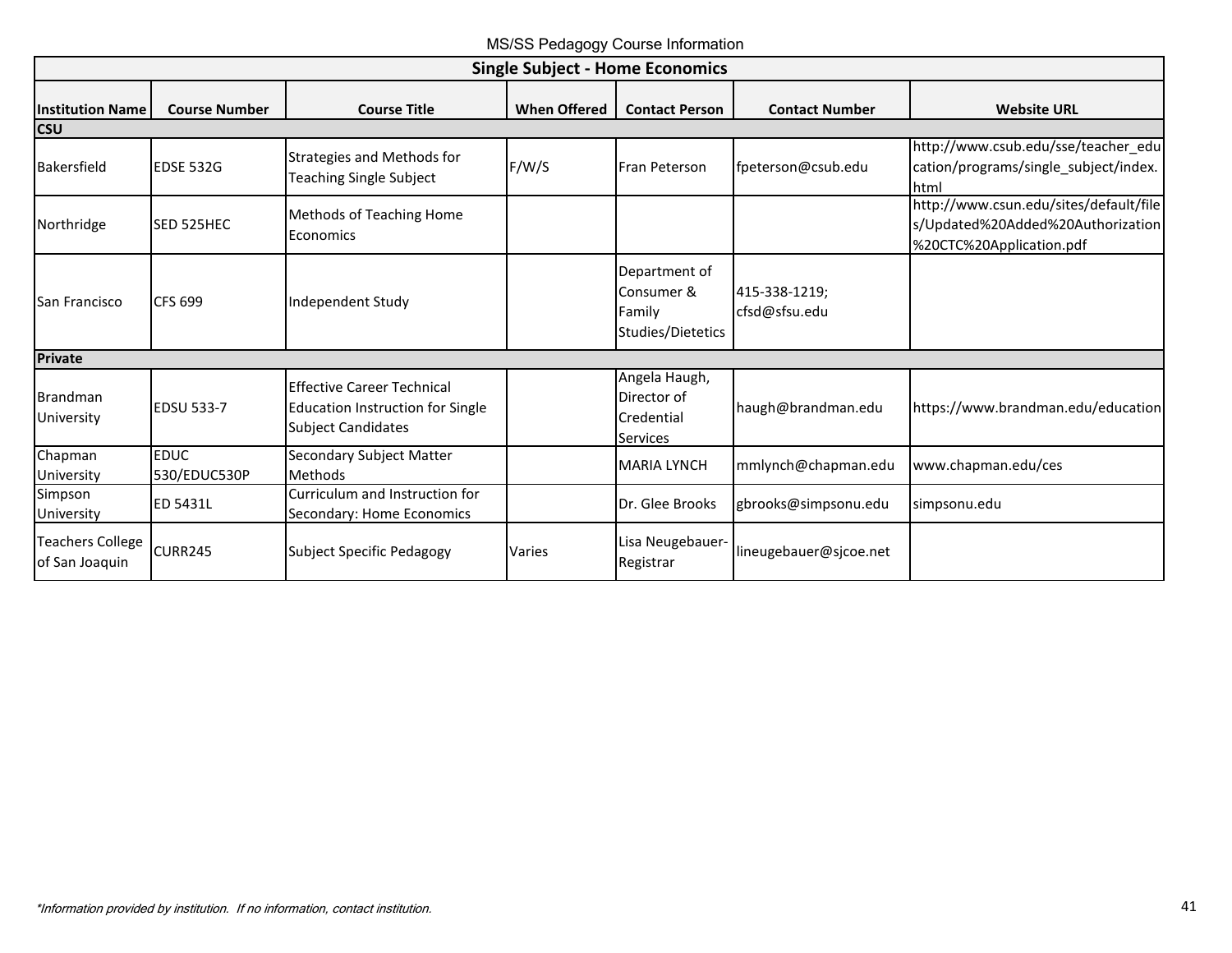| MS/SS Pedagogy Course Information |  |  |
|-----------------------------------|--|--|
|-----------------------------------|--|--|

<span id="page-43-0"></span>

|                                           | Single Subject - Industrial and Technology Education |                                                                                                             |                     |                                                               |                        |                                                                                             |
|-------------------------------------------|------------------------------------------------------|-------------------------------------------------------------------------------------------------------------|---------------------|---------------------------------------------------------------|------------------------|---------------------------------------------------------------------------------------------|
| <b>Institution Name</b>                   | <b>Course Number</b>                                 | <b>Course Title</b>                                                                                         | <b>When Offered</b> | <b>Contact Person</b>                                         | <b>Contact Number</b>  | <b>Website URL</b>                                                                          |
| <b>CSU</b><br>Bakersfield                 | EDSE 532H                                            | Strategies and Methods for<br><b>Teaching Single Subject</b>                                                | F/W/S               | Fran Peterson                                                 | fpeterson@csub.edu     | http://www.csub.edu/sse/teacher_edu<br>cation/programs/single_subject/index.<br><b>html</b> |
| <b>IFresno</b>                            | Curriculum and<br>Instruction (CI) 161<br>Mth IT     | Content Area Methods and<br>Materials in Secondary Teaching                                                 |                     | Don Austin                                                    | daustin@csufresno.edu  |                                                                                             |
| <b>Humboldt</b>                           | SED 736 & 749                                        | Secondary Curriculum Instruction:<br>Industrial Technology &<br>Secondary Seminar: Industrial<br>Technology |                     | Anna Thaler<br>Petersen                                       | aet10@humboldt.edu     | http://www2.humboldt.edu/extended<br>/open.html#register                                    |
| <b>Private</b>                            |                                                      |                                                                                                             |                     |                                                               |                        |                                                                                             |
| Brandman<br>University                    | <b>EDSU 533-7</b>                                    | <b>Effective Career Technical</b><br><b>Education Instruction for Single</b><br><b>Subject Candidates</b>   |                     | Angela Haugh,<br>Director of<br>Credential<br><b>Services</b> | haugh@brandman.edu     | https://www.brandman.edu/education                                                          |
| Simpson<br>University                     | <b>ED 5431M</b>                                      | Curriculum and Instruction for<br>Secondary: Industrial and<br><b>Technology Education</b>                  |                     | Dr. Glee Brooks                                               | gbrooks@simpsonu.edu   | simpsonu.edu                                                                                |
| <b>Teachers College</b><br>of San Joaquin | <b>CURR245</b>                                       | Subject Specific Pedagogy                                                                                   | <b>Varies</b>       | Lisa Neugebauer-<br>Registrar                                 | lineugebauer@sjcoe.net |                                                                                             |